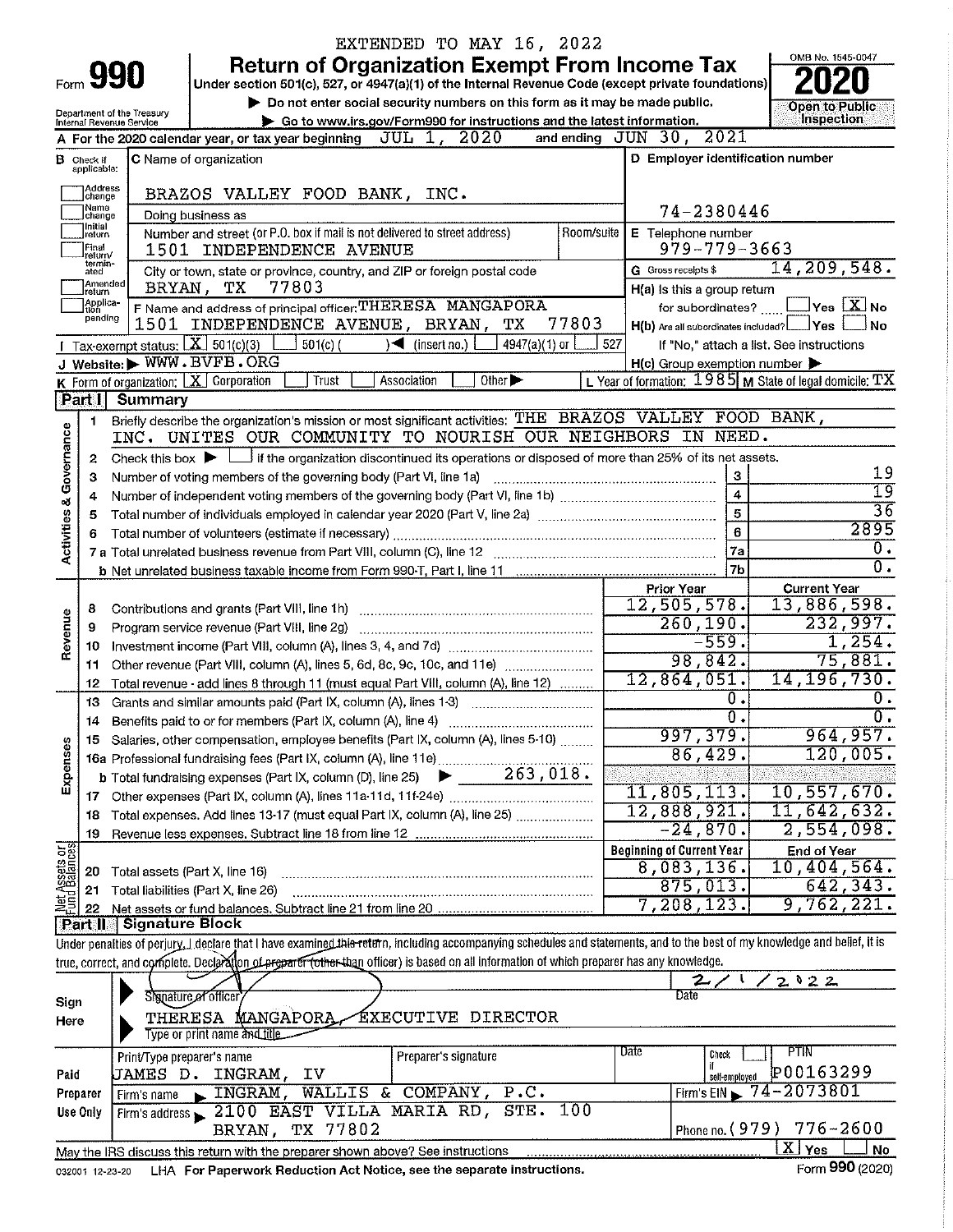|              | Form 990 (2020)                                                                                              | BRAZOS VALLEY FOOD BANK, INC.               | 74-2380446                                                                                                                                   | Page 2 |
|--------------|--------------------------------------------------------------------------------------------------------------|---------------------------------------------|----------------------------------------------------------------------------------------------------------------------------------------------|--------|
|              | <b>Part III   Statement of Program Service Accomplishments</b>                                               |                                             |                                                                                                                                              |        |
|              |                                                                                                              |                                             |                                                                                                                                              |        |
| 1            | Briefly describe the organization's mission:                                                                 |                                             |                                                                                                                                              |        |
|              |                                                                                                              |                                             | THE BRAZOS VALLEY FOOD BANK, INC. UNITES OUR COMMUNITY TO NOURISH OUR                                                                        |        |
|              | NEIGHBORS IN NEED.                                                                                           |                                             |                                                                                                                                              |        |
|              |                                                                                                              |                                             |                                                                                                                                              |        |
|              |                                                                                                              |                                             |                                                                                                                                              |        |
| $\mathbf{2}$ | Did the organization undertake any significant program services during the year which were not listed on the |                                             |                                                                                                                                              |        |
|              | prior Form 990 or 990-EZ?                                                                                    |                                             | $\sqrt{}$ Yes $\sqrt{}\,\overline{\mathrm{X}}$ No                                                                                            |        |
|              | If "Yes," describe these new services on Schedule O.                                                         |                                             |                                                                                                                                              |        |
| 3            | Did the organization cease conducting, or make significant changes in how it conducts, any program services? |                                             | $\Box$ Yes $[\overline{\mathrm{X}}]$ No                                                                                                      |        |
|              | If "Yes," describe these changes on Schedule O.                                                              |                                             |                                                                                                                                              |        |
| 4            |                                                                                                              |                                             | Describe the organization's program service accomplishments for each of its three largest program services, as measured by expenses.         |        |
|              |                                                                                                              |                                             | Section 501(c)(3) and 501(c)(4) organizations are required to report the amount of grants and allocations to others, the total expenses, and |        |
|              | revenue, if any, for each program service reported.                                                          |                                             |                                                                                                                                              |        |
| 4a           | ) (Expenses \$<br>(Code:                                                                                     | $10,954,314$ $\cdot$ including grants of \$ | 232, 911.<br>) (Revenue \$                                                                                                                   |        |
|              |                                                                                                              |                                             | THE BRAZOS VALLEY FOOD BANK (BVFB) IS A CENTRAL DISTRIBUTION SITE THAT                                                                       |        |
|              |                                                                                                              |                                             | UNITES FOOD DONORS, VOLUNTEERS AND HUNGER-RELIEF AGENCIES AROUND THE                                                                         |        |
|              | COMMON GOAL OF A CREATING A HUNGER FREE BRAZOS VALLEY.                                                       |                                             | AS THE HUB OF                                                                                                                                |        |
|              | OVER 34 DIFFERENT NON-PROFIT PARTNER AGENCIES THAT FEED THE HUNGRY                                           |                                             |                                                                                                                                              |        |
|              |                                                                                                              |                                             | THROUGHOUT BRAZOS, BURLESON, GRIMES, MADISON, ROBERTSON, AND WASHINGTON                                                                      |        |
|              | COUNTIES, BVFB SUPPLIES MILLIONS OF MEALS TO TENS OF THOUSANDS OF                                            |                                             |                                                                                                                                              |        |
|              | INDIVIDUALS IN NEED EACH YEAR.                                                                               |                                             | BVFB ALSO OVERSEES CHILDREN'S BACKPACK                                                                                                       |        |
|              |                                                                                                              |                                             | AND SENIOR BAG PROGRAMS, SCHOOL-BASED AND MOBILE FOOD PANTRIES, HOME                                                                         |        |
|              | DELIVERY SERVICES, BENEFITS ASSISTANCE AND NUTRITION EDUCATION                                               |                                             |                                                                                                                                              |        |
|              |                                                                                                              |                                             | OUTREACH, AS WELL AS SCREEN & INTERVENE AND COLLABORATING FOR CLIENTS                                                                        |        |
|              | PROGRAMS TO HOLISTICALLY SERVICE INDIVIDUALS IN NEED.                                                        |                                             |                                                                                                                                              |        |
|              |                                                                                                              |                                             |                                                                                                                                              |        |
| 4b           |                                                                                                              |                                             | $\left($ Revenue \$                                                                                                                          |        |
|              |                                                                                                              |                                             |                                                                                                                                              |        |
|              |                                                                                                              |                                             |                                                                                                                                              |        |
|              |                                                                                                              |                                             |                                                                                                                                              |        |
|              |                                                                                                              |                                             |                                                                                                                                              |        |
|              |                                                                                                              |                                             |                                                                                                                                              |        |
|              |                                                                                                              |                                             |                                                                                                                                              |        |
|              |                                                                                                              |                                             |                                                                                                                                              |        |
|              |                                                                                                              |                                             |                                                                                                                                              |        |
|              |                                                                                                              |                                             |                                                                                                                                              |        |
|              |                                                                                                              |                                             |                                                                                                                                              |        |
|              |                                                                                                              |                                             |                                                                                                                                              |        |
| 4c           | (Code: ) (Expenses \$                                                                                        | including grants of \$                      | ) (Revenue \$                                                                                                                                |        |
|              |                                                                                                              |                                             |                                                                                                                                              |        |
|              |                                                                                                              |                                             |                                                                                                                                              |        |
|              |                                                                                                              |                                             |                                                                                                                                              |        |
|              |                                                                                                              |                                             |                                                                                                                                              |        |
|              |                                                                                                              |                                             |                                                                                                                                              |        |
|              |                                                                                                              |                                             |                                                                                                                                              |        |
|              |                                                                                                              |                                             |                                                                                                                                              |        |
|              |                                                                                                              |                                             |                                                                                                                                              |        |
|              |                                                                                                              |                                             |                                                                                                                                              |        |
|              |                                                                                                              |                                             |                                                                                                                                              |        |
|              |                                                                                                              |                                             |                                                                                                                                              |        |
|              |                                                                                                              |                                             |                                                                                                                                              |        |
|              |                                                                                                              |                                             |                                                                                                                                              |        |
| 4d -         | Other program services (Describe on Schedule O.)                                                             |                                             |                                                                                                                                              |        |
|              | (Expenses \$<br>including grants of \$                                                                       |                                             | (Revenue \$                                                                                                                                  |        |
|              | 4e Total program service expenses                                                                            | 10,954,314.                                 | $\sim$                                                                                                                                       |        |

Form (2020) **990**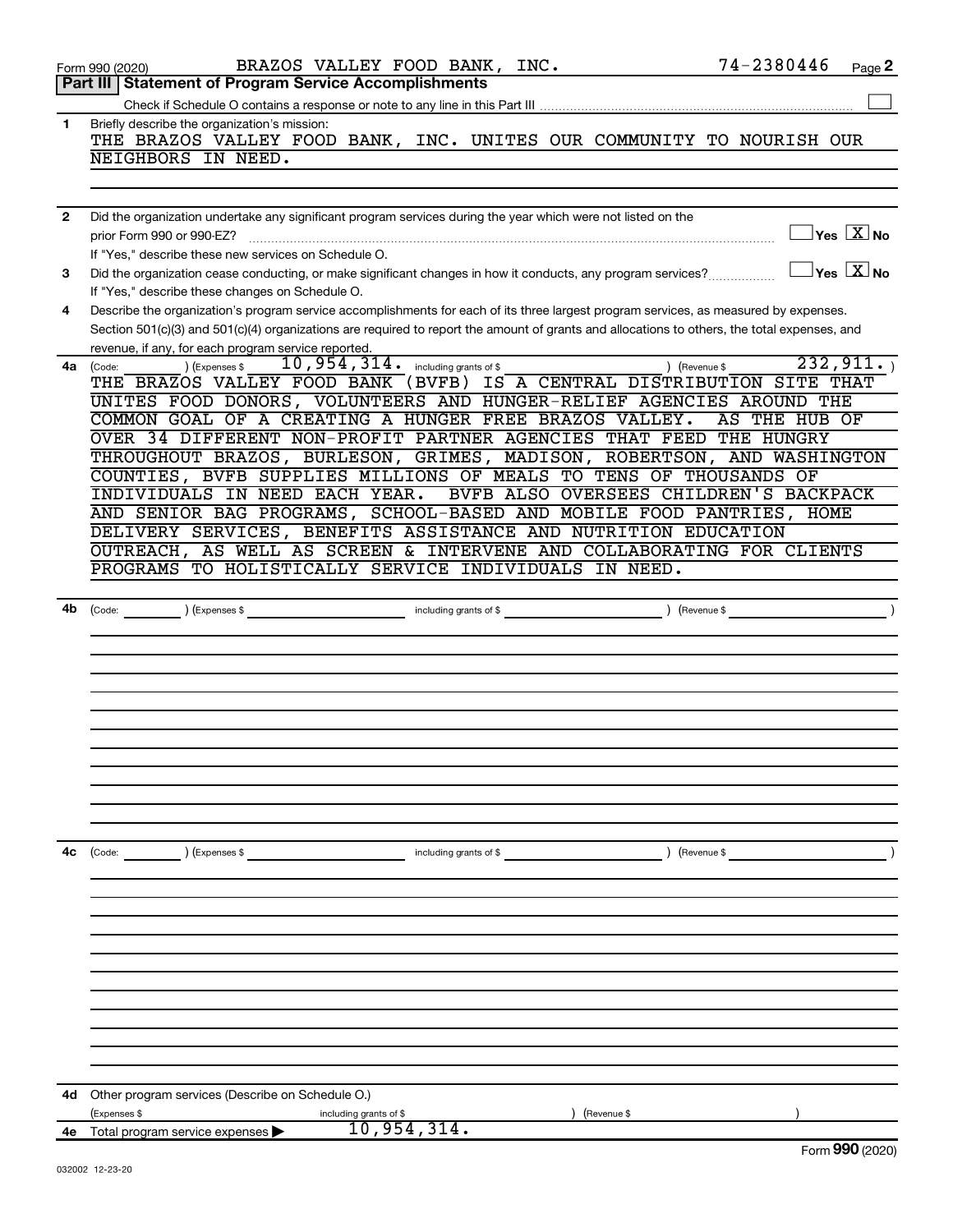|  | Form 990 (2020) |
|--|-----------------|

**Part IV Checklist of Required Schedules**

 $\frac{1}{4}$   $\frac{1}{4}$   $\frac{1}{2}$   $\frac{1}{2}$   $\frac{1}{2}$   $\frac{1}{2}$   $\frac{1}{2}$   $\frac{1}{2}$   $\frac{1}{2}$   $\frac{1}{2}$   $\frac{1}{2}$   $\frac{1}{2}$   $\frac{1}{2}$   $\frac{1}{2}$   $\frac{1}{2}$   $\frac{1}{2}$   $\frac{1}{2}$   $\frac{1}{2}$   $\frac{1}{2}$   $\frac{1}{2}$   $\frac{1}{2}$   $\frac{1}{2}$  BRAZOS VALLEY FOOD BANK, INC. 74-2380446

|    |                                                                                                                                                                                                                                                                |                 | Yes                          | No.                     |
|----|----------------------------------------------------------------------------------------------------------------------------------------------------------------------------------------------------------------------------------------------------------------|-----------------|------------------------------|-------------------------|
| 1. | Is the organization described in section 501(c)(3) or 4947(a)(1) (other than a private foundation)?                                                                                                                                                            |                 |                              |                         |
|    |                                                                                                                                                                                                                                                                | 1               | х<br>$\overline{\textbf{x}}$ |                         |
| 2  |                                                                                                                                                                                                                                                                | $\mathbf{2}$    |                              |                         |
| 3  | Did the organization engage in direct or indirect political campaign activities on behalf of or in opposition to candidates for                                                                                                                                |                 |                              | x                       |
|    | public office? If "Yes," complete Schedule C, Part I<br>Section 501(c)(3) organizations. Did the organization engage in lobbying activities, or have a section 501(h) election in effect                                                                       | З               |                              |                         |
| 4  |                                                                                                                                                                                                                                                                | 4               |                              | x                       |
| 5  | Is the organization a section 501(c)(4), 501(c)(5), or 501(c)(6) organization that receives membership dues, assessments, or                                                                                                                                   |                 |                              |                         |
|    |                                                                                                                                                                                                                                                                | 5               |                              | х                       |
| 6  | Did the organization maintain any donor advised funds or any similar funds or accounts for which donors have the right to                                                                                                                                      |                 |                              |                         |
|    | provide advice on the distribution or investment of amounts in such funds or accounts? If "Yes," complete Schedule D, Part I                                                                                                                                   | 6               |                              | х                       |
| 7  | Did the organization receive or hold a conservation easement, including easements to preserve open space,                                                                                                                                                      |                 |                              |                         |
|    | the environment, historic land areas, or historic structures? If "Yes," complete Schedule D, Part II                                                                                                                                                           | $\overline{7}$  |                              | х                       |
| 8  | Did the organization maintain collections of works of art, historical treasures, or other similar assets? If "Yes," complete                                                                                                                                   |                 |                              |                         |
|    | Schedule D, Part III                                                                                                                                                                                                                                           | 8               |                              | х                       |
| 9  | Did the organization report an amount in Part X, line 21, for escrow or custodial account liability, serve as a custodian for                                                                                                                                  |                 |                              |                         |
|    | amounts not listed in Part X; or provide credit counseling, debt management, credit repair, or debt negotiation services?                                                                                                                                      |                 |                              |                         |
|    |                                                                                                                                                                                                                                                                | 9               |                              | х                       |
| 10 | Did the organization, directly or through a related organization, hold assets in donor-restricted endowments                                                                                                                                                   |                 |                              |                         |
|    |                                                                                                                                                                                                                                                                | 10              | х                            |                         |
| 11 | If the organization's answer to any of the following questions is "Yes," then complete Schedule D, Parts VI, VII, VIII, IX, or X                                                                                                                               |                 |                              |                         |
|    | as applicable.                                                                                                                                                                                                                                                 |                 |                              |                         |
|    | a Did the organization report an amount for land, buildings, and equipment in Part X, line 10? If "Yes," complete Schedule D,                                                                                                                                  |                 |                              |                         |
|    |                                                                                                                                                                                                                                                                | 11a             | х                            |                         |
|    | <b>b</b> Did the organization report an amount for investments - other securities in Part X, line 12, that is 5% or more of its total                                                                                                                          |                 |                              | х                       |
|    |                                                                                                                                                                                                                                                                | 11b             |                              |                         |
|    | c Did the organization report an amount for investments - program related in Part X, line 13, that is 5% or more of its total                                                                                                                                  | 11c             |                              | х                       |
|    | d Did the organization report an amount for other assets in Part X, line 15, that is 5% or more of its total assets reported in                                                                                                                                |                 |                              |                         |
|    |                                                                                                                                                                                                                                                                | 11d             |                              | x                       |
|    |                                                                                                                                                                                                                                                                | 11e             |                              | $\overline{\text{x}}$   |
| f  | Did the organization's separate or consolidated financial statements for the tax year include a footnote that addresses                                                                                                                                        |                 |                              |                         |
|    | the organization's liability for uncertain tax positions under FIN 48 (ASC 740)? If "Yes," complete Schedule D, Part X                                                                                                                                         | 11f             | х                            |                         |
|    | 12a Did the organization obtain separate, independent audited financial statements for the tax year? If "Yes," complete                                                                                                                                        |                 |                              |                         |
|    |                                                                                                                                                                                                                                                                | 12a             | x                            |                         |
|    | <b>b</b> Was the organization included in consolidated, independent audited financial statements for the tax year?                                                                                                                                             |                 |                              |                         |
|    | If "Yes," and if the organization answered "No" to line 12a, then completing Schedule D, Parts XI and XII is optional                                                                                                                                          | 12 <sub>b</sub> |                              | х                       |
| 13 |                                                                                                                                                                                                                                                                | 13              |                              | $\overline{\textbf{x}}$ |
|    |                                                                                                                                                                                                                                                                | 14a             |                              | х                       |
|    | <b>b</b> Did the organization have aggregate revenues or expenses of more than \$10,000 from grantmaking, fundraising, business,<br>investment, and program service activities outside the United States, or aggregate foreign investments valued at \$100,000 |                 |                              |                         |
|    |                                                                                                                                                                                                                                                                | 14b             |                              | x                       |
| 15 | Did the organization report on Part IX, column (A), line 3, more than \$5,000 of grants or other assistance to or for any                                                                                                                                      |                 |                              |                         |
|    |                                                                                                                                                                                                                                                                | 15              |                              | x                       |
| 16 | Did the organization report on Part IX, column (A), line 3, more than \$5,000 of aggregate grants or other assistance to                                                                                                                                       |                 |                              |                         |
|    |                                                                                                                                                                                                                                                                | 16              |                              | x                       |
| 17 | Did the organization report a total of more than \$15,000 of expenses for professional fundraising services on Part IX,                                                                                                                                        |                 |                              |                         |
|    |                                                                                                                                                                                                                                                                | 17              | х                            |                         |
| 18 | Did the organization report more than \$15,000 total of fundraising event gross income and contributions on Part VIII, lines                                                                                                                                   |                 |                              |                         |
|    |                                                                                                                                                                                                                                                                | 18              | х                            |                         |
| 19 | Did the organization report more than \$15,000 of gross income from gaming activities on Part VIII, line 9a? If "Yes,"                                                                                                                                         |                 |                              |                         |
|    |                                                                                                                                                                                                                                                                | 19              |                              | x                       |
|    |                                                                                                                                                                                                                                                                | 20a             |                              | $\overline{\text{X}}$   |
|    |                                                                                                                                                                                                                                                                | 20 <sub>b</sub> |                              |                         |
| 21 | Did the organization report more than \$5,000 of grants or other assistance to any domestic organization or                                                                                                                                                    |                 |                              | X                       |
|    | domestic government on Part IX, column (A), line 1? If "Yes," complete Schedule I, Parts I and II                                                                                                                                                              | 21              |                              |                         |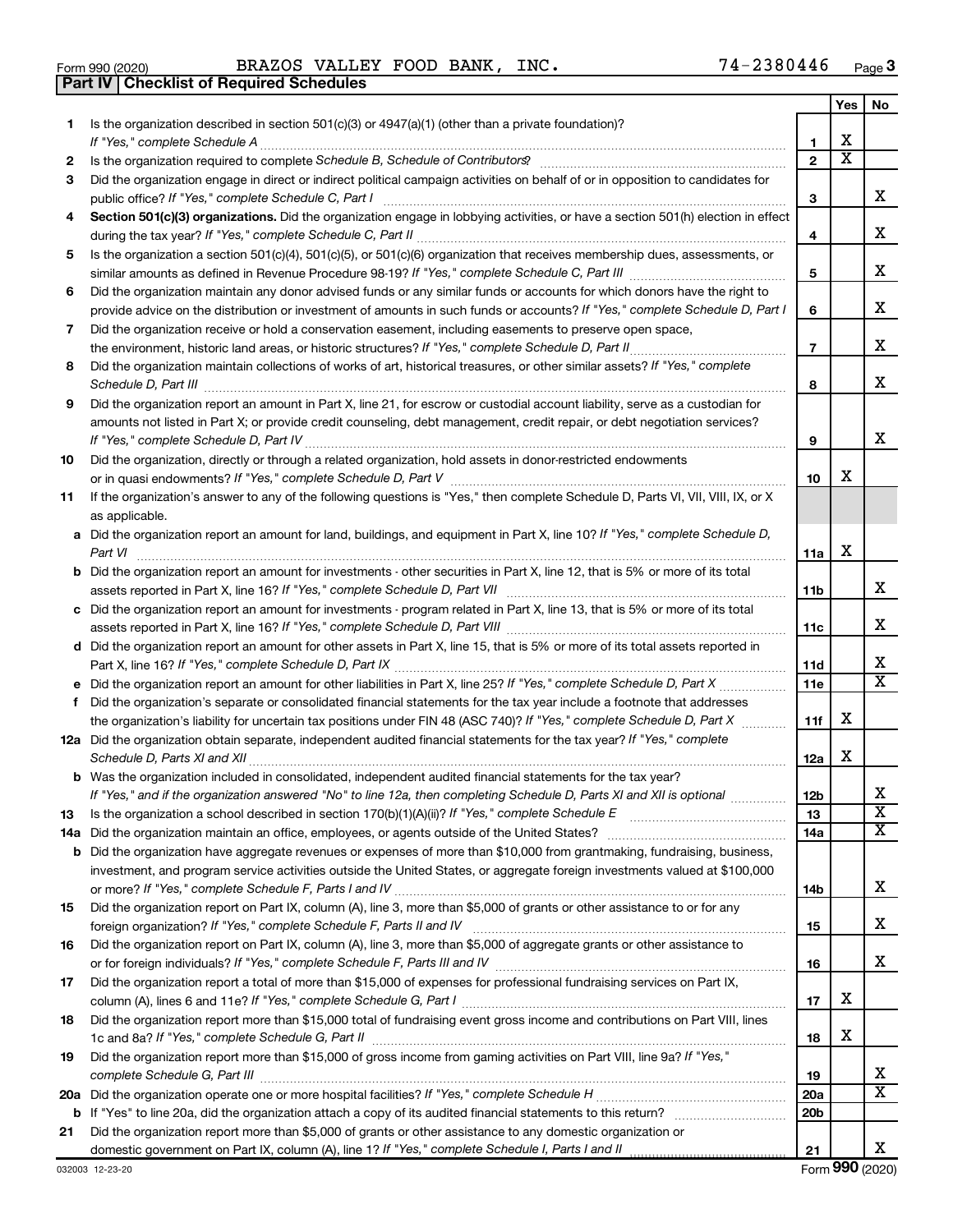|  | Form 990 (2020) |
|--|-----------------|
|  |                 |

*(continued)* **Part IV Checklist of Required Schedules**

|               |                                                                                                                              |                 | Yes | No                      |
|---------------|------------------------------------------------------------------------------------------------------------------------------|-----------------|-----|-------------------------|
| 22            | Did the organization report more than \$5,000 of grants or other assistance to or for domestic individuals on                |                 |     |                         |
|               |                                                                                                                              | 22              |     | x                       |
| 23            | Did the organization answer "Yes" to Part VII, Section A, line 3, 4, or 5 about compensation of the organization's current   |                 |     |                         |
|               | and former officers, directors, trustees, key employees, and highest compensated employees? If "Yes," complete               |                 |     |                         |
|               |                                                                                                                              | 23              |     | x                       |
|               | 24a Did the organization have a tax-exempt bond issue with an outstanding principal amount of more than \$100,000 as of the  |                 |     |                         |
|               | last day of the year, that was issued after December 31, 2002? If "Yes," answer lines 24b through 24d and complete           |                 |     |                         |
|               | Schedule K. If "No," go to line 25a                                                                                          | 24a             |     | x                       |
|               | <b>b</b> Did the organization invest any proceeds of tax-exempt bonds beyond a temporary period exception?                   | 24 <sub>b</sub> |     |                         |
|               | c Did the organization maintain an escrow account other than a refunding escrow at any time during the year to defease       |                 |     |                         |
|               |                                                                                                                              | 24c             |     |                         |
|               |                                                                                                                              | 24d             |     |                         |
|               | 25a Section 501(c)(3), 501(c)(4), and 501(c)(29) organizations. Did the organization engage in an excess benefit             |                 |     | x                       |
|               |                                                                                                                              | 25a             |     |                         |
|               | b Is the organization aware that it engaged in an excess benefit transaction with a disqualified person in a prior year, and |                 |     |                         |
|               | that the transaction has not been reported on any of the organization's prior Forms 990 or 990-EZ? If "Yes," complete        |                 |     | х                       |
|               | Schedule L, Part I                                                                                                           | 25b             |     |                         |
| 26            | Did the organization report any amount on Part X, line 5 or 22, for receivables from or payables to any current              |                 |     |                         |
|               | or former officer, director, trustee, key employee, creator or founder, substantial contributor, or 35%                      | 26              |     | х                       |
| 27            | Did the organization provide a grant or other assistance to any current or former officer, director, trustee, key employee,  |                 |     |                         |
|               | creator or founder, substantial contributor or employee thereof, a grant selection committee member, or to a 35% controlled  |                 |     |                         |
|               | entity (including an employee thereof) or family member of any of these persons? If "Yes," complete Schedule L, Part III     | 27              |     | х                       |
| 28            | Was the organization a party to a business transaction with one of the following parties (see Schedule L, Part IV            |                 |     |                         |
|               | instructions, for applicable filing thresholds, conditions, and exceptions):                                                 |                 |     |                         |
|               | a A current or former officer, director, trustee, key employee, creator or founder, or substantial contributor? If           |                 |     |                         |
|               |                                                                                                                              | 28a             |     | х                       |
|               |                                                                                                                              | 28 <sub>b</sub> |     | $\overline{\textbf{X}}$ |
|               | c A 35% controlled entity of one or more individuals and/or organizations described in lines 28a or 28b?If                   |                 |     |                         |
|               |                                                                                                                              | 28c             |     | х                       |
| 29            |                                                                                                                              | 29              | х   |                         |
| 30            | Did the organization receive contributions of art, historical treasures, or other similar assets, or qualified conservation  |                 |     |                         |
|               |                                                                                                                              | 30              |     | х                       |
| 31            | Did the organization liquidate, terminate, or dissolve and cease operations? If "Yes," complete Schedule N, Part I           | 31              |     | $\overline{\texttt{x}}$ |
| 32            | Did the organization sell, exchange, dispose of, or transfer more than 25% of its net assets? If "Yes," complete             |                 |     |                         |
|               | Schedule N, Part II                                                                                                          | 32              |     | х                       |
| 33            | Did the organization own 100% of an entity disregarded as separate from the organization under Regulations                   |                 |     |                         |
|               |                                                                                                                              | 33              |     | х                       |
| 34            | Was the organization related to any tax-exempt or taxable entity? If "Yes," complete Schedule R, Part II, III, or IV, and    |                 |     |                         |
|               | Part V, line 1                                                                                                               | 34              |     | х                       |
|               |                                                                                                                              | 35a             |     | $\overline{\text{X}}$   |
|               | b If "Yes" to line 35a, did the organization receive any payment from or engage in any transaction with a controlled entity  |                 |     |                         |
|               |                                                                                                                              | 35 <sub>b</sub> |     |                         |
| 36            | Section 501(c)(3) organizations. Did the organization make any transfers to an exempt non-charitable related organization?   |                 |     |                         |
|               |                                                                                                                              | 36              |     | х                       |
| 37            | Did the organization conduct more than 5% of its activities through an entity that is not a related organization             |                 |     |                         |
|               | and that is treated as a partnership for federal income tax purposes? If "Yes," complete Schedule R, Part VI                 | 37              |     | x                       |
| 38            | Did the organization complete Schedule O and provide explanations in Schedule O for Part VI, lines 11b and 19?               |                 |     |                         |
|               |                                                                                                                              | 38              | х   |                         |
| <b>Part V</b> | Statements Regarding Other IRS Filings and Tax Compliance                                                                    |                 |     |                         |
|               |                                                                                                                              |                 |     |                         |
|               |                                                                                                                              |                 | Yes | No                      |
|               | 1a                                                                                                                           |                 |     |                         |
|               | 1b                                                                                                                           |                 |     |                         |
|               | c Did the organization comply with backup withholding rules for reportable payments to vendors and reportable gaming         |                 |     |                         |
|               |                                                                                                                              | 1c              |     |                         |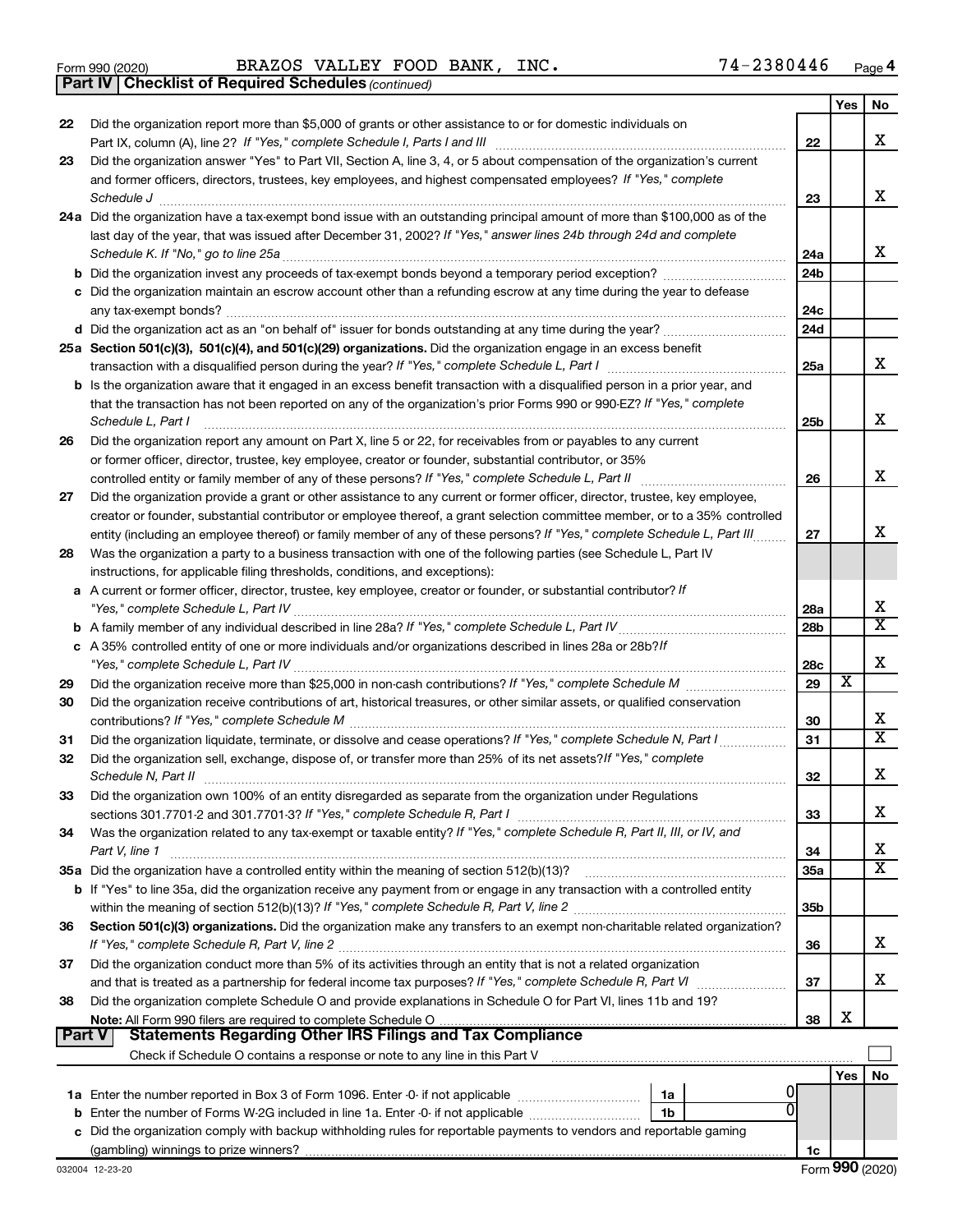|  | Form 990 (2020) |
|--|-----------------|
|  |                 |

**Part V Statements Regarding Other IRS Filings and Tax Compliance**

*(continued)*

|         |                                                                                                                                                               |                | Yes | No                         |  |  |  |  |  |
|---------|---------------------------------------------------------------------------------------------------------------------------------------------------------------|----------------|-----|----------------------------|--|--|--|--|--|
|         | 2a Enter the number of employees reported on Form W-3, Transmittal of Wage and Tax Statements,                                                                |                |     |                            |  |  |  |  |  |
|         | 36<br>filed for the calendar year ending with or within the year covered by this return<br>2a                                                                 |                |     |                            |  |  |  |  |  |
|         |                                                                                                                                                               | 2 <sub>b</sub> | х   |                            |  |  |  |  |  |
|         |                                                                                                                                                               |                |     |                            |  |  |  |  |  |
|         | 3a Did the organization have unrelated business gross income of \$1,000 or more during the year?                                                              | За             |     | x                          |  |  |  |  |  |
|         |                                                                                                                                                               | 3b             |     |                            |  |  |  |  |  |
|         | 4a At any time during the calendar year, did the organization have an interest in, or a signature or other authority over, a                                  |                |     |                            |  |  |  |  |  |
|         | financial account in a foreign country (such as a bank account, securities account, or other financial account)?                                              | 4a             |     | X.                         |  |  |  |  |  |
|         | <b>b</b> If "Yes," enter the name of the foreign country                                                                                                      |                |     |                            |  |  |  |  |  |
|         | See instructions for filing requirements for FinCEN Form 114, Report of Foreign Bank and Financial Accounts (FBAR).                                           |                |     |                            |  |  |  |  |  |
|         |                                                                                                                                                               | 5a             |     | X<br>$\overline{\text{X}}$ |  |  |  |  |  |
|         | b                                                                                                                                                             |                |     |                            |  |  |  |  |  |
|         | c                                                                                                                                                             |                |     |                            |  |  |  |  |  |
|         | 6a Does the organization have annual gross receipts that are normally greater than \$100,000, and did the organization solicit                                |                |     |                            |  |  |  |  |  |
|         |                                                                                                                                                               |                |     |                            |  |  |  |  |  |
|         | <b>b</b> If "Yes," did the organization include with every solicitation an express statement that such contributions or gifts                                 |                |     |                            |  |  |  |  |  |
|         | were not tax deductible?                                                                                                                                      | 6b             |     |                            |  |  |  |  |  |
| 7       | Organizations that may receive deductible contributions under section 170(c).                                                                                 |                |     |                            |  |  |  |  |  |
|         | a Did the organization receive a payment in excess of \$75 made partly as a contribution and partly for goods and services provided to the payor?             | 7a             |     | x                          |  |  |  |  |  |
|         |                                                                                                                                                               | 7b             |     |                            |  |  |  |  |  |
| c       | Did the organization sell, exchange, or otherwise dispose of tangible personal property for which it was required                                             |                |     |                            |  |  |  |  |  |
|         |                                                                                                                                                               | 7c             |     | x                          |  |  |  |  |  |
|         | 7d                                                                                                                                                            |                |     |                            |  |  |  |  |  |
| е       | Did the organization receive any funds, directly or indirectly, to pay premiums on a personal benefit contract?                                               | 7e             |     |                            |  |  |  |  |  |
| Ť.      |                                                                                                                                                               | 7f             |     |                            |  |  |  |  |  |
| g       | If the organization received a contribution of qualified intellectual property, did the organization file Form 8899 as required?                              | 7g             |     |                            |  |  |  |  |  |
| h.      | If the organization received a contribution of cars, boats, airplanes, or other vehicles, did the organization file a Form 1098-C?                            | 7h             |     |                            |  |  |  |  |  |
| 8       | Sponsoring organizations maintaining donor advised funds. Did a donor advised fund maintained by the                                                          |                |     |                            |  |  |  |  |  |
|         | sponsoring organization have excess business holdings at any time during the year?                                                                            | 8              |     |                            |  |  |  |  |  |
| 9       | Sponsoring organizations maintaining donor advised funds.                                                                                                     |                |     |                            |  |  |  |  |  |
| а       | Did the sponsoring organization make any taxable distributions under section 4966?                                                                            | 9а<br>9b       |     |                            |  |  |  |  |  |
| b<br>10 | Section 501(c)(7) organizations. Enter:                                                                                                                       |                |     |                            |  |  |  |  |  |
|         | 10a                                                                                                                                                           |                |     |                            |  |  |  |  |  |
| b       | 10 <sub>b</sub><br>Gross receipts, included on Form 990, Part VIII, line 12, for public use of club facilities                                                |                |     |                            |  |  |  |  |  |
| 11      | Section 501(c)(12) organizations. Enter:                                                                                                                      |                |     |                            |  |  |  |  |  |
|         | 11a<br>Gross income from members or shareholders                                                                                                              |                |     |                            |  |  |  |  |  |
|         | <b>b</b> Gross income from other sources (Do not net amounts due or paid to other sources against                                                             |                |     |                            |  |  |  |  |  |
|         | 11b                                                                                                                                                           |                |     |                            |  |  |  |  |  |
|         | 12a Section 4947(a)(1) non-exempt charitable trusts. Is the organization filing Form 990 in lieu of Form 1041?                                                | 12a            |     |                            |  |  |  |  |  |
|         | 12b<br><b>b</b> If "Yes," enter the amount of tax-exempt interest received or accrued during the year                                                         |                |     |                            |  |  |  |  |  |
| 13      | Section 501(c)(29) qualified nonprofit health insurance issuers.                                                                                              |                |     |                            |  |  |  |  |  |
|         | a Is the organization licensed to issue qualified health plans in more than one state?                                                                        | 13a            |     |                            |  |  |  |  |  |
|         | Note: See the instructions for additional information the organization must report on Schedule O.                                                             |                |     |                            |  |  |  |  |  |
|         | <b>b</b> Enter the amount of reserves the organization is required to maintain by the states in which the                                                     |                |     |                            |  |  |  |  |  |
|         | 13b                                                                                                                                                           |                |     |                            |  |  |  |  |  |
|         | 13с                                                                                                                                                           |                |     |                            |  |  |  |  |  |
|         | 14a Did the organization receive any payments for indoor tanning services during the tax year?                                                                | 14a            |     | x                          |  |  |  |  |  |
|         | <b>b</b> If "Yes," has it filed a Form 720 to report these payments? If "No," provide an explanation on Schedule O<br><u> 1986 - Johann Barbara, martin a</u> | 14b            |     |                            |  |  |  |  |  |
| 15      | Is the organization subject to the section 4960 tax on payment(s) of more than \$1,000,000 in remuneration or                                                 |                |     |                            |  |  |  |  |  |
|         | excess parachute payment(s) during the year?                                                                                                                  | 15             |     | X.                         |  |  |  |  |  |
|         | If "Yes," see instructions and file Form 4720, Schedule N.                                                                                                    |                |     |                            |  |  |  |  |  |
| 16      | Is the organization an educational institution subject to the section 4968 excise tax on net investment income?                                               | 16             |     | X.                         |  |  |  |  |  |
|         | If "Yes," complete Form 4720, Schedule O.                                                                                                                     |                |     |                            |  |  |  |  |  |

Form (2020) **990**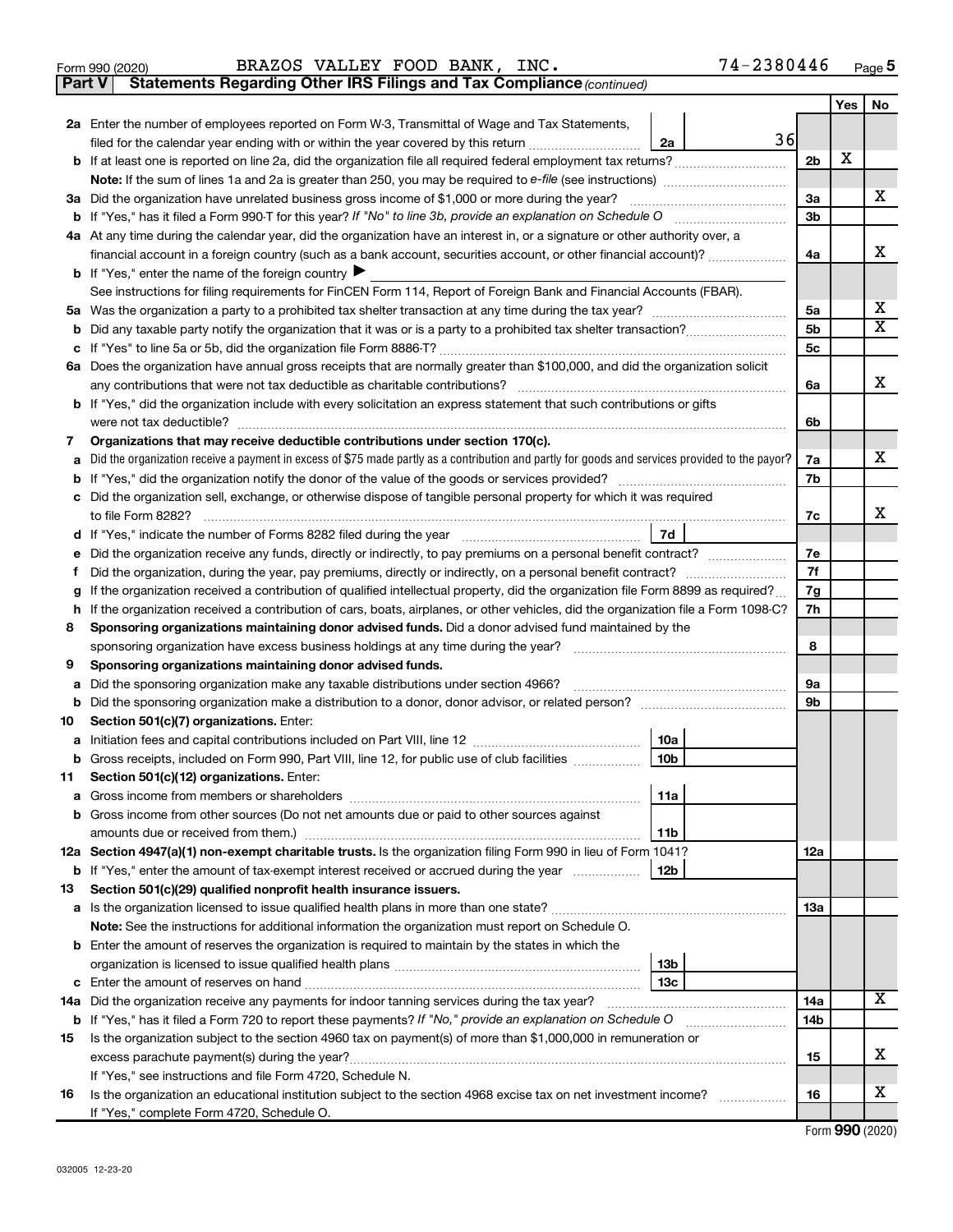**20**

| taxable entity during the year?                                                                                                                                                                                                                                                                                                                                                                                                                                                          | 16a | х |
|------------------------------------------------------------------------------------------------------------------------------------------------------------------------------------------------------------------------------------------------------------------------------------------------------------------------------------------------------------------------------------------------------------------------------------------------------------------------------------------|-----|---|
| If "Yes," did the organization follow a written policy or procedure requiring the organization to evaluate its participation                                                                                                                                                                                                                                                                                                                                                             |     |   |
| in joint venture arrangements under applicable federal tax law, and take steps to safeguard the organization's                                                                                                                                                                                                                                                                                                                                                                           |     |   |
|                                                                                                                                                                                                                                                                                                                                                                                                                                                                                          | 16b |   |
| tion C. Disclosure:                                                                                                                                                                                                                                                                                                                                                                                                                                                                      |     |   |
| <b>NONE</b><br>List the states with which a copy of this Form 990 is required to be filed $\blacktriangleright$                                                                                                                                                                                                                                                                                                                                                                          |     |   |
| Section 6104 requires an organization to make its Forms 1023 (1024 or 1024-A, if applicable), 990, and 990-T (Section 501(c)(3)s only) available                                                                                                                                                                                                                                                                                                                                         |     |   |
| for public inspection. Indicate how you made these available. Check all that apply.                                                                                                                                                                                                                                                                                                                                                                                                      |     |   |
| $\boxed{\textbf{X}}$ Upon request<br>$\lfloor x \rfloor$ Own website<br>Another's website<br>Other (explain on Schedule O)<br>Describe on Schedule O whether (and if so, how) the organization made its governing documents, conflict of interest policy, and financial<br>statements available to the public during the tax year.<br>State the name, address, and telephone number of the person who possesses the organization's books and records<br>THERESA MANGAPORA - 979-779-3663 |     |   |
| 77803<br>1501 INDEPENDENCE AVENUE, BRYAN, TX                                                                                                                                                                                                                                                                                                                                                                                                                                             |     |   |

|     | <b>Section A. Governing Body and Management</b>                                                                                                                                                                                |    |    |                         |                              |                         |
|-----|--------------------------------------------------------------------------------------------------------------------------------------------------------------------------------------------------------------------------------|----|----|-------------------------|------------------------------|-------------------------|
|     |                                                                                                                                                                                                                                |    |    |                         | Yes                          | No                      |
|     | <b>1a</b> Enter the number of voting members of the governing body at the end of the tax year                                                                                                                                  | 1a | 19 |                         |                              |                         |
|     | If there are material differences in voting rights among members of the governing body, or if the governing                                                                                                                    |    |    |                         |                              |                         |
|     | body delegated broad authority to an executive committee or similar committee, explain on Schedule O.                                                                                                                          |    |    |                         |                              |                         |
| b   | Enter the number of voting members included on line 1a, above, who are independent                                                                                                                                             | 1b | 19 |                         |                              |                         |
| 2   | Did any officer, director, trustee, or key employee have a family relationship or a business relationship with any other                                                                                                       |    |    |                         |                              |                         |
|     | officer, director, trustee, or key employee?                                                                                                                                                                                   |    |    | $\mathbf{2}$            |                              | х                       |
| 3   | Did the organization delegate control over management duties customarily performed by or under the direct supervision                                                                                                          |    |    |                         |                              |                         |
|     |                                                                                                                                                                                                                                |    |    | 3                       |                              | х                       |
| 4   | Did the organization make any significant changes to its governing documents since the prior Form 990 was filed?                                                                                                               |    |    | $\overline{\mathbf{4}}$ |                              | $\overline{\mathbf{x}}$ |
| 5   |                                                                                                                                                                                                                                |    |    | 5                       |                              | $\overline{\mathbf{x}}$ |
| 6   |                                                                                                                                                                                                                                |    |    | 6                       |                              | $\overline{\textbf{x}}$ |
| 7a  | Did the organization have members, stockholders, or other persons who had the power to elect or appoint one or                                                                                                                 |    |    |                         |                              |                         |
|     |                                                                                                                                                                                                                                |    |    | 7a                      |                              | х                       |
|     | <b>b</b> Are any governance decisions of the organization reserved to (or subject to approval by) members, stockholders, or                                                                                                    |    |    |                         |                              |                         |
|     |                                                                                                                                                                                                                                |    |    | 7b                      |                              | х                       |
| 8   | Did the organization contemporaneously document the meetings held or written actions undertaken during the year by the following:                                                                                              |    |    |                         |                              |                         |
| а   |                                                                                                                                                                                                                                |    |    | 8а                      | х                            |                         |
| b   | Each committee with authority to act on behalf of the governing body?                                                                                                                                                          |    |    | 8b                      | $\overline{\textbf{x}}$      |                         |
| 9   | Is there any officer, director, trustee, or key employee listed in Part VII, Section A, who cannot be reached at the                                                                                                           |    |    |                         |                              |                         |
|     |                                                                                                                                                                                                                                |    |    | 9                       |                              | x.                      |
|     | Section B. Policies (This Section B requests information about policies not required by the Internal Revenue Code.)                                                                                                            |    |    |                         |                              |                         |
|     |                                                                                                                                                                                                                                |    |    |                         | Yes                          | No                      |
|     |                                                                                                                                                                                                                                |    |    | 10a                     |                              | х                       |
|     | <b>b</b> If "Yes," did the organization have written policies and procedures governing the activities of such chapters, affiliates,                                                                                            |    |    |                         |                              |                         |
|     |                                                                                                                                                                                                                                |    |    | 10 <sub>b</sub>         |                              |                         |
|     | 11a Has the organization provided a complete copy of this Form 990 to all members of its governing body before filing the form?                                                                                                |    |    | 11a                     | X                            |                         |
| b   | Describe in Schedule O the process, if any, used by the organization to review this Form 990.                                                                                                                                  |    |    |                         |                              |                         |
| 12a |                                                                                                                                                                                                                                |    |    | 12a                     | х                            |                         |
| b   | Were officers, directors, or trustees, and key employees required to disclose annually interests that could give rise to conflicts?                                                                                            |    |    | 12 <sub>b</sub>         |                              | х                       |
| с   | Did the organization regularly and consistently monitor and enforce compliance with the policy? If "Yes," describe                                                                                                             |    |    |                         |                              |                         |
|     | in Schedule O how this was done                                                                                                                                                                                                |    |    | 12c                     | х<br>$\overline{\texttt{x}}$ |                         |
| 13  | Did the organization have a written whistleblower policy?                                                                                                                                                                      |    |    | 13                      | $\overline{\texttt{x}}$      |                         |
| 14  |                                                                                                                                                                                                                                |    |    | 14                      |                              |                         |
| 15  | Did the process for determining compensation of the following persons include a review and approval by independent                                                                                                             |    |    |                         |                              |                         |
|     | persons, comparability data, and contemporaneous substantiation of the deliberation and decision?                                                                                                                              |    |    |                         | X                            |                         |
|     | The organization's CEO, Executive Director, or top management official [111] [11] manument contains an according to the organization's CEO, Executive Director, or top management official [11] manument contains and the orig |    |    | 15a                     | $\overline{\texttt{x}}$      |                         |
|     | <b>b</b> Other officers or key employees of the organization                                                                                                                                                                   |    |    | 15 <sub>b</sub>         |                              |                         |
|     | If "Yes" to line 15a or 15b, describe the process in Schedule O (see instructions).                                                                                                                                            |    |    |                         |                              |                         |
|     | 16a Did the organization invest in, contribute assets to, or participate in a joint venture or similar arrangement with a                                                                                                      |    |    |                         |                              | х                       |
|     | taxable entity during the year?<br><b>b</b> If "Yes," did the organization follow a written policy or procedure requiring the organization to evaluate its participation                                                       |    |    | 16a                     |                              |                         |
|     |                                                                                                                                                                                                                                |    |    |                         |                              |                         |
|     | in joint venture arrangements under applicable federal tax law, and take steps to safeguard the organization's                                                                                                                 |    |    | 16b                     |                              |                         |
|     | exempt status with respect to such arrangements?<br><b>Section C. Disclosure</b>                                                                                                                                               |    |    |                         |                              |                         |
| 17  | <b>NONE</b><br>List the states with which a copy of this Form 990 is required to be filed $\blacktriangleright$                                                                                                                |    |    |                         |                              |                         |
| 18  | Section 6104 requires an organization to make its Forms 1023 (1024 or 1024-A, if applicable), 990, and 990-T (Section 501(c)(3)s only) available                                                                               |    |    |                         |                              |                         |
|     | for public inspection. Indicate how you made these available. Check all that apply.                                                                                                                                            |    |    |                         |                              |                         |
|     | $ \underline{X} $ Own website<br>$\lfloor \underline{X} \rfloor$ Upon request<br>Another's website<br>Other (explain on Schedule O)                                                                                            |    |    |                         |                              |                         |
| 19  | Describe on Schedule O whether (and if so, how) the organization made its governing documents, conflict of interest policy, and financial                                                                                      |    |    |                         |                              |                         |
|     | statements available to the public during the tax year.                                                                                                                                                                        |    |    |                         |                              |                         |

| Form 990 (2020) | BRAZOS VALLEY FOOD BANK, INC. |  |  | 74-2380446                                                                                                             |
|-----------------|-------------------------------|--|--|------------------------------------------------------------------------------------------------------------------------|
|                 |                               |  |  | Part VI   Governance, Management, and Disclosure For each "Yes" response to lines 2 through 7b below, and for a "No" r |

*to line 8a, 8b, or 10b below, describe the circumstances, processes, or changes on Schedule O. See instructions.*

Check if Schedule O contains a response or note to any line in this Part VI

*For each "Yes" response to lines 2 through 7b below, and for a "No" response* **6**

 $\boxed{\text{X}}$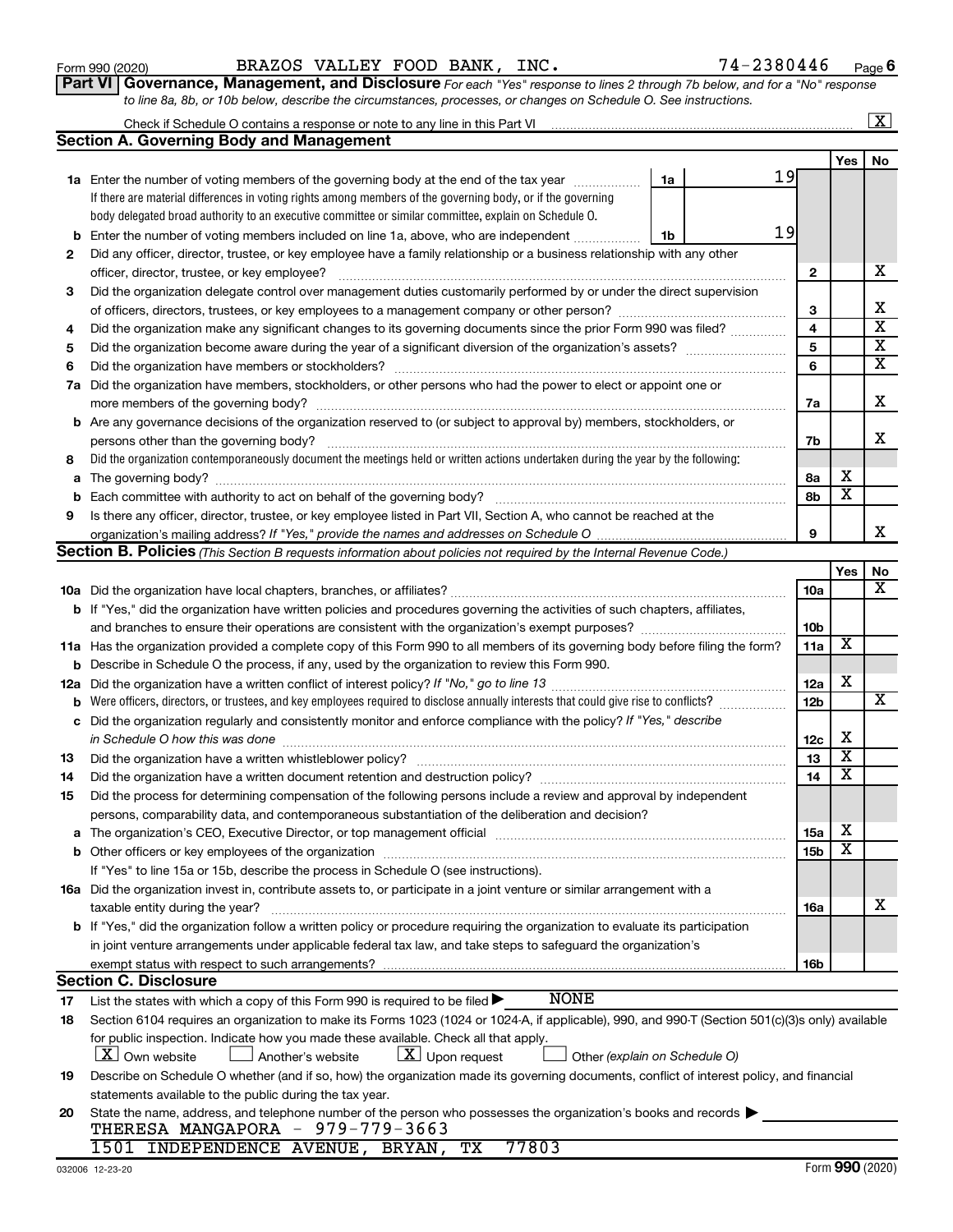$\Box$ 

| Part VII Compensation of Officers, Directors, Trustees, Key Employees, Highest Compensated |  |  |  |  |
|--------------------------------------------------------------------------------------------|--|--|--|--|
| <b>Employees, and Independent Contractors</b>                                              |  |  |  |  |

Check if Schedule O contains a response or note to any line in this Part VII

**Section A. Officers, Directors, Trustees, Key Employees, and Highest Compensated Employees**

**1a**  Complete this table for all persons required to be listed. Report compensation for the calendar year ending with or within the organization's tax year.  $\bullet$  List all of the organization's current officers, directors, trustees (whether individuals or organizations), regardless of amount of compensation.

Enter -0- in columns (D), (E), and (F) if no compensation was paid.

**•** List all of the organization's current key employees, if any. See instructions for definition of "key employee."

• List the organization's five *current* highest compensated employees (other than an officer, director, trustee, or key employee) who received reportable compensation (Box 5 of Form W-2 and/or Box 7 of Form 1099-MISC) of more than \$100,000 from the organization and any related organizations.

 $\bullet$  List all of the organization's former officers, key employees, and highest compensated employees who received more than \$100,000 of reportable compensation from the organization and any related organizations.

**•** List all of the organization's former directors or trustees that received, in the capacity as a former director or trustee of the organization, more than \$10,000 of reportable compensation from the organization and any related organizations.

See instructions for the order in which to list the persons above.

Check this box if neither the organization nor any related organization compensated any current officer, director, or trustee.  $\Box$ 

| (A)                        | (B)               |                                                                          |                 | (C)                             |              |                                 |        | (D)             | (E)                           | (F)                   |
|----------------------------|-------------------|--------------------------------------------------------------------------|-----------------|---------------------------------|--------------|---------------------------------|--------|-----------------|-------------------------------|-----------------------|
| Name and title             | Average           | Position<br>(do not check more than one<br>box, unless person is both an |                 |                                 |              |                                 |        | Reportable      | Reportable                    | Estimated             |
|                            | hours per         |                                                                          |                 | officer and a director/trustee) |              |                                 |        | compensation    | compensation                  | amount of             |
|                            | week<br>(list any |                                                                          |                 |                                 |              |                                 |        | from<br>the     | from related<br>organizations | other<br>compensation |
|                            | hours for         |                                                                          |                 |                                 |              |                                 |        | organization    | (W-2/1099-MISC)               | from the              |
|                            | related           |                                                                          | trustee         |                                 |              |                                 |        | (W-2/1099-MISC) |                               | organization          |
|                            | organizations     |                                                                          |                 |                                 |              |                                 |        |                 |                               | and related           |
|                            | below             | Individual trustee or director                                           | Institutional t |                                 | Key employee | Highest compensated<br>employee | Former |                 |                               | organizations         |
|                            | line)             |                                                                          |                 | Officer                         |              |                                 |        |                 |                               |                       |
| (1)<br>THERESA MANGAPORA   | 40.00             |                                                                          |                 |                                 |              |                                 |        |                 |                               |                       |
| EXECUTIVE DIRECTOR         |                   |                                                                          |                 | $\mathbf X$                     |              |                                 |        | 81,875.         | $\mathbf 0$ .                 | 10,678.               |
| (2)<br>JOHN COWAN          | 0.00              |                                                                          |                 |                                 |              |                                 |        |                 |                               |                       |
| PRESIDENT                  |                   | $\mathbf X$                                                              |                 |                                 |              |                                 |        | $\mathbf 0$ .   | $\mathbf 0$ .                 | $\mathbf 0$ .         |
| ROB KIMMEL<br>(3)          | 0.00              |                                                                          |                 |                                 |              |                                 |        |                 |                               |                       |
| VICE PRESIDENT             |                   | $\mathbf X$                                                              |                 |                                 |              |                                 |        | $\mathbf 0$ .   | $\mathbf 0$ .                 | $\mathbf 0$ .         |
| DEBORAH WRIGHT<br>(4)      | 0.00              |                                                                          |                 |                                 |              |                                 |        |                 |                               |                       |
| TREASURER                  |                   | $\mathbf X$                                                              |                 |                                 |              |                                 |        | $\mathbf 0$ .   | $\mathbf 0$ .                 | $\mathbf 0$ .         |
| <b>MEAGAN BROWN</b><br>(5) | 0.00              |                                                                          |                 |                                 |              |                                 |        |                 |                               |                       |
| <b>SECRETARY</b>           |                   | $\mathbf X$                                                              |                 |                                 |              |                                 |        | $\mathbf 0$ .   | $\mathbf 0$ .                 | $\mathbf 0$ .         |
| RICHARD WHITE<br>(6)       | 0.00              |                                                                          |                 |                                 |              |                                 |        |                 |                               |                       |
| IMMEDIATE PAST PRESIDENT   |                   | X                                                                        |                 |                                 |              |                                 |        | $\mathbf 0$ .   | О.                            | $\boldsymbol{0}$ .    |
| JIMMY BYRD<br>(7)          | 0.00              |                                                                          |                 |                                 |              |                                 |        |                 |                               |                       |
| <b>BOARD MEMBER</b>        |                   | $\mathbf X$                                                              |                 |                                 |              |                                 |        | $\mathbf 0$ .   | $\mathbf 0$ .                 | $\boldsymbol{0}$ .    |
| LINDSEY GUINI<br>(8)       | 0.00              |                                                                          |                 |                                 |              |                                 |        |                 |                               |                       |
| <b>BOARD MEMBER</b>        |                   | $\mathbf X$                                                              |                 |                                 |              |                                 |        | $\mathbf 0$ .   | $\mathbf 0$ .                 | $\mathbf 0$ .         |
| (9) PAT PATRICK            | 0.00              |                                                                          |                 |                                 |              |                                 |        |                 |                               |                       |
| <b>BOARD MEMBER</b>        |                   | $\mathbf X$                                                              |                 |                                 |              |                                 |        | $\mathbf 0$ .   | $\mathbf 0$ .                 | $\boldsymbol{0}$ .    |
| (10) DIANA CLENDENIN       | 0.00              |                                                                          |                 |                                 |              |                                 |        |                 |                               |                       |
| <b>BOARD MEMBER</b>        |                   | X                                                                        |                 |                                 |              |                                 |        | 0.              | $\mathbf 0$ .                 | $\mathbf 0$ .         |
| (11) STACY COLVIN          | 0.00              |                                                                          |                 |                                 |              |                                 |        |                 |                               |                       |
| <b>BOARD MEMBER</b>        |                   | $\mathbf X$                                                              |                 |                                 |              |                                 |        | 0.              | $\mathbf 0$                   | $\mathbf 0$ .         |
| (12) JONI COOK             | 0.00              |                                                                          |                 |                                 |              |                                 |        |                 |                               |                       |
| <b>BOARD MEMBER</b>        |                   | $\mathbf X$                                                              |                 |                                 |              |                                 |        | $\mathbf 0$ .   | $\mathbf 0$                   | $\mathbf 0$ .         |
| (13) JASON CORNELIUS       | 0.00              |                                                                          |                 |                                 |              |                                 |        |                 |                               |                       |
| <b>BOARD MEMBER</b>        |                   | $\mathbf X$                                                              |                 |                                 |              |                                 |        | 0.              | $\mathbf 0$ .                 | $\boldsymbol{0}$ .    |
| (14) SCOTT DELUCIA         | 0.00              |                                                                          |                 |                                 |              |                                 |        |                 |                               |                       |
| <b>BOARD MEMBER</b>        |                   | X                                                                        |                 |                                 |              |                                 |        | $\mathbf 0$     | $\mathbf 0$                   | $\mathbf 0$ .         |
| (15) BRENDA GRAYS          | 0.00              |                                                                          |                 |                                 |              |                                 |        |                 |                               |                       |
| <b>BOARD MEMBER</b>        |                   | $\mathbf X$                                                              |                 |                                 |              |                                 |        | $\mathbf 0$     | $\mathbf 0$                   | $\mathbf 0$ .         |
| (16) PHILIP RODRIGUEZ      | 0.00              |                                                                          |                 |                                 |              |                                 |        |                 |                               |                       |
| <b>BOARD MEMBER</b>        |                   | $\mathbf X$                                                              |                 |                                 |              |                                 |        | $\mathbf 0$ .   | $\mathbf 0$ .                 | $\mathbf 0$ .         |
| (17) GUSTAVO ROMAN         | 0.00              |                                                                          |                 |                                 |              |                                 |        |                 |                               |                       |
| <b>BOARD MEMBER</b>        |                   | $\mathbf X$                                                              |                 |                                 |              |                                 |        | $\mathbf 0$ .   | $\mathbf 0$ .                 | 0.                    |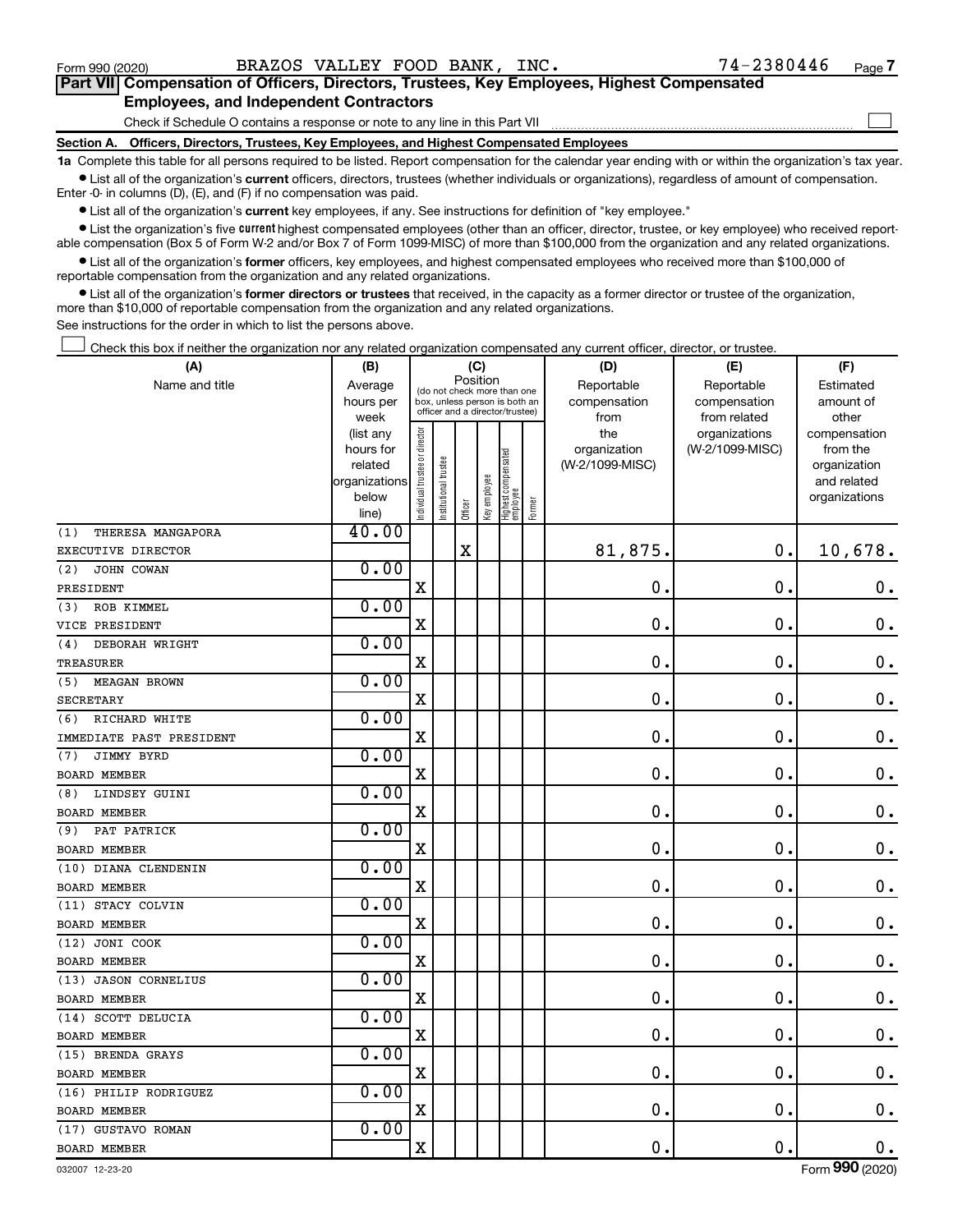|              | BRAZOS VALLEY FOOD BANK, INC.<br>Form 990 (2020)                                                                                                                                                                                                       |                                                               |                                |                       |                 |              |                                                                                                 |        |                                                                  | 74-2380446                                                                            |                        |                                                    | Page 8                      |
|--------------|--------------------------------------------------------------------------------------------------------------------------------------------------------------------------------------------------------------------------------------------------------|---------------------------------------------------------------|--------------------------------|-----------------------|-----------------|--------------|-------------------------------------------------------------------------------------------------|--------|------------------------------------------------------------------|---------------------------------------------------------------------------------------|------------------------|----------------------------------------------------|-----------------------------|
|              | <b>Part VII</b><br>Section A. Officers, Directors, Trustees, Key Employees, and Highest Compensated Employees (continued)                                                                                                                              |                                                               |                                |                       |                 |              |                                                                                                 |        |                                                                  |                                                                                       |                        |                                                    |                             |
|              | (A)<br>Name and title                                                                                                                                                                                                                                  | (B)<br>Average<br>hours per<br>week<br>(list any<br>hours for |                                |                       | (C)<br>Position |              | (do not check more than one<br>box, unless person is both an<br>officer and a director/trustee) |        | (D)<br>Reportable<br>compensation<br>from<br>the<br>organization | (E)<br>Reportable<br>compensation<br>from related<br>organizations<br>(W-2/1099-MISC) |                        | (F)<br>Estimated<br>amount of<br>other<br>from the | compensation                |
|              | (18) KAYLA SANDERS                                                                                                                                                                                                                                     | related<br>organizations<br>below<br>line)<br>0.00            | Individual trustee or director | Institutional trustee | Officer         | Key employee | Highest compensated<br>  employee                                                               | Former | (W-2/1099-MISC)                                                  |                                                                                       |                        | organization<br>and related<br>organizations       |                             |
|              | <b>BOARD MEMBER</b>                                                                                                                                                                                                                                    |                                                               | X                              |                       |                 |              |                                                                                                 |        | О.                                                               |                                                                                       | 0.                     |                                                    | $0$ .                       |
|              | (19) ELIZABETH SHIMSHACK                                                                                                                                                                                                                               | 0.00                                                          |                                |                       |                 |              |                                                                                                 |        |                                                                  |                                                                                       |                        |                                                    |                             |
|              | BOARD MEMBER                                                                                                                                                                                                                                           |                                                               | X                              |                       |                 |              |                                                                                                 |        | 0.                                                               |                                                                                       | 0.                     |                                                    | $0$ .                       |
|              | (20) TAMMI WARFORD<br><b>BOARD MEMBER</b>                                                                                                                                                                                                              | 0.00                                                          | X                              |                       |                 |              |                                                                                                 |        | 0.                                                               |                                                                                       | 0.                     |                                                    | $0$ .                       |
|              |                                                                                                                                                                                                                                                        |                                                               |                                |                       |                 |              |                                                                                                 |        |                                                                  |                                                                                       |                        |                                                    |                             |
|              |                                                                                                                                                                                                                                                        |                                                               |                                |                       |                 |              |                                                                                                 |        |                                                                  |                                                                                       |                        |                                                    |                             |
|              |                                                                                                                                                                                                                                                        |                                                               |                                |                       |                 |              |                                                                                                 |        |                                                                  |                                                                                       |                        |                                                    |                             |
|              |                                                                                                                                                                                                                                                        |                                                               |                                |                       |                 |              |                                                                                                 |        |                                                                  |                                                                                       |                        |                                                    |                             |
|              |                                                                                                                                                                                                                                                        |                                                               |                                |                       |                 |              |                                                                                                 |        |                                                                  |                                                                                       |                        |                                                    |                             |
|              |                                                                                                                                                                                                                                                        |                                                               |                                |                       |                 |              |                                                                                                 |        |                                                                  |                                                                                       |                        |                                                    |                             |
|              | 1b Subtotal                                                                                                                                                                                                                                            |                                                               |                                |                       |                 |              |                                                                                                 |        | 81,875.                                                          |                                                                                       | σ.                     |                                                    | 10,678.                     |
|              | c Total from continuation sheets to Part VII, Section A manuscreen continuum                                                                                                                                                                           |                                                               |                                |                       |                 |              |                                                                                                 |        | σ.<br>81,875.                                                    |                                                                                       | $\overline{0}$ .<br>σ. |                                                    | $\overline{0}$ .<br>10,678. |
| $\mathbf{2}$ | Total number of individuals (including but not limited to those listed above) who received more than \$100,000 of reportable                                                                                                                           |                                                               |                                |                       |                 |              |                                                                                                 |        |                                                                  |                                                                                       |                        |                                                    |                             |
|              | compensation from the organization $\blacktriangleright$                                                                                                                                                                                               |                                                               |                                |                       |                 |              |                                                                                                 |        |                                                                  |                                                                                       |                        | Yes                                                | 0<br>No                     |
| 3            | Did the organization list any former officer, director, trustee, key employee, or highest compensated employee on<br>line 1a? If "Yes," complete Schedule J for such individual manufactured content to the set of the set of the s                    |                                                               |                                |                       |                 |              |                                                                                                 |        |                                                                  |                                                                                       |                        | 3                                                  | x                           |
|              | For any individual listed on line 1a, is the sum of reportable compensation and other compensation from the organization<br>and related organizations greater than \$150,000? If "Yes," complete Schedule J for such individual                        |                                                               |                                |                       |                 |              |                                                                                                 |        |                                                                  |                                                                                       |                        | 4                                                  | х                           |
| 5            | Did any person listed on line 1a receive or accrue compensation from any unrelated organization or individual for services                                                                                                                             |                                                               |                                |                       |                 |              |                                                                                                 |        |                                                                  |                                                                                       |                        |                                                    |                             |
|              |                                                                                                                                                                                                                                                        |                                                               |                                |                       |                 |              |                                                                                                 |        |                                                                  |                                                                                       |                        | 5                                                  | x                           |
|              | <b>Section B. Independent Contractors</b>                                                                                                                                                                                                              |                                                               |                                |                       |                 |              |                                                                                                 |        |                                                                  |                                                                                       |                        |                                                    |                             |
| 1.           | Complete this table for your five highest compensated independent contractors that received more than \$100,000 of compensation from<br>the organization. Report compensation for the calendar year ending with or within the organization's tax year. |                                                               |                                |                       |                 |              |                                                                                                 |        |                                                                  |                                                                                       |                        |                                                    |                             |
|              | (A)<br>Name and business address                                                                                                                                                                                                                       |                                                               |                                | <b>NONE</b>           |                 |              |                                                                                                 |        | (B)<br>Description of services                                   |                                                                                       |                        | (C)<br>Compensation                                |                             |
|              |                                                                                                                                                                                                                                                        |                                                               |                                |                       |                 |              |                                                                                                 |        |                                                                  |                                                                                       |                        |                                                    |                             |
|              |                                                                                                                                                                                                                                                        |                                                               |                                |                       |                 |              |                                                                                                 |        |                                                                  |                                                                                       |                        |                                                    |                             |
|              |                                                                                                                                                                                                                                                        |                                                               |                                |                       |                 |              |                                                                                                 |        |                                                                  |                                                                                       |                        |                                                    |                             |
|              |                                                                                                                                                                                                                                                        |                                                               |                                |                       |                 |              |                                                                                                 |        |                                                                  |                                                                                       |                        |                                                    |                             |
| 2            | Total number of independent contractors (including but not limited to those listed above) who received more than                                                                                                                                       |                                                               |                                |                       |                 |              |                                                                                                 |        |                                                                  |                                                                                       |                        |                                                    |                             |
|              | \$100,000 of compensation from the organization                                                                                                                                                                                                        |                                                               |                                |                       |                 |              | 0                                                                                               |        |                                                                  |                                                                                       |                        |                                                    |                             |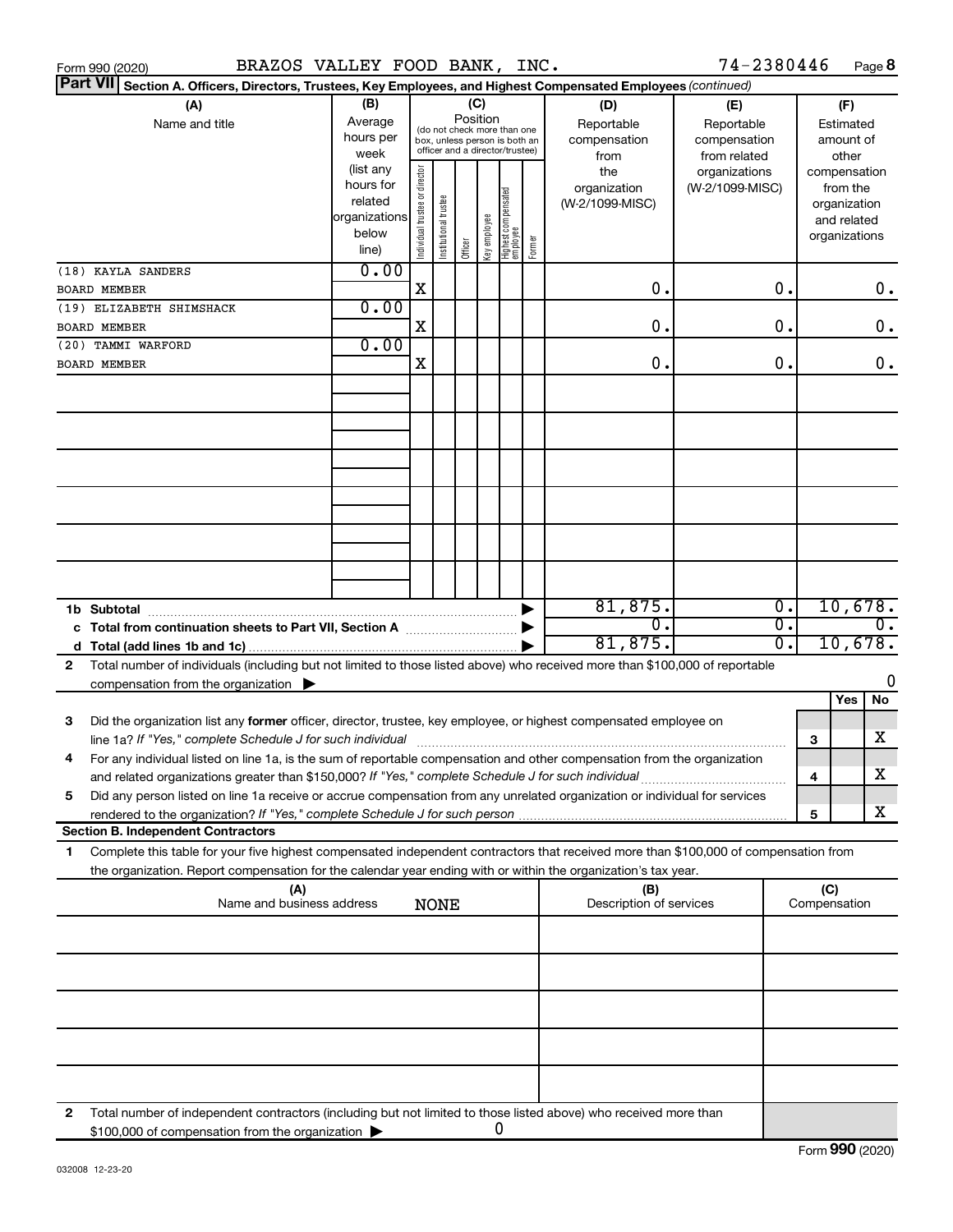|                                                           |                  | Form 990 (2020)                                                            |                |                |                 | BRAZOS VALLEY FOOD BANK, INC. |         |               |                                   | 74-2380446                  | Page 9                  |
|-----------------------------------------------------------|------------------|----------------------------------------------------------------------------|----------------|----------------|-----------------|-------------------------------|---------|---------------|-----------------------------------|-----------------------------|-------------------------|
|                                                           | <b>Part VIII</b> | <b>Statement of Revenue</b>                                                |                |                |                 |                               |         |               |                                   |                             |                         |
|                                                           |                  |                                                                            |                |                |                 |                               |         |               |                                   |                             |                         |
|                                                           |                  |                                                                            |                |                |                 |                               |         | (A)           | (B)<br>Related or exempt          | $\overline{C}$<br>Unrelated | (D)<br>Revenue excluded |
|                                                           |                  |                                                                            |                |                |                 |                               |         | Total revenue | function revenue business revenue |                             | from tax under          |
|                                                           |                  |                                                                            |                |                |                 |                               |         |               |                                   |                             | sections 512 - 514      |
| Contributions, Gifts, Grants<br>and Other Similar Amounts |                  | 1 a Federated campaigns                                                    |                | 1a             |                 |                               | 75,285. |               |                                   |                             |                         |
|                                                           |                  | <b>b</b> Membership dues                                                   |                | 1 <sub>b</sub> |                 |                               |         |               |                                   |                             |                         |
|                                                           |                  | c Fundraising events                                                       |                | 1 <sub>c</sub> |                 | 308,524.                      |         |               |                                   |                             |                         |
|                                                           |                  | d Related organizations                                                    |                | 1 <sub>d</sub> |                 |                               |         |               |                                   |                             |                         |
|                                                           |                  | e Government grants (contributions)                                        |                | 1e             |                 | 1,056,607.                    |         |               |                                   |                             |                         |
|                                                           |                  | f All other contributions, gifts, grants, and                              |                |                |                 |                               |         |               |                                   |                             |                         |
|                                                           |                  | similar amounts not included above                                         |                | 1f             |                 | 12,446,182.                   |         |               |                                   |                             |                         |
|                                                           |                  | Noncash contributions included in lines 1a-1f                              |                | $1g$ \$        |                 | 9, 161, 194.                  |         |               |                                   |                             |                         |
|                                                           |                  |                                                                            |                |                |                 |                               |         | 13,886,598.   |                                   |                             |                         |
|                                                           |                  |                                                                            |                |                |                 | <b>Business Code</b>          |         |               |                                   |                             |                         |
|                                                           | 2а               | SHARED MAINTENANCE FEES                                                    |                |                |                 | 900099                        |         | 232,997.      | 232,997.                          |                             |                         |
|                                                           | b                | the control of the control of the control of the control of                |                |                |                 |                               |         |               |                                   |                             |                         |
|                                                           | c                | the control of the control of the control of the control of the control of |                |                |                 |                               |         |               |                                   |                             |                         |
|                                                           | d                |                                                                            |                |                |                 |                               |         |               |                                   |                             |                         |
| Program Service<br>Revenue                                | e                |                                                                            |                |                |                 |                               |         |               |                                   |                             |                         |
|                                                           |                  |                                                                            |                |                |                 |                               |         |               |                                   |                             |                         |
|                                                           |                  |                                                                            |                |                |                 |                               |         | 232,997.      |                                   |                             |                         |
|                                                           | 3                | Investment income (including dividends, interest, and                      |                |                |                 |                               |         | 1,340.        |                                   |                             | 1,340.                  |
|                                                           | 4                | Income from investment of tax-exempt bond proceeds                         |                |                |                 |                               |         |               |                                   |                             |                         |
|                                                           | 5                |                                                                            |                |                |                 |                               |         |               |                                   |                             |                         |
|                                                           |                  |                                                                            |                | (i) Real       |                 | (ii) Personal                 |         |               |                                   |                             |                         |
|                                                           | 6а               | Gross rents<br>$\overline{\phantom{a}}$                                    | 6a             |                |                 |                               |         |               |                                   |                             |                         |
|                                                           | b                | Less: rental expenses                                                      | 6 <sub>b</sub> |                |                 |                               |         |               |                                   |                             |                         |
|                                                           | c                | Rental income or (loss)                                                    | 6c             |                |                 |                               |         |               |                                   |                             |                         |
|                                                           |                  | d Net rental income or (loss)                                              |                |                |                 |                               |         |               |                                   |                             |                         |
|                                                           |                  | 7 a Gross amount from sales of                                             |                | (i) Securities |                 | (ii) Other                    |         |               |                                   |                             |                         |
|                                                           |                  | assets other than inventory                                                | 7a             |                |                 |                               | 1,500.  |               |                                   |                             |                         |
|                                                           |                  | <b>b</b> Less: cost or other basis                                         |                |                |                 |                               |         |               |                                   |                             |                         |
|                                                           |                  | and sales expenses                                                         | 7b             |                |                 |                               | 1,586.  |               |                                   |                             |                         |
| evenue                                                    |                  | c Gain or (loss)                                                           | 7c             |                |                 |                               | $-86.$  |               |                                   |                             |                         |
| Œ                                                         |                  |                                                                            |                |                |                 |                               |         | $-86.$        | $-86$ .                           |                             |                         |
| Other                                                     |                  | 8 a Gross income from fundraising events (not                              |                |                |                 |                               |         |               |                                   |                             |                         |
|                                                           |                  | including \$<br>$308,524.$ of                                              |                |                |                 |                               |         |               |                                   |                             |                         |
|                                                           |                  | contributions reported on line 1c). See                                    |                |                |                 |                               |         |               |                                   |                             |                         |
|                                                           |                  | Part IV, line 18                                                           |                |                | 8a              |                               | 62,136. |               |                                   |                             |                         |
|                                                           |                  | <b>b</b> Less: direct expenses <b>contained b</b> Less:                    |                |                | 8b              |                               | 11,232. |               |                                   |                             |                         |
|                                                           |                  | c Net income or (loss) from fundraising events                             |                |                |                 |                               |         | 50,904.       |                                   |                             | 50,904.                 |
|                                                           |                  | 9 a Gross income from gaming activities. See                               |                |                |                 |                               |         |               |                                   |                             |                         |
|                                                           |                  |                                                                            |                |                | 9a              |                               |         |               |                                   |                             |                         |
|                                                           |                  | <b>b</b> Less: direct expenses <b>contained b</b> Less: direct expenses    |                |                | 9 <sub>b</sub>  |                               |         |               |                                   |                             |                         |
|                                                           |                  | c Net income or (loss) from gaming activities                              |                |                |                 |                               |         |               |                                   |                             |                         |
|                                                           |                  | 10 a Gross sales of inventory, less returns                                |                |                |                 |                               |         |               |                                   |                             |                         |
|                                                           |                  |                                                                            |                |                |                 |                               |         |               |                                   |                             |                         |
|                                                           |                  | <b>b</b> Less: cost of goods sold                                          |                |                | 10 <sub>b</sub> |                               |         |               |                                   |                             |                         |
|                                                           |                  | c Net income or (loss) from sales of inventory                             |                |                |                 | <b>Business Code</b>          |         |               |                                   |                             |                         |
|                                                           |                  | 11 a NET GAIN FROM COMMUNITY OF THE BR                                     |                |                |                 | 900099                        |         | 24,977.       |                                   |                             | 24,977.                 |
| Miscellaneous<br>Revenue                                  | b                |                                                                            |                |                |                 |                               |         |               |                                   |                             |                         |
|                                                           | c                |                                                                            |                |                |                 |                               |         |               |                                   |                             |                         |
|                                                           |                  |                                                                            |                |                |                 |                               |         |               |                                   |                             |                         |
|                                                           |                  |                                                                            |                |                |                 |                               |         | 24,977.       |                                   |                             |                         |
|                                                           | 12               |                                                                            |                |                |                 |                               |         | 14, 196, 730. | 232,911.                          | $\mathbf{0}$ .              | 77,221.                 |

74-2380446 Page 9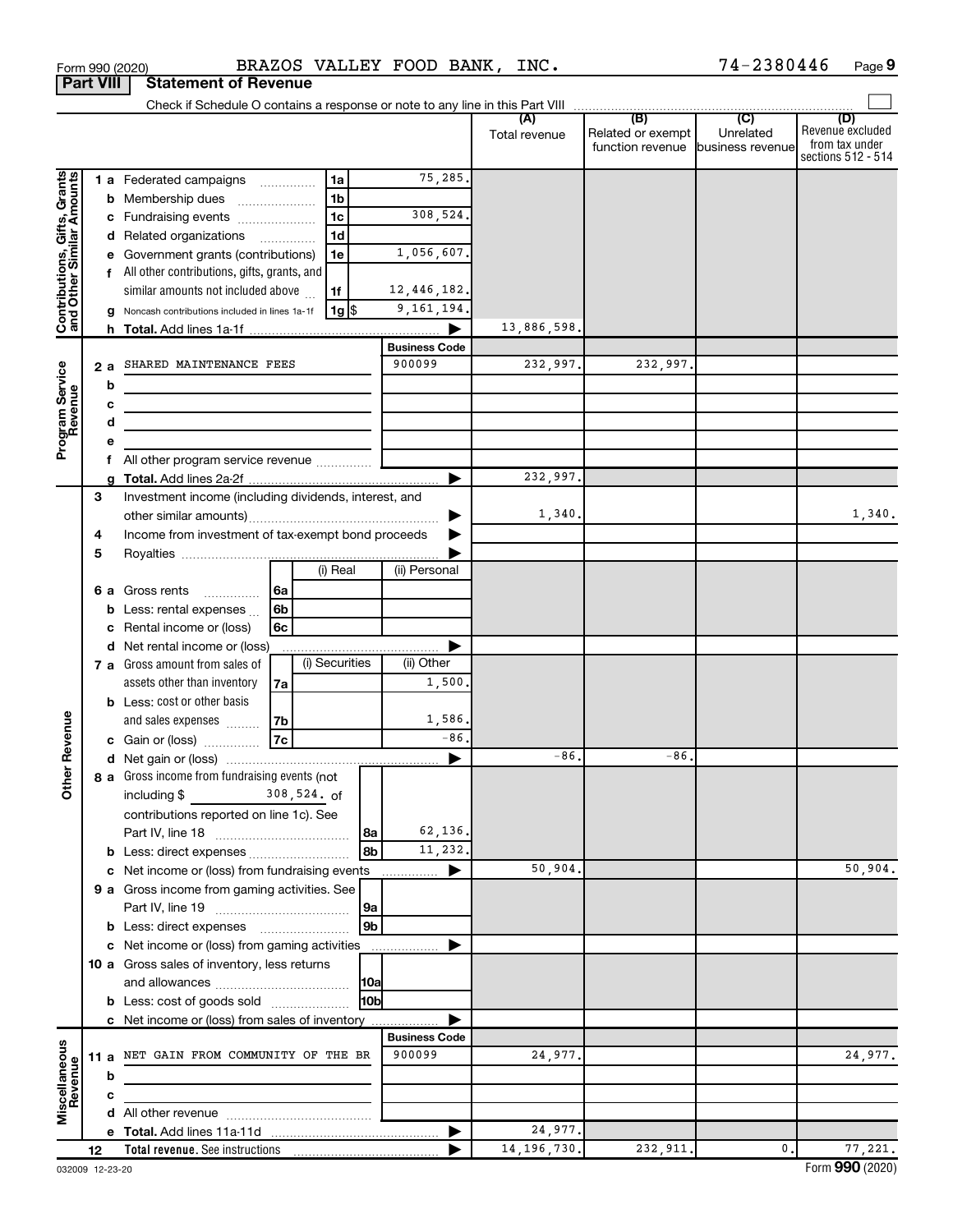Form 990 (2020) BRAZOS VALLEY FOOD BANK, INC.  $74-2380446$  Page **Part IX Statement of Functional Expenses**

*Section 501(c)(3) and 501(c)(4) organizations must complete all columns. All other organizations must complete column (A).*

|          | Do not include amounts reported on lines 6b,<br>7b, 8b, 9b, and 10b of Part VIII.                    | (A)<br>Total expenses | (B)<br>Program service<br>expenses | (C)<br>Management and<br>general expenses | (D)<br>Fundraising<br>expenses |
|----------|------------------------------------------------------------------------------------------------------|-----------------------|------------------------------------|-------------------------------------------|--------------------------------|
| 1.       | Grants and other assistance to domestic organizations                                                |                       |                                    |                                           |                                |
|          | and domestic governments. See Part IV, line 21                                                       |                       |                                    |                                           |                                |
| 2        | Grants and other assistance to domestic                                                              |                       |                                    |                                           |                                |
|          | individuals. See Part IV, line 22                                                                    |                       |                                    |                                           |                                |
| 3        | Grants and other assistance to foreign                                                               |                       |                                    |                                           |                                |
|          | organizations, foreign governments, and foreign                                                      |                       |                                    |                                           |                                |
|          | individuals. See Part IV, lines 15 and 16                                                            |                       |                                    |                                           |                                |
| 4        | Benefits paid to or for members                                                                      |                       |                                    |                                           |                                |
| 5        | Compensation of current officers, directors,                                                         |                       |                                    |                                           |                                |
|          | trustees, and key employees                                                                          |                       |                                    |                                           |                                |
| 6        | Compensation not included above to disqualified                                                      |                       |                                    |                                           |                                |
|          | persons (as defined under section $4958(f)(1)$ ) and                                                 |                       |                                    |                                           |                                |
|          | persons described in section 4958(c)(3)(B)                                                           |                       |                                    |                                           |                                |
| 7        | Other salaries and wages                                                                             | 964, 957.             | 796, 352.                          | 61,990.                                   | 106, 615.                      |
| 8        | Pension plan accruals and contributions (include                                                     |                       |                                    |                                           |                                |
|          | section 401(k) and 403(b) employer contributions)                                                    |                       |                                    |                                           |                                |
| 9        |                                                                                                      |                       |                                    |                                           |                                |
| 10       |                                                                                                      |                       |                                    |                                           |                                |
| 11       | Fees for services (nonemployees):                                                                    |                       |                                    |                                           |                                |
| a        |                                                                                                      |                       |                                    |                                           |                                |
| b        |                                                                                                      |                       |                                    |                                           |                                |
|          |                                                                                                      |                       |                                    |                                           |                                |
| d        |                                                                                                      |                       |                                    |                                           |                                |
|          | Professional fundraising services. See Part IV, line 17                                              | 120,005.              |                                    |                                           | 120,005.                       |
| f        | Investment management fees                                                                           |                       |                                    |                                           |                                |
| g        | Other. (If line 11g amount exceeds 10% of line 25,                                                   |                       |                                    |                                           |                                |
|          | column (A) amount, list line 11g expenses on Sch O.)                                                 |                       |                                    |                                           |                                |
| 12       |                                                                                                      |                       |                                    |                                           |                                |
| 13       |                                                                                                      |                       |                                    |                                           |                                |
| 14       |                                                                                                      |                       |                                    |                                           |                                |
| 15       |                                                                                                      | 101,017.              | 85,556.                            | 6, 294.                                   | 9,167.                         |
| 16       |                                                                                                      | 8,102.                | 7,909.                             | 49.                                       | 144.                           |
| 17       |                                                                                                      |                       |                                    |                                           |                                |
| 18       | Payments of travel or entertainment expenses                                                         |                       |                                    |                                           |                                |
|          | for any federal, state, or local public officials<br>Conferences, conventions, and meetings          |                       |                                    |                                           |                                |
| 19<br>20 | Interest                                                                                             | 25,553.               | 25,553.                            |                                           |                                |
| 21       |                                                                                                      |                       |                                    |                                           |                                |
| 22       | Depreciation, depletion, and amortization                                                            | 317,370.              |                                    | 317,370.                                  |                                |
| 23       | Insurance                                                                                            | 64, 339.              | 57,057.                            | 3,155.                                    | 4,127.                         |
| 24       | Other expenses. Itemize expenses not covered                                                         |                       |                                    |                                           |                                |
|          | above (List miscellaneous expenses on line 24e. If                                                   |                       |                                    |                                           |                                |
|          | line 24e amount exceeds 10% of line 25, column (A)<br>amount, list line 24e expenses on Schedule O.) |                       |                                    |                                           |                                |
| a        | DONATED FOOD-DISTRIBUTE                                                                              | 8,860,412.            | 8,860,412.                         |                                           |                                |
|          | PURCHASED FOOD-DISTRIBU                                                                              | 744,186.              | 744,186.                           |                                           |                                |
|          | <b>SUPPLIES</b>                                                                                      | 102, 288.             | 83, 204.                           | 6,308.                                    | 12,776.                        |
| d        | RENTAL AND MAINTENANCE                                                                               | 89,219.               | 89,219.                            |                                           |                                |
|          | e All other expenses                                                                                 | 245, 184.             | 204, 866.                          | 30, 134.                                  | 10, 184.                       |
| 25       | Total functional expenses. Add lines 1 through 24e                                                   | 11,642,632.           | 10,954,314.                        | 425,300.                                  | 263,018.                       |
| 26       | Joint costs. Complete this line only if the organization                                             |                       |                                    |                                           |                                |
|          | reported in column (B) joint costs from a combined                                                   |                       |                                    |                                           |                                |
|          | educational campaign and fundraising solicitation.                                                   |                       |                                    |                                           |                                |
|          | Check here<br>if following SOP 98-2 (ASC 958-720)                                                    |                       |                                    |                                           |                                |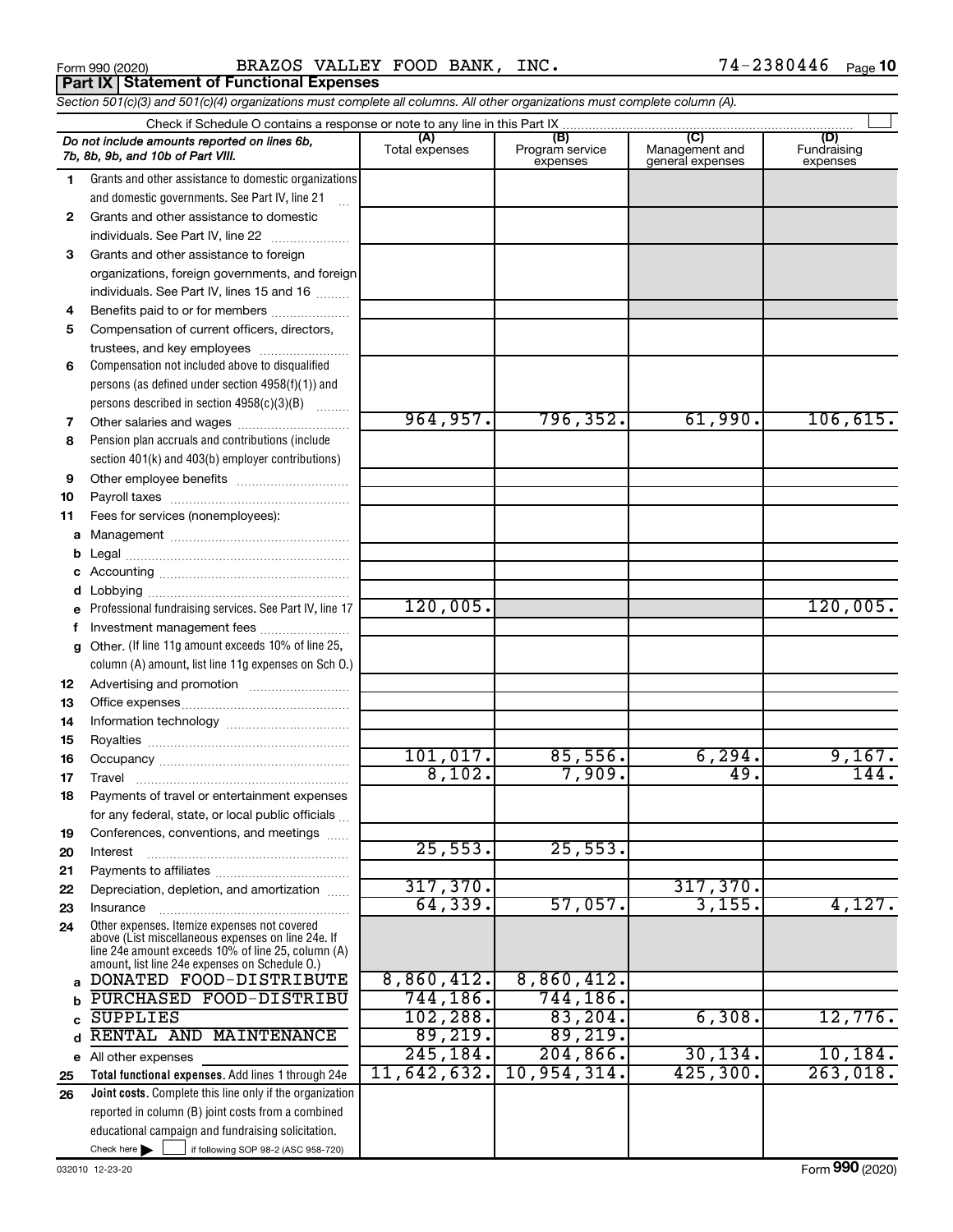| Form 990 (2020) | BRAZOS VALLEY FOOD BANK, | $_{\tt INC.}$ | 2380446<br>74–.<br>Page |
|-----------------|--------------------------|---------------|-------------------------|
|-----------------|--------------------------|---------------|-------------------------|

|                             |              |                                                                                            |                 |                                 | (A)<br>Beginning of year |                         | (B)<br>End of year      |
|-----------------------------|--------------|--------------------------------------------------------------------------------------------|-----------------|---------------------------------|--------------------------|-------------------------|-------------------------|
|                             | 1            |                                                                                            |                 |                                 | 1,741,469.               | $\mathbf{1}$            | 3,521,886.              |
|                             | $\mathbf{2}$ |                                                                                            |                 |                                 |                          | $\mathbf{2}$            |                         |
|                             | 3            |                                                                                            |                 |                                 | 27,716.                  | 3                       | 65,386.                 |
|                             | 4            |                                                                                            |                 |                                 | 30,052.                  | $\overline{\mathbf{4}}$ | 42,127.                 |
|                             | 5            | Loans and other receivables from any current or former officer, director,                  |                 |                                 |                          |                         |                         |
|                             |              | trustee, key employee, creator or founder, substantial contributor, or 35%                 |                 |                                 |                          |                         |                         |
|                             |              | controlled entity or family member of any of these persons                                 |                 |                                 |                          | 5                       |                         |
|                             | 6            | Loans and other receivables from other disqualified persons (as defined                    |                 |                                 |                          |                         |                         |
|                             |              | under section $4958(f)(1)$ , and persons described in section $4958(c)(3)(B)$              |                 |                                 |                          | 6                       |                         |
|                             | 7            |                                                                                            |                 |                                 |                          | 7                       |                         |
| Assets                      | 8            |                                                                                            |                 |                                 | 1,004,447.               | 8                       | 1,694,545.              |
|                             | 9            | Prepaid expenses and deferred charges                                                      |                 |                                 | 18,806.                  | $\boldsymbol{9}$        | 16,769.                 |
|                             |              | <b>10a</b> Land, buildings, and equipment: cost or other                                   |                 |                                 |                          |                         |                         |
|                             |              | basis. Complete Part VI of Schedule D  10a                                                 |                 | $\frac{6,241,325.}{1,299,352.}$ |                          |                         |                         |
|                             |              | <b>b</b> Less: accumulated depreciation                                                    | 10 <sub>b</sub> |                                 | 5, 163, 745.             | 10 <sub>c</sub>         | 4,941,973.              |
|                             | 11           |                                                                                            |                 |                                 |                          | 11                      |                         |
|                             | 12           |                                                                                            |                 |                                 | 91,289.                  | 12                      | 116, 266.               |
|                             | 13           |                                                                                            |                 |                                 |                          | 13                      |                         |
|                             | 14           |                                                                                            |                 |                                 |                          | 14                      |                         |
|                             | 15           |                                                                                            |                 |                                 | 5,612.                   | 15                      | 5,612.                  |
|                             | 16           |                                                                                            |                 |                                 | 8,083,136.               | 16                      | 10, 404, 564.           |
|                             | 17           |                                                                                            |                 |                                 | 48,790.                  | 17                      | 67,022.                 |
|                             | 18           |                                                                                            |                 |                                 |                          | 18                      |                         |
|                             | 19           |                                                                                            |                 |                                 |                          | 19                      | 6,308.                  |
|                             | 20           |                                                                                            |                 |                                 |                          | 20                      |                         |
|                             | 21           | Escrow or custodial account liability. Complete Part IV of Schedule D                      |                 |                                 |                          | 21                      |                         |
|                             | 22           | Loans and other payables to any current or former officer, director,                       |                 |                                 |                          |                         |                         |
| Liabilities                 |              | trustee, key employee, creator or founder, substantial contributor, or 35%                 |                 |                                 |                          |                         |                         |
|                             |              | controlled entity or family member of any of these persons                                 |                 |                                 |                          | 22                      |                         |
|                             | 23           | Secured mortgages and notes payable to unrelated third parties <i>manumum</i>              |                 |                                 | 826, 223.                | 23                      | 569,013.                |
|                             | 24           | Unsecured notes and loans payable to unrelated third parties                               |                 |                                 |                          | 24                      |                         |
|                             | 25           | Other liabilities (including federal income tax, payables to related third                 |                 |                                 |                          |                         |                         |
|                             |              | parties, and other liabilities not included on lines 17-24). Complete Part X               |                 |                                 |                          |                         |                         |
|                             |              | of Schedule D                                                                              |                 |                                 | 875,013.                 | 25                      | 642, 343.               |
|                             | 26           |                                                                                            |                 |                                 |                          | 26                      |                         |
|                             |              | Organizations that follow FASB ASC 958, check here $\blacktriangleright \lfloor X \rfloor$ |                 |                                 |                          |                         |                         |
|                             |              | and complete lines 27, 28, 32, and 33.                                                     |                 |                                 | 6,941,750.               |                         |                         |
|                             | 27           |                                                                                            |                 |                                 | 266, 373.                | 27                      | 9,351,780.<br>410, 441. |
|                             | 28           |                                                                                            |                 |                                 |                          | 28                      |                         |
|                             |              | Organizations that do not follow FASB ASC 958, check here $\blacktriangleright$            |                 |                                 |                          |                         |                         |
|                             |              | and complete lines 29 through 33.                                                          |                 |                                 |                          |                         |                         |
|                             | 29           |                                                                                            |                 |                                 |                          | 29                      |                         |
|                             | 30           | Paid-in or capital surplus, or land, building, or equipment fund                           |                 |                                 |                          | 30<br>31                |                         |
| Net Assets or Fund Balances | 31           | Retained earnings, endowment, accumulated income, or other funds                           |                 |                                 | 7, 208, 123.             | 32                      | 9,762,221.              |
|                             | 32<br>33     |                                                                                            |                 |                                 | 8,083,136.               | 33                      | 10,404,564.             |
|                             |              |                                                                                            |                 |                                 |                          |                         |                         |

Form (2020) **990**

### **Part X** | Balance Sheet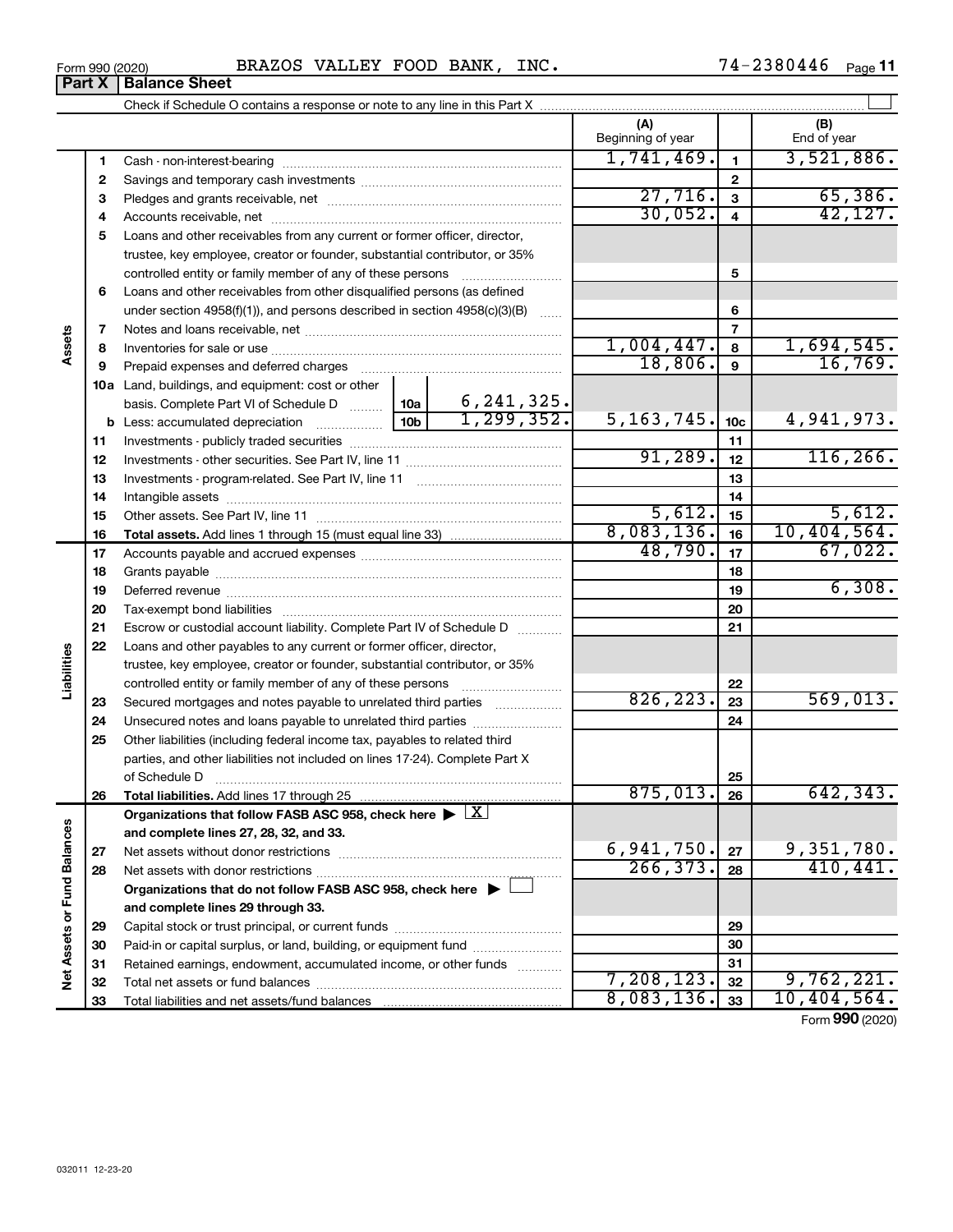| 032012 12-23-20 |  |  |
|-----------------|--|--|

|    |                                                                                                                                                                                                                                |                | --------       |            |           |
|----|--------------------------------------------------------------------------------------------------------------------------------------------------------------------------------------------------------------------------------|----------------|----------------|------------|-----------|
| 4  |                                                                                                                                                                                                                                | $\overline{4}$ | 7,208,123.     |            |           |
| 5  | Net unrealized gains (losses) on investments [111] matter in the contract of the contract of the contract of the contract of the contract of the contract of the contract of the contract of the contract of the contract of t | 5              |                |            |           |
| 6  | Donated services and use of facilities [[111] matter contracts and the service of facilities [[11] matter contracts and use of facilities [[11] matter contracts and the service of facilities [[11] matter contracts and the  | 6              |                |            |           |
|    |                                                                                                                                                                                                                                | $\overline{7}$ |                |            |           |
| 8  |                                                                                                                                                                                                                                | 8              |                |            |           |
| 9  | Other changes in net assets or fund balances (explain on Schedule O) [11] [11] manument changes in net assets or fund balances (explain on Schedule O)                                                                         | 9              |                |            | 0.        |
| 10 | Net assets or fund balances at end of year. Combine lines 3 through 9 (must equal Part X, line 32,                                                                                                                             |                |                |            |           |
|    |                                                                                                                                                                                                                                | 10             | 9,762,221.     |            |           |
|    | Part XII Financial Statements and Reporting                                                                                                                                                                                    |                |                |            |           |
|    |                                                                                                                                                                                                                                |                |                |            | $\vert$ X |
|    |                                                                                                                                                                                                                                |                |                | <b>Yes</b> | No        |
| 1. | $\lfloor x \rfloor$ Accrual<br>Accounting method used to prepare the Form 990: [130] Cash<br>Other                                                                                                                             |                |                |            |           |
|    | If the organization changed its method of accounting from a prior year or checked "Other," explain in Schedule O.                                                                                                              |                |                |            |           |
|    | 2a Were the organization's financial statements compiled or reviewed by an independent accountant?                                                                                                                             |                | 2a             | x          |           |
|    | If "Yes," check a box below to indicate whether the financial statements for the year were compiled or reviewed on a                                                                                                           |                |                |            |           |
|    | separate basis, consolidated basis, or both:                                                                                                                                                                                   |                |                |            |           |
|    | $ \mathbf{X} $ Separate basis<br>Both consolidated and separate basis<br><b>Consolidated basis</b>                                                                                                                             |                |                |            |           |
|    |                                                                                                                                                                                                                                |                | 2 <sub>b</sub> | х          |           |
|    | If "Yes," check a box below to indicate whether the financial statements for the year were audited on a separate basis,                                                                                                        |                |                |            |           |
|    | consolidated basis, or both:                                                                                                                                                                                                   |                |                |            |           |
|    | $ \mathbf{X} $ Separate basis<br>Both consolidated and separate basis<br><b>Consolidated basis</b>                                                                                                                             |                |                |            |           |
|    | c If "Yes" to line 2a or 2b, does the organization have a committee that assumes responsibility for oversight of the audit,                                                                                                    |                |                |            |           |
|    |                                                                                                                                                                                                                                |                | 2c             | х          |           |
|    | If the organization changed either its oversight process or selection process during the tax year, explain on Schedule O.                                                                                                      |                |                |            |           |
|    | 3a As a result of a federal award, was the organization required to undergo an audit or audits as set forth in the Single Audit                                                                                                |                |                |            |           |
|    | Act and OMB Circular A-133?                                                                                                                                                                                                    |                | 3a             | х          |           |
|    | b If "Yes," did the organization undergo the required audit or audits? If the organization did not undergo the required audit                                                                                                  |                |                |            |           |
|    |                                                                                                                                                                                                                                |                | 3b             | х          |           |
|    |                                                                                                                                                                                                                                |                |                |            |           |

|         | BRAZOS VALLEY FOOD BANK, INC.<br>Form 990 (2020)                                                                                                                                                                     |        | $74 - 2380446$<br>Page 12    |
|---------|----------------------------------------------------------------------------------------------------------------------------------------------------------------------------------------------------------------------|--------|------------------------------|
|         | <b>Part XI Reconciliation of Net Assets</b>                                                                                                                                                                          |        |                              |
|         |                                                                                                                                                                                                                      |        |                              |
| 2       |                                                                                                                                                                                                                      | 2      | 14, 196, 730.<br>11,642,632. |
| 3       |                                                                                                                                                                                                                      | з      | 2,554,098.                   |
| 4<br>5  | Net unrealized gains (losses) on investments [[11] non-minimum material intervals and produced gains (losses)                                                                                                        | 4<br>5 | 7,208,123.                   |
| 6       |                                                                                                                                                                                                                      | 6      |                              |
| 8       |                                                                                                                                                                                                                      | 8      |                              |
| 9<br>10 | Other changes in net assets or fund balances (explain on Schedule O) [11] [2000] [2000] [2000] [2000] [2000] [<br>Net assets or fund balances at end of year. Combine lines 3 through 9 (must equal Part X, line 32, | 9      |                              |
|         | <b>Part XII</b> Financial Statements and Reporting                                                                                                                                                                   | 10     | 9,762,221.                   |

Form (2020) **990**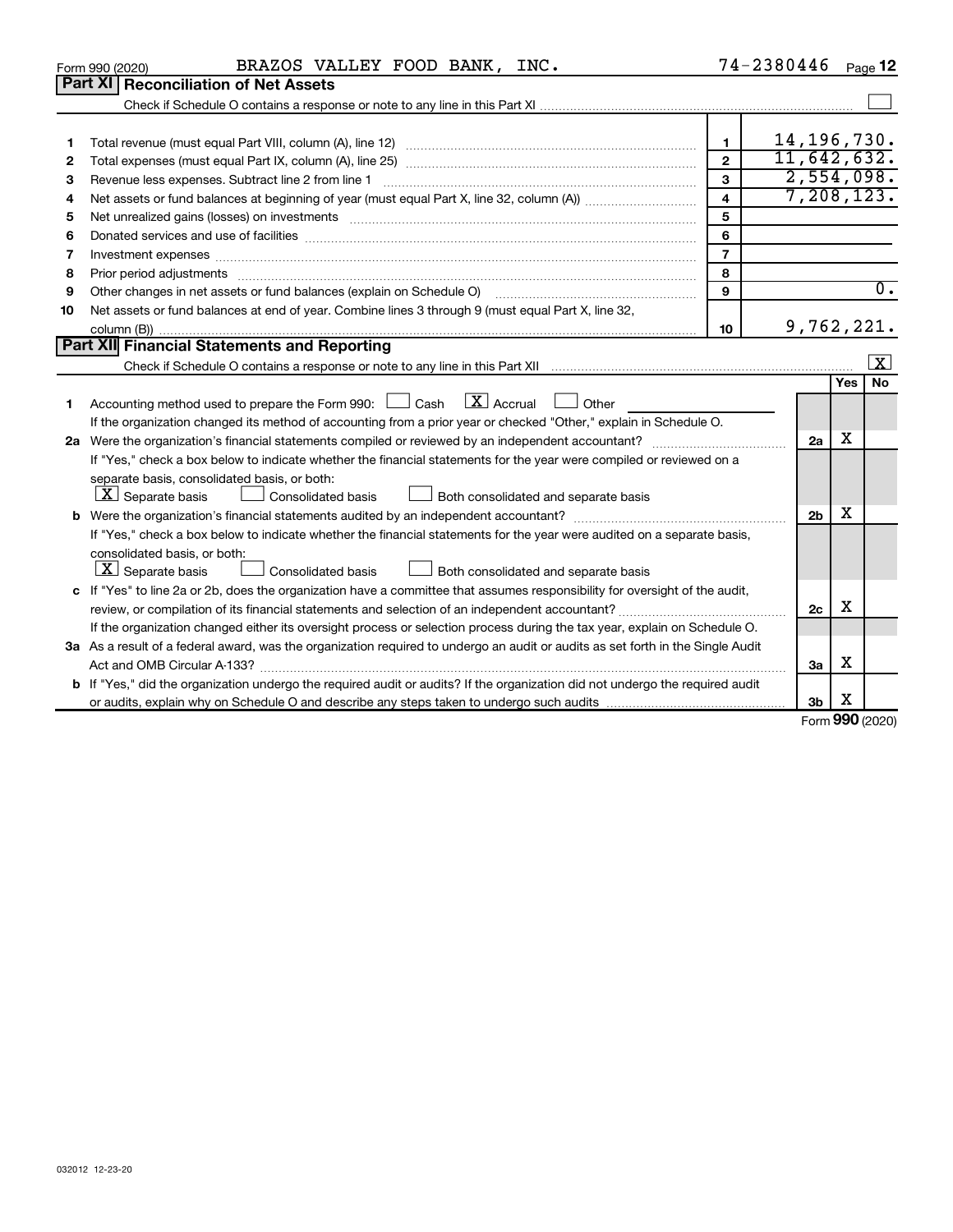**SCHEDULE A**

Department of the Treasury Internal Revenue Service

| (Form 990 or 990-EZ) |  |  |  |  |
|----------------------|--|--|--|--|
|----------------------|--|--|--|--|

## Form 990 or 990-EZ) **Public Charity Status and Public Support**<br>
Complete if the organization is a section 501(c)(3) organization or a section<br> **2020**

**4947(a)(1) nonexempt charitable trust. | Attach to Form 990 or Form 990-EZ.** 

| $\triangleright$ Allach to Form occurs to Home count                     |
|--------------------------------------------------------------------------|
| ▶ Go to www.irs.gov/Form990 for instructions and the latest information. |

| OMB No. 1545-0047                   |
|-------------------------------------|
| 02                                  |
| <b>Open to Public</b><br>Inspection |

|  | Name of the organization |
|--|--------------------------|
|--|--------------------------|

|                     |  | Name of the organization                                                                                                                      |          |                               |                                    |    |                            |  | <b>Employer identification number</b> |  |  |  |
|---------------------|--|-----------------------------------------------------------------------------------------------------------------------------------------------|----------|-------------------------------|------------------------------------|----|----------------------------|--|---------------------------------------|--|--|--|
|                     |  |                                                                                                                                               |          | BRAZOS VALLEY FOOD BANK, INC. |                                    |    |                            |  | 74-2380446                            |  |  |  |
| Part I              |  | Reason for Public Charity Status. (All organizations must complete this part.) See instructions.                                              |          |                               |                                    |    |                            |  |                                       |  |  |  |
|                     |  | The organization is not a private foundation because it is: (For lines 1 through 12, check only one box.)                                     |          |                               |                                    |    |                            |  |                                       |  |  |  |
| 1                   |  | A church, convention of churches, or association of churches described in section 170(b)(1)(A)(i).                                            |          |                               |                                    |    |                            |  |                                       |  |  |  |
| 2                   |  | A school described in section 170(b)(1)(A)(ii). (Attach Schedule E (Form 990 or 990-EZ).)                                                     |          |                               |                                    |    |                            |  |                                       |  |  |  |
| З                   |  | A hospital or a cooperative hospital service organization described in section 170(b)(1)(A)(iii).                                             |          |                               |                                    |    |                            |  |                                       |  |  |  |
| 4                   |  | A medical research organization operated in conjunction with a hospital described in section 170(b)(1)(A)(iii). Enter the hospital's name,    |          |                               |                                    |    |                            |  |                                       |  |  |  |
|                     |  | city, and state:<br>An organization operated for the benefit of a college or university owned or operated by a governmental unit described in |          |                               |                                    |    |                            |  |                                       |  |  |  |
| 5.                  |  |                                                                                                                                               |          |                               |                                    |    |                            |  |                                       |  |  |  |
|                     |  | section 170(b)(1)(A)(iv). (Complete Part II.)                                                                                                 |          |                               |                                    |    |                            |  |                                       |  |  |  |
| 6                   |  | A federal, state, or local government or governmental unit described in section 170(b)(1)(A)(v).                                              |          |                               |                                    |    |                            |  |                                       |  |  |  |
| 7                   |  | An organization that normally receives a substantial part of its support from a governmental unit or from the general public described in     |          |                               |                                    |    |                            |  |                                       |  |  |  |
|                     |  | section 170(b)(1)(A)(vi). (Complete Part II.)                                                                                                 |          |                               |                                    |    |                            |  |                                       |  |  |  |
| 8                   |  | A community trust described in section 170(b)(1)(A)(vi). (Complete Part II.)                                                                  |          |                               |                                    |    |                            |  |                                       |  |  |  |
| 9                   |  | An agricultural research organization described in section 170(b)(1)(A)(ix) operated in conjunction with a land-grant college                 |          |                               |                                    |    |                            |  |                                       |  |  |  |
|                     |  | or university or a non-land-grant college of agriculture (see instructions). Enter the name, city, and state of the college or                |          |                               |                                    |    |                            |  |                                       |  |  |  |
|                     |  | university:                                                                                                                                   |          |                               |                                    |    |                            |  |                                       |  |  |  |
| $10 \quad \text{X}$ |  | An organization that normally receives (1) more than 33 1/3% of its support from contributions, membership fees, and gross receipts from      |          |                               |                                    |    |                            |  |                                       |  |  |  |
|                     |  | activities related to its exempt functions, subject to certain exceptions; and (2) no more than 33 1/3% of its support from gross investment  |          |                               |                                    |    |                            |  |                                       |  |  |  |
|                     |  | income and unrelated business taxable income (less section 511 tax) from businesses acquired by the organization after June 30, 1975.         |          |                               |                                    |    |                            |  |                                       |  |  |  |
|                     |  | See section 509(a)(2). (Complete Part III.)                                                                                                   |          |                               |                                    |    |                            |  |                                       |  |  |  |
| 11                  |  | An organization organized and operated exclusively to test for public safety. See section 509(a)(4).                                          |          |                               |                                    |    |                            |  |                                       |  |  |  |
| 12                  |  | An organization organized and operated exclusively for the benefit of, to perform the functions of, or to carry out the purposes of one or    |          |                               |                                    |    |                            |  |                                       |  |  |  |
|                     |  | more publicly supported organizations described in section 509(a)(1) or section 509(a)(2). See section 509(a)(3). Check the box in            |          |                               |                                    |    |                            |  |                                       |  |  |  |
|                     |  | lines 12a through 12d that describes the type of supporting organization and complete lines 12e, 12f, and 12g.                                |          |                               |                                    |    |                            |  |                                       |  |  |  |
| а                   |  | Type I. A supporting organization operated, supervised, or controlled by its supported organization(s), typically by giving                   |          |                               |                                    |    |                            |  |                                       |  |  |  |
|                     |  | the supported organization(s) the power to regularly appoint or elect a majority of the directors or trustees of the supporting               |          |                               |                                    |    |                            |  |                                       |  |  |  |
|                     |  | organization. You must complete Part IV, Sections A and B.                                                                                    |          |                               |                                    |    |                            |  |                                       |  |  |  |
| b                   |  | Type II. A supporting organization supervised or controlled in connection with its supported organization(s), by having                       |          |                               |                                    |    |                            |  |                                       |  |  |  |
|                     |  | control or management of the supporting organization vested in the same persons that control or manage the supported                          |          |                               |                                    |    |                            |  |                                       |  |  |  |
|                     |  | organization(s). You must complete Part IV, Sections A and C.                                                                                 |          |                               |                                    |    |                            |  |                                       |  |  |  |
| с                   |  | Type III functionally integrated. A supporting organization operated in connection with, and functionally integrated with,                    |          |                               |                                    |    |                            |  |                                       |  |  |  |
|                     |  | its supported organization(s) (see instructions). You must complete Part IV, Sections A, D, and E.                                            |          |                               |                                    |    |                            |  |                                       |  |  |  |
| d                   |  | Type III non-functionally integrated. A supporting organization operated in connection with its supported organization(s)                     |          |                               |                                    |    |                            |  |                                       |  |  |  |
|                     |  | that is not functionally integrated. The organization generally must satisfy a distribution requirement and an attentiveness                  |          |                               |                                    |    |                            |  |                                       |  |  |  |
|                     |  | requirement (see instructions). You must complete Part IV, Sections A and D, and Part V.                                                      |          |                               |                                    |    |                            |  |                                       |  |  |  |
|                     |  | Check this box if the organization received a written determination from the IRS that it is a Type I, Type II, Type III                       |          |                               |                                    |    |                            |  |                                       |  |  |  |
|                     |  | functionally integrated, or Type III non-functionally integrated supporting organization.                                                     |          |                               |                                    |    |                            |  |                                       |  |  |  |
|                     |  | f Enter the number of supported organizations                                                                                                 |          |                               |                                    |    |                            |  |                                       |  |  |  |
|                     |  | g Provide the following information about the supported organization(s).<br>(i) Name of supported                                             | (ii) EIN | (iii) Type of organization    | (iv) Is the organization listed    |    | (v) Amount of monetary     |  | (vi) Amount of other                  |  |  |  |
|                     |  | organization                                                                                                                                  |          | (described on lines 1-10      | in your governing document?<br>Yes | No | support (see instructions) |  | support (see instructions)            |  |  |  |
|                     |  |                                                                                                                                               |          | above (see instructions))     |                                    |    |                            |  |                                       |  |  |  |
|                     |  |                                                                                                                                               |          |                               |                                    |    |                            |  |                                       |  |  |  |
|                     |  |                                                                                                                                               |          |                               |                                    |    |                            |  |                                       |  |  |  |
|                     |  |                                                                                                                                               |          |                               |                                    |    |                            |  |                                       |  |  |  |
|                     |  |                                                                                                                                               |          |                               |                                    |    |                            |  |                                       |  |  |  |
|                     |  |                                                                                                                                               |          |                               |                                    |    |                            |  |                                       |  |  |  |
|                     |  |                                                                                                                                               |          |                               |                                    |    |                            |  |                                       |  |  |  |
|                     |  |                                                                                                                                               |          |                               |                                    |    |                            |  |                                       |  |  |  |
|                     |  |                                                                                                                                               |          |                               |                                    |    |                            |  |                                       |  |  |  |
|                     |  |                                                                                                                                               |          |                               |                                    |    |                            |  |                                       |  |  |  |
| Total               |  |                                                                                                                                               |          |                               |                                    |    |                            |  |                                       |  |  |  |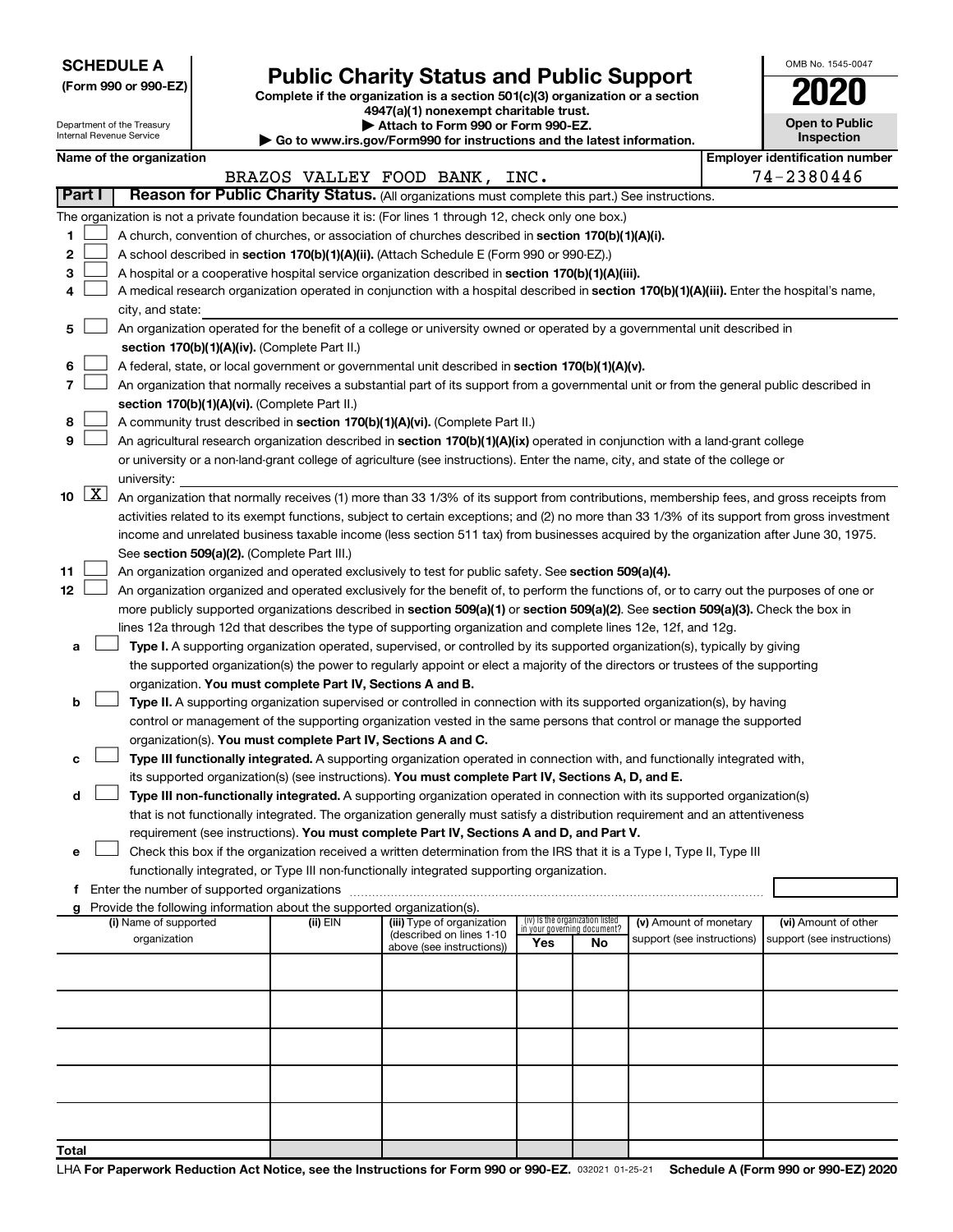#### Schedule A (Form 990 or 990-EZ) 2020 BRAZOS VALLEY FOOD BANK, INC.  $74-2380446$  Page

74-2380446 Page 2

(Complete only if you checked the box on line 5, 7, or 8 of Part I or if the organization failed to qualify under Part III. If the organization fails to qualify under the tests listed below, please complete Part III.) **Part II Support Schedule for Organizations Described in Sections 170(b)(1)(A)(iv) and 170(b)(1)(A)(vi)**

|   | <b>Section A. Public Support</b>                                                                                                                                                                                              |          |          |            |            |          |           |
|---|-------------------------------------------------------------------------------------------------------------------------------------------------------------------------------------------------------------------------------|----------|----------|------------|------------|----------|-----------|
|   | Calendar year (or fiscal year beginning in)                                                                                                                                                                                   | (a) 2016 | (b) 2017 | $(c)$ 2018 | $(d)$ 2019 | (e) 2020 | (f) Total |
|   | 1 Gifts, grants, contributions, and                                                                                                                                                                                           |          |          |            |            |          |           |
|   | membership fees received. (Do not                                                                                                                                                                                             |          |          |            |            |          |           |
|   | include any "unusual grants.")                                                                                                                                                                                                |          |          |            |            |          |           |
|   | 2 Tax revenues levied for the organ-                                                                                                                                                                                          |          |          |            |            |          |           |
|   | ization's benefit and either paid to                                                                                                                                                                                          |          |          |            |            |          |           |
|   | or expended on its behalf                                                                                                                                                                                                     |          |          |            |            |          |           |
|   | 3 The value of services or facilities                                                                                                                                                                                         |          |          |            |            |          |           |
|   | furnished by a governmental unit to                                                                                                                                                                                           |          |          |            |            |          |           |
|   | the organization without charge                                                                                                                                                                                               |          |          |            |            |          |           |
|   | 4 Total. Add lines 1 through 3                                                                                                                                                                                                |          |          |            |            |          |           |
|   | 5 The portion of total contributions                                                                                                                                                                                          |          |          |            |            |          |           |
|   | by each person (other than a                                                                                                                                                                                                  |          |          |            |            |          |           |
|   | governmental unit or publicly                                                                                                                                                                                                 |          |          |            |            |          |           |
|   | supported organization) included                                                                                                                                                                                              |          |          |            |            |          |           |
|   | on line 1 that exceeds 2% of the                                                                                                                                                                                              |          |          |            |            |          |           |
|   | amount shown on line 11,                                                                                                                                                                                                      |          |          |            |            |          |           |
|   | column (f)                                                                                                                                                                                                                    |          |          |            |            |          |           |
|   | 6 Public support. Subtract line 5 from line 4.                                                                                                                                                                                |          |          |            |            |          |           |
|   | <b>Section B. Total Support</b>                                                                                                                                                                                               |          |          |            |            |          |           |
|   | Calendar year (or fiscal year beginning in)                                                                                                                                                                                   | (a) 2016 | (b) 2017 | $(c)$ 2018 | $(d)$ 2019 | (e) 2020 | (f) Total |
|   | 7 Amounts from line 4                                                                                                                                                                                                         |          |          |            |            |          |           |
|   | 8 Gross income from interest.                                                                                                                                                                                                 |          |          |            |            |          |           |
|   | dividends, payments received on                                                                                                                                                                                               |          |          |            |            |          |           |
|   | securities loans, rents, royalties,                                                                                                                                                                                           |          |          |            |            |          |           |
|   | and income from similar sources                                                                                                                                                                                               |          |          |            |            |          |           |
| 9 | Net income from unrelated business                                                                                                                                                                                            |          |          |            |            |          |           |
|   | activities, whether or not the                                                                                                                                                                                                |          |          |            |            |          |           |
|   | business is regularly carried on                                                                                                                                                                                              |          |          |            |            |          |           |
|   | 10 Other income. Do not include gain                                                                                                                                                                                          |          |          |            |            |          |           |
|   | or loss from the sale of capital                                                                                                                                                                                              |          |          |            |            |          |           |
|   | assets (Explain in Part VI.)                                                                                                                                                                                                  |          |          |            |            |          |           |
|   | 11 Total support. Add lines 7 through 10                                                                                                                                                                                      |          |          |            |            |          |           |
|   | <b>12</b> Gross receipts from related activities, etc. (see instructions)                                                                                                                                                     |          |          |            |            | 12       |           |
|   | 13 First 5 years. If the Form 990 is for the organization's first, second, third, fourth, or fifth tax year as a section 501(c)(3)                                                                                            |          |          |            |            |          |           |
|   | organization, check this box and stop here international content to the content of the content of the content of the content of the content of the content of the content of the content of the content of the content of the |          |          |            |            |          |           |
|   | <b>Section C. Computation of Public Support Percentage</b>                                                                                                                                                                    |          |          |            |            |          |           |
|   |                                                                                                                                                                                                                               |          |          |            |            | 14       | %         |
|   |                                                                                                                                                                                                                               |          |          |            |            | 15       | %         |
|   | 16a 33 1/3% support test - 2020. If the organization did not check the box on line 13, and line 14 is 33 1/3% or more, check this box and                                                                                     |          |          |            |            |          |           |
|   | stop here. The organization qualifies as a publicly supported organization matchinary material content and the                                                                                                                |          |          |            |            |          |           |
|   | b 33 1/3% support test - 2019. If the organization did not check a box on line 13 or 16a, and line 15 is 33 1/3% or more, check this box                                                                                      |          |          |            |            |          |           |
|   |                                                                                                                                                                                                                               |          |          |            |            |          |           |
|   | 17a 10% -facts-and-circumstances test - 2020. If the organization did not check a box on line 13, 16a, or 16b, and line 14 is 10% or more,                                                                                    |          |          |            |            |          |           |
|   | and if the organization meets the facts-and-circumstances test, check this box and stop here. Explain in Part VI how the organization                                                                                         |          |          |            |            |          |           |
|   | meets the facts-and-circumstances test. The organization qualifies as a publicly supported organization                                                                                                                       |          |          |            |            |          |           |
|   | <b>b 10% -facts-and-circumstances test - 2019.</b> If the organization did not check a box on line 13, 16a, 16b, or 17a, and line 15 is 10% or                                                                                |          |          |            |            |          |           |
|   | more, and if the organization meets the facts-and-circumstances test, check this box and stop here. Explain in Part VI how the                                                                                                |          |          |            |            |          |           |
|   | organization meets the facts-and-circumstances test. The organization qualifies as a publicly supported organization                                                                                                          |          |          |            |            |          |           |
|   | 18 Private foundation. If the organization did not check a box on line 13, 16a, 16b, 17a, or 17b, check this box and see instructions                                                                                         |          |          |            |            |          |           |

**Schedule A (Form 990 or 990-EZ) 2020**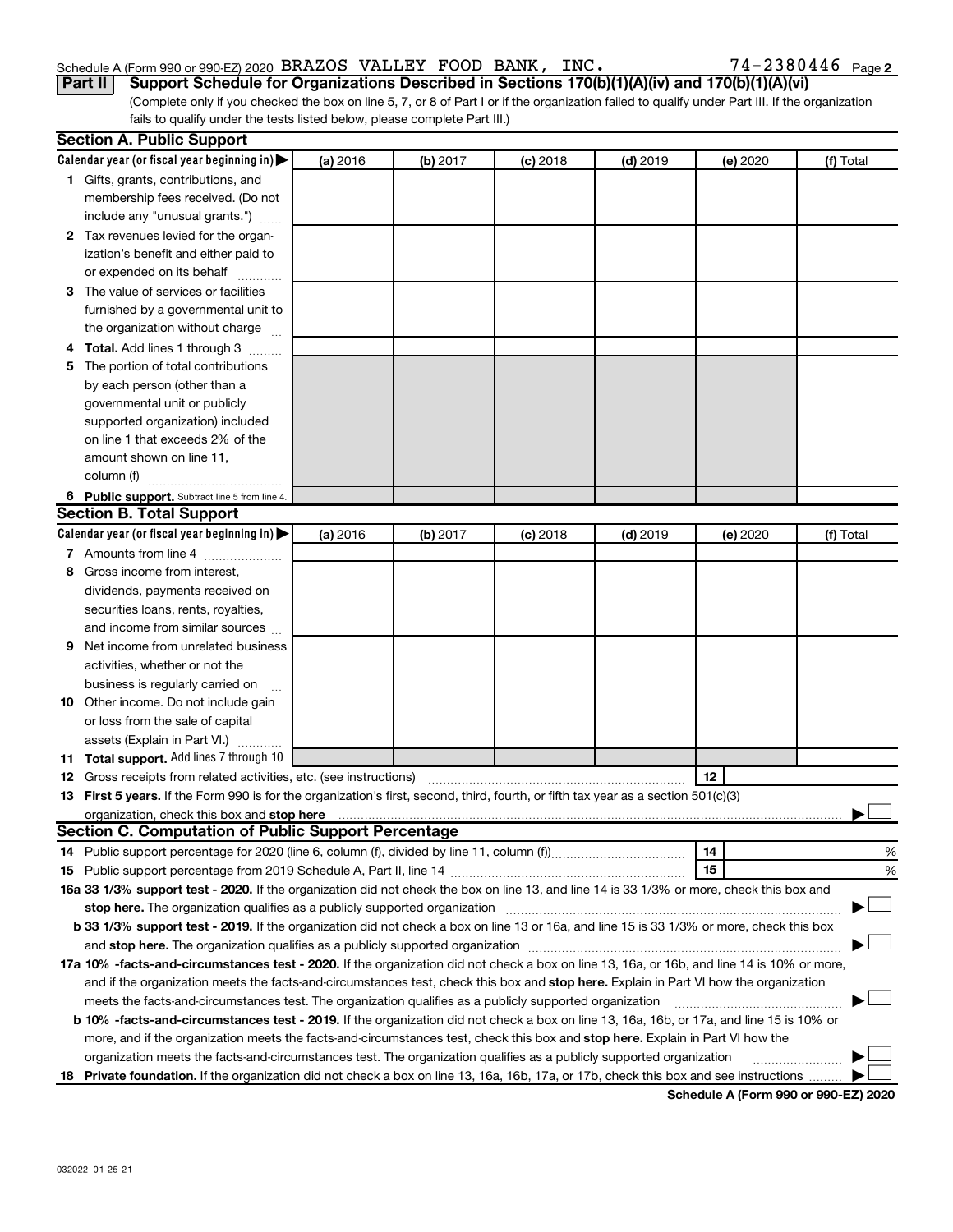#### Schedule A (Form 990 or 990-EZ) 2020 BRAZOS VALLEY FOOD BANK, INC.  $74-2380446$  Page **Part III Support Schedule for Organizations Described in Section 509(a)(2)**

(Complete only if you checked the box on line 10 of Part I or if the organization failed to qualify under Part II. If the organization fails to qualify under the tests listed below, please complete Part II.)

| <b>Section A. Public Support</b>                                                                                                                                                                                                                          |                                                        |          |                                                               |            |          |                                    |
|-----------------------------------------------------------------------------------------------------------------------------------------------------------------------------------------------------------------------------------------------------------|--------------------------------------------------------|----------|---------------------------------------------------------------|------------|----------|------------------------------------|
| Calendar year (or fiscal year beginning in)                                                                                                                                                                                                               | (a) 2016                                               | (b) 2017 | $(c)$ 2018                                                    | $(d)$ 2019 | (e) 2020 | (f) Total                          |
| 1 Gifts, grants, contributions, and                                                                                                                                                                                                                       |                                                        |          |                                                               |            |          |                                    |
| membership fees received. (Do not                                                                                                                                                                                                                         |                                                        |          |                                                               |            |          |                                    |
| include any "unusual grants.")                                                                                                                                                                                                                            | 12647959.12333734.12161127.12593869.13931896.63668585. |          |                                                               |            |          |                                    |
| 2 Gross receipts from admissions,                                                                                                                                                                                                                         |                                                        |          |                                                               |            |          |                                    |
| merchandise sold or services per-                                                                                                                                                                                                                         |                                                        |          |                                                               |            |          |                                    |
| formed, or facilities furnished in                                                                                                                                                                                                                        |                                                        |          |                                                               |            |          |                                    |
| any activity that is related to the<br>organization's tax-exempt purpose                                                                                                                                                                                  |                                                        |          |                                                               |            |          |                                    |
| 3 Gross receipts from activities that                                                                                                                                                                                                                     |                                                        |          |                                                               |            |          |                                    |
| are not an unrelated trade or bus-                                                                                                                                                                                                                        |                                                        |          |                                                               |            |          |                                    |
| iness under section 513                                                                                                                                                                                                                                   |                                                        |          |                                                               |            |          |                                    |
| 4 Tax revenues levied for the organ-                                                                                                                                                                                                                      |                                                        |          |                                                               |            |          |                                    |
| ization's benefit and either paid to                                                                                                                                                                                                                      |                                                        |          |                                                               |            |          |                                    |
| or expended on its behalf                                                                                                                                                                                                                                 |                                                        |          |                                                               |            |          |                                    |
| 5 The value of services or facilities                                                                                                                                                                                                                     |                                                        |          |                                                               |            |          |                                    |
| furnished by a governmental unit to                                                                                                                                                                                                                       |                                                        |          |                                                               |            |          |                                    |
| the organization without charge                                                                                                                                                                                                                           |                                                        |          |                                                               |            |          |                                    |
| <b>6 Total.</b> Add lines 1 through 5                                                                                                                                                                                                                     | 12647959.12333734.12161127.12593869.13931896.63668585. |          |                                                               |            |          |                                    |
| 7a Amounts included on lines 1, 2, and                                                                                                                                                                                                                    |                                                        |          |                                                               |            |          |                                    |
| 3 received from disqualified persons                                                                                                                                                                                                                      |                                                        |          |                                                               |            |          | 0.                                 |
| <b>b</b> Amounts included on lines 2 and 3 received                                                                                                                                                                                                       |                                                        |          |                                                               |            |          |                                    |
| from other than disqualified persons that                                                                                                                                                                                                                 |                                                        |          |                                                               |            |          |                                    |
| exceed the greater of \$5,000 or 1% of the<br>amount on line 13 for the year                                                                                                                                                                              |                                                        |          |                                                               |            |          | 0.                                 |
| c Add lines 7a and 7b                                                                                                                                                                                                                                     |                                                        |          |                                                               |            |          | σ.                                 |
| 8 Public support. (Subtract line 7c from line 6.)                                                                                                                                                                                                         |                                                        |          |                                                               |            |          | 63668585.                          |
| <b>Section B. Total Support</b>                                                                                                                                                                                                                           |                                                        |          |                                                               |            |          |                                    |
| Calendar year (or fiscal year beginning in)                                                                                                                                                                                                               | (a) 2016                                               | (b) 2017 | $(c)$ 2018                                                    | $(d)$ 2019 | (e) 2020 | (f) Total                          |
| 9 Amounts from line 6                                                                                                                                                                                                                                     |                                                        |          | <u>.2647959.12333734.12161127.12593869.13931896.63668585.</u> |            |          |                                    |
| <b>10a</b> Gross income from interest,                                                                                                                                                                                                                    |                                                        |          |                                                               |            |          |                                    |
| dividends, payments received on                                                                                                                                                                                                                           |                                                        |          |                                                               |            |          |                                    |
| securities loans, rents, royalties,<br>and income from similar sources                                                                                                                                                                                    | 15,480.                                                | 10,376.  | 10,333.                                                       | 9,992.     | 43,155.  | 89,336.                            |
| <b>b</b> Unrelated business taxable income                                                                                                                                                                                                                |                                                        |          |                                                               |            |          |                                    |
| (less section 511 taxes) from businesses                                                                                                                                                                                                                  |                                                        |          |                                                               |            |          |                                    |
| acquired after June 30, 1975                                                                                                                                                                                                                              |                                                        |          |                                                               |            |          |                                    |
| c Add lines 10a and 10b                                                                                                                                                                                                                                   | 15,480.                                                | 10, 376. | 10, 333.                                                      | 9,992.     | 43, 155. | 89,336.                            |
| <b>11</b> Net income from unrelated business                                                                                                                                                                                                              |                                                        |          |                                                               |            |          |                                    |
| activities not included in line 10b.                                                                                                                                                                                                                      |                                                        |          |                                                               |            |          |                                    |
| whether or not the business is                                                                                                                                                                                                                            |                                                        |          |                                                               |            |          |                                    |
| regularly carried on<br><b>12</b> Other income. Do not include gain                                                                                                                                                                                       |                                                        |          |                                                               |            |          |                                    |
| or loss from the sale of capital                                                                                                                                                                                                                          |                                                        |          |                                                               |            |          |                                    |
| assets (Explain in Part VI.)<br>13 Total support. (Add lines 9, 10c, 11, and 12.) $[1\,2\,6\,6\,3\,4\,3\,9$ . $[1\,2\,3\,4\,4\,1\,1\,0$ . $[1\,2\,1\,7\,1\,4\,6\,0$ . $[1\,2\,6\,0\,3\,8\,6\,1$ . $[1\,3\,9\,7\,5\,0\,5\,1$ . $[6\,3\,7\,5\,7\,9\,2\,1$ . |                                                        |          |                                                               |            |          |                                    |
| 14 First 5 years. If the Form 990 is for the organization's first, second, third, fourth, or fifth tax year as a section 501(c)(3) organization,                                                                                                          |                                                        |          |                                                               |            |          |                                    |
|                                                                                                                                                                                                                                                           |                                                        |          |                                                               |            |          |                                    |
| check this box and stop here<br><b>Section C. Computation of Public Support Percentage</b>                                                                                                                                                                |                                                        |          |                                                               |            |          |                                    |
| 15 Public support percentage for 2020 (line 8, column (f), divided by line 13, column (f))                                                                                                                                                                |                                                        |          |                                                               |            | 15       | 99.86<br>%                         |
|                                                                                                                                                                                                                                                           |                                                        |          |                                                               |            | 16       | 99.92<br>$\%$                      |
| 16 Public support percentage from 2019 Schedule A, Part III, line 15<br>Section D. Computation of Investment Income Percentage                                                                                                                            |                                                        |          |                                                               |            |          |                                    |
|                                                                                                                                                                                                                                                           |                                                        |          |                                                               |            | 17       | .14                                |
| 17 Investment income percentage for 2020 (line 10c, column (f), divided by line 13, column (f))                                                                                                                                                           |                                                        |          |                                                               |            |          | $\%$<br>.08                        |
| 18 Investment income percentage from 2019 Schedule A, Part III, line 17                                                                                                                                                                                   |                                                        |          |                                                               |            | 18       | %                                  |
| 19a 33 1/3% support tests - 2020. If the organization did not check the box on line 14, and line 15 is more than 33 1/3%, and line 17 is not                                                                                                              |                                                        |          |                                                               |            |          | $\blacktriangleright$ $\mathbf{X}$ |
| more than 33 1/3%, check this box and stop here. The organization qualifies as a publicly supported organization                                                                                                                                          |                                                        |          |                                                               |            |          |                                    |
| b 33 1/3% support tests - 2019. If the organization did not check a box on line 14 or line 19a, and line 16 is more than 33 1/3%, and                                                                                                                     |                                                        |          |                                                               |            |          |                                    |
| line 18 is not more than 33 1/3%, check this box and stop here. The organization qualifies as a publicly supported organization                                                                                                                           |                                                        |          |                                                               |            |          |                                    |
|                                                                                                                                                                                                                                                           |                                                        |          |                                                               |            |          |                                    |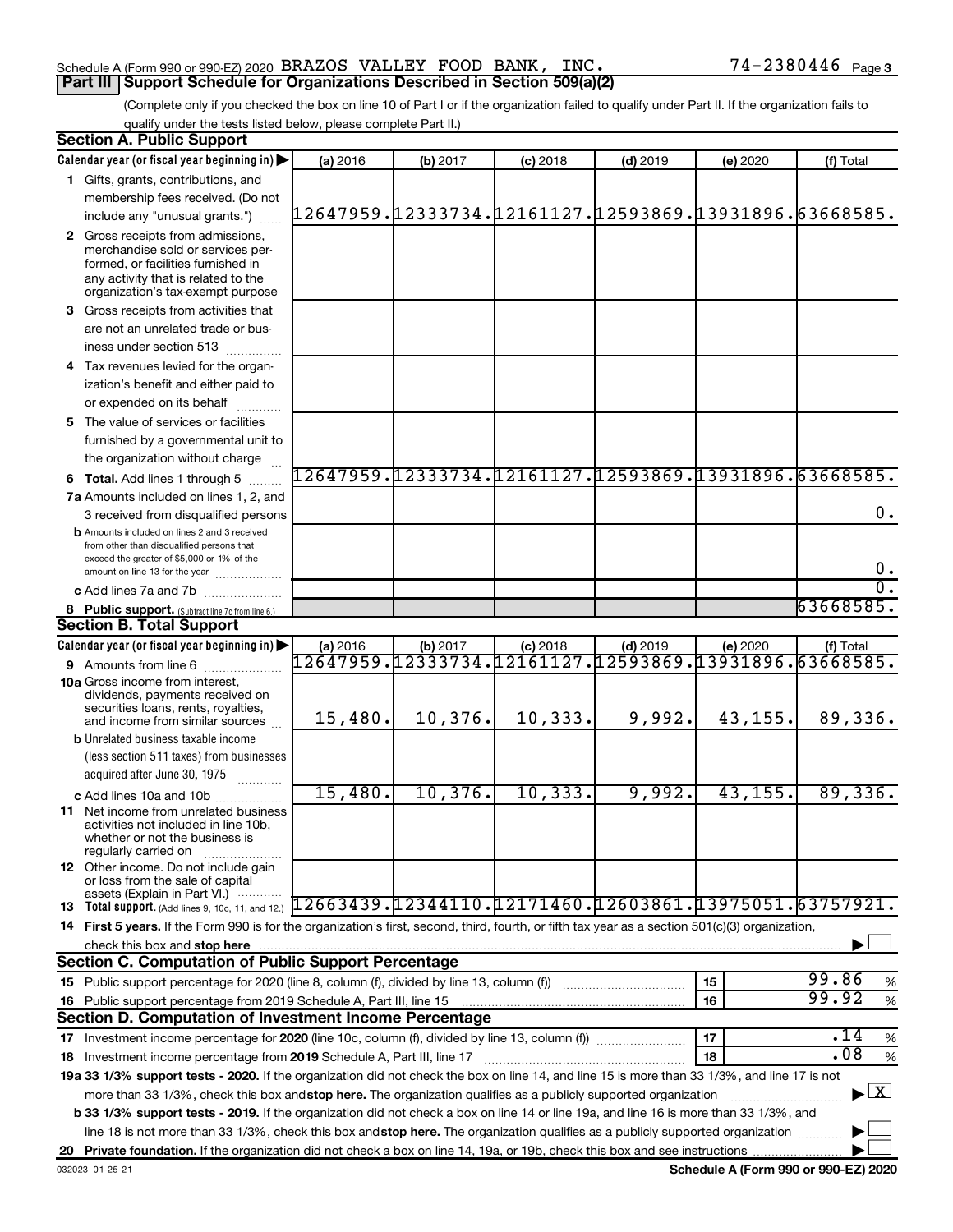**1**

**2**

**3a**

**3b**

**3c**

**Yes No**

#### **Part IV Supporting Organizations**

(Complete only if you checked a box in line 12 on Part I. If you checked box 12a, Part I, complete Sections A and B. If you checked box 12b, Part I, complete Sections A and C. If you checked box 12c, Part I, complete Sections A, D, and E. If you checked box 12d, Part I, complete Sections A and D, and complete Part V.)

#### **Section A. All Supporting Organizations**

- **1** Are all of the organization's supported organizations listed by name in the organization's governing documents? If "No," describe in Part VI how the supported organizations are designated. If designated by *class or purpose, describe the designation. If historic and continuing relationship, explain.*
- **2** Did the organization have any supported organization that does not have an IRS determination of status under section 509(a)(1) or (2)? If "Yes," explain in Part **VI** how the organization determined that the supported *organization was described in section 509(a)(1) or (2).*
- **3a** Did the organization have a supported organization described in section 501(c)(4), (5), or (6)? If "Yes," answer *lines 3b and 3c below.*
- **b** Did the organization confirm that each supported organization qualified under section 501(c)(4), (5), or (6) and satisfied the public support tests under section 509(a)(2)? If "Yes," describe in Part VI when and how the *organization made the determination.*
- **c** Did the organization ensure that all support to such organizations was used exclusively for section 170(c)(2)(B) purposes? If "Yes," explain in Part VI what controls the organization put in place to ensure such use.
- **4 a** *If* Was any supported organization not organized in the United States ("foreign supported organization")? *"Yes," and if you checked box 12a or 12b in Part I, answer lines 4b and 4c below.*
- **b** Did the organization have ultimate control and discretion in deciding whether to make grants to the foreign supported organization? If "Yes," describe in Part VI how the organization had such control and discretion *despite being controlled or supervised by or in connection with its supported organizations.*
- **c** Did the organization support any foreign supported organization that does not have an IRS determination under sections 501(c)(3) and 509(a)(1) or (2)? If "Yes," explain in Part VI what controls the organization used *to ensure that all support to the foreign supported organization was used exclusively for section 170(c)(2)(B) purposes.*
- **5a** Did the organization add, substitute, or remove any supported organizations during the tax year? If "Yes," answer lines 5b and 5c below (if applicable). Also, provide detail in **Part VI,** including (i) the names and EIN *numbers of the supported organizations added, substituted, or removed; (ii) the reasons for each such action; (iii) the authority under the organization's organizing document authorizing such action; and (iv) how the action was accomplished (such as by amendment to the organizing document).*
- **b Type I or Type II only.** Was any added or substituted supported organization part of a class already designated in the organization's organizing document?
- **c Substitutions only.**  Was the substitution the result of an event beyond the organization's control?
- **6** Did the organization provide support (whether in the form of grants or the provision of services or facilities) to **Part VI.** support or benefit one or more of the filing organization's supported organizations? If "Yes," provide detail in anyone other than (i) its supported organizations, (ii) individuals that are part of the charitable class benefited by one or more of its supported organizations, or (iii) other supporting organizations that also
- **7** Did the organization provide a grant, loan, compensation, or other similar payment to a substantial contributor regard to a substantial contributor? If "Yes," complete Part I of Schedule L (Form 990 or 990-EZ). (as defined in section 4958(c)(3)(C)), a family member of a substantial contributor, or a 35% controlled entity with
- **8** Did the organization make a loan to a disqualified person (as defined in section 4958) not described in line 7? *If "Yes," complete Part I of Schedule L (Form 990 or 990-EZ).*
- **9 a** Was the organization controlled directly or indirectly at any time during the tax year by one or more in section 509(a)(1) or (2))? If "Yes," provide detail in **Part VI.** disqualified persons, as defined in section 4946 (other than foundation managers and organizations described
- **b** Did one or more disqualified persons (as defined in line 9a) hold a controlling interest in any entity in which the supporting organization had an interest? If "Yes," provide detail in Part VI.
- **c** Did a disqualified person (as defined in line 9a) have an ownership interest in, or derive any personal benefit from, assets in which the supporting organization also had an interest? If "Yes," provide detail in Part VI.
- **10 a** Was the organization subject to the excess business holdings rules of section 4943 because of section supporting organizations)? If "Yes," answer line 10b below. 4943(f) (regarding certain Type II supporting organizations, and all Type III non-functionally integrated
	- **b** Did the organization have any excess business holdings in the tax year? (Use Schedule C, Form 4720, to *determine whether the organization had excess business holdings.)*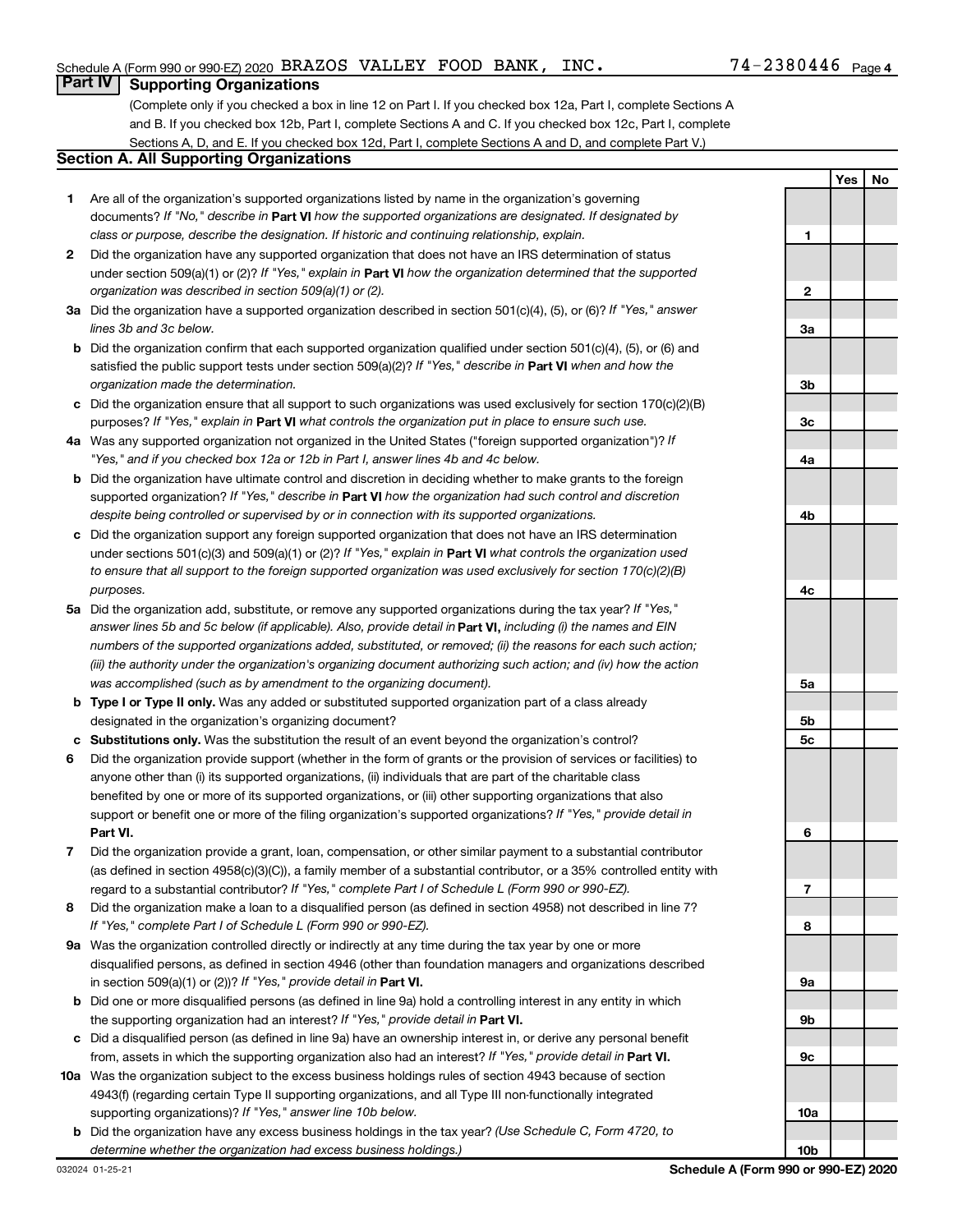### Schedule A (Form 990 or 990-EZ) 2020 BRAZOS VALLEY FOOD BANK, INC.  $74-2380446$  Page **Part IV | Supporting Organizations** *(continued)*

|              |                                                                                                                                                                                                                                                           |              | Yes | No |
|--------------|-----------------------------------------------------------------------------------------------------------------------------------------------------------------------------------------------------------------------------------------------------------|--------------|-----|----|
| 11           | Has the organization accepted a gift or contribution from any of the following persons?                                                                                                                                                                   |              |     |    |
|              | a A person who directly or indirectly controls, either alone or together with persons described in lines 11b and                                                                                                                                          |              |     |    |
|              | 11c below, the governing body of a supported organization?                                                                                                                                                                                                | 11a          |     |    |
|              | <b>b</b> A family member of a person described in line 11a above?                                                                                                                                                                                         | 11b          |     |    |
|              | c A 35% controlled entity of a person described in line 11a or 11b above?If "Yes" to line 11a, 11b, or 11c, provide                                                                                                                                       |              |     |    |
|              | detail in Part VI.                                                                                                                                                                                                                                        | 11c          |     |    |
|              | <b>Section B. Type I Supporting Organizations</b>                                                                                                                                                                                                         |              |     |    |
|              |                                                                                                                                                                                                                                                           |              | Yes | No |
| 1            | Did the governing body, members of the governing body, officers acting in their official capacity, or membership of one or                                                                                                                                |              |     |    |
|              | more supported organizations have the power to regularly appoint or elect at least a majority of the organization's officers,                                                                                                                             |              |     |    |
|              | directors, or trustees at all times during the tax year? If "No," describe in Part VI how the supported organization(s)<br>effectively operated, supervised, or controlled the organization's activities. If the organization had more than one supported |              |     |    |
|              | organization, describe how the powers to appoint and/or remove officers, directors, or trustees were allocated among the                                                                                                                                  |              |     |    |
|              | supported organizations and what conditions or restrictions, if any, applied to such powers during the tax year.                                                                                                                                          | 1            |     |    |
| $\mathbf{2}$ | Did the organization operate for the benefit of any supported organization other than the supported                                                                                                                                                       |              |     |    |
|              | organization(s) that operated, supervised, or controlled the supporting organization? If "Yes," explain in                                                                                                                                                |              |     |    |
|              | Part VI how providing such benefit carried out the purposes of the supported organization(s) that operated,                                                                                                                                               |              |     |    |
|              | supervised, or controlled the supporting organization.                                                                                                                                                                                                    | 2            |     |    |
|              | <b>Section C. Type II Supporting Organizations</b>                                                                                                                                                                                                        |              |     |    |
|              |                                                                                                                                                                                                                                                           |              | Yes | No |
| 1.           | Were a majority of the organization's directors or trustees during the tax year also a majority of the directors                                                                                                                                          |              |     |    |
|              | or trustees of each of the organization's supported organization(s)? If "No," describe in Part VI how control                                                                                                                                             |              |     |    |
|              | or management of the supporting organization was vested in the same persons that controlled or managed                                                                                                                                                    |              |     |    |
|              | the supported organization(s).<br>Section D. All Type III Supporting Organizations                                                                                                                                                                        | 1            |     |    |
|              |                                                                                                                                                                                                                                                           |              |     |    |
|              |                                                                                                                                                                                                                                                           |              | Yes | No |
| 1.           | Did the organization provide to each of its supported organizations, by the last day of the fifth month of the                                                                                                                                            |              |     |    |
|              | organization's tax year, (i) a written notice describing the type and amount of support provided during the prior tax                                                                                                                                     |              |     |    |
|              | year, (ii) a copy of the Form 990 that was most recently filed as of the date of notification, and (iii) copies of the                                                                                                                                    | 1            |     |    |
| 2            | organization's governing documents in effect on the date of notification, to the extent not previously provided?<br>Were any of the organization's officers, directors, or trustees either (i) appointed or elected by the supported                      |              |     |    |
|              | organization(s) or (ii) serving on the governing body of a supported organization? If "No," explain in Part VI how                                                                                                                                        |              |     |    |
|              | the organization maintained a close and continuous working relationship with the supported organization(s).                                                                                                                                               | $\mathbf{2}$ |     |    |
| 3            | By reason of the relationship described in line 2, above, did the organization's supported organizations have a                                                                                                                                           |              |     |    |
|              | significant voice in the organization's investment policies and in directing the use of the organization's                                                                                                                                                |              |     |    |
|              | income or assets at all times during the tax year? If "Yes," describe in Part VI the role the organization's                                                                                                                                              |              |     |    |
|              | supported organizations played in this regard.                                                                                                                                                                                                            | 3            |     |    |
|              | Section E. Type III Functionally Integrated Supporting Organizations                                                                                                                                                                                      |              |     |    |
| 1            | Check the box next to the method that the organization used to satisfy the Integral Part Test during the yealsee instructions).                                                                                                                           |              |     |    |
| a            | The organization satisfied the Activities Test. Complete line 2 below.                                                                                                                                                                                    |              |     |    |
| b            | The organization is the parent of each of its supported organizations. Complete line 3 below.                                                                                                                                                             |              |     |    |
| c            | The organization supported a governmental entity. Describe in Part VI how you supported a governmental entity (see instructions).                                                                                                                         |              |     |    |
| 2            | Activities Test. Answer lines 2a and 2b below.                                                                                                                                                                                                            |              | Yes | No |
| а            | Did substantially all of the organization's activities during the tax year directly further the exempt purposes of                                                                                                                                        |              |     |    |
|              | the supported organization(s) to which the organization was responsive? If "Yes," then in Part VI identify                                                                                                                                                |              |     |    |
|              | those supported organizations and explain how these activities directly furthered their exempt purposes,                                                                                                                                                  |              |     |    |
|              | how the organization was responsive to those supported organizations, and how the organization determined                                                                                                                                                 |              |     |    |
|              | that these activities constituted substantially all of its activities.                                                                                                                                                                                    | 2a           |     |    |
| b            | Did the activities described in line 2a, above, constitute activities that, but for the organization's involvement,                                                                                                                                       |              |     |    |
|              | one or more of the organization's supported organization(s) would have been engaged in? If "Yes," explain in                                                                                                                                              |              |     |    |
|              | <b>Part VI</b> the reasons for the organization's position that its supported organization(s) would have engaged in                                                                                                                                       |              |     |    |
|              | these activities but for the organization's involvement.                                                                                                                                                                                                  | 2b           |     |    |
| 3            | Parent of Supported Organizations. Answer lines 3a and 3b below.                                                                                                                                                                                          |              |     |    |
| а            | Did the organization have the power to regularly appoint or elect a majority of the officers, directors, or                                                                                                                                               |              |     |    |
|              | trustees of each of the supported organizations? If "Yes" or "No" provide details in Part VI.                                                                                                                                                             | За           |     |    |
| b            | Did the organization exercise a substantial degree of direction over the policies, programs, and activities of each<br>of its supported organizations? If "Yes," describe in Part VI the role played by the organization in this regard.                  | 3b           |     |    |
|              |                                                                                                                                                                                                                                                           |              |     |    |

**Schedule A (Form 990 or 990-EZ) 2020**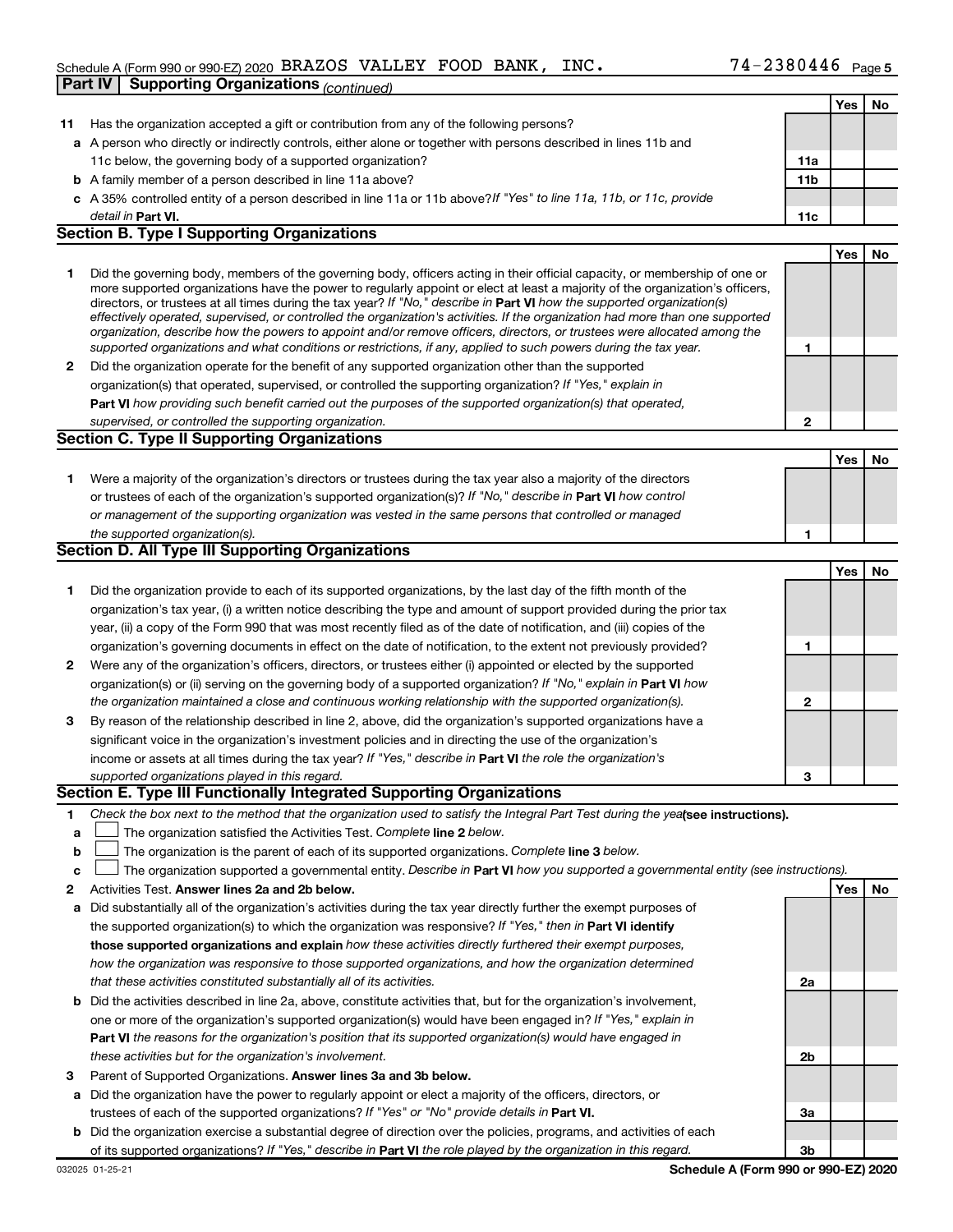#### Schedule A (Form 990 or 990-EZ) 2020 BRAZOS VALLEY FOOD BANK, INC.  $74-2380446$  Page **Part V Type III Non-Functionally Integrated 509(a)(3) Supporting Organizations**

#### 1 **Letter See instructions.** Check here if the organization satisfied the Integral Part Test as a qualifying trust on Nov. 20, 1970 (*explain in* Part **VI**). See instructions. All other Type III non-functionally integrated supporting organizations must complete Sections A through E.

|              | Section A - Adjusted Net Income                                             | (A) Prior Year | (B) Current Year<br>(optional) |                                |
|--------------|-----------------------------------------------------------------------------|----------------|--------------------------------|--------------------------------|
| 1            | Net short-term capital gain                                                 | 1              |                                |                                |
| 2            | Recoveries of prior-year distributions                                      | $\overline{2}$ |                                |                                |
| 3            | Other gross income (see instructions)                                       | 3              |                                |                                |
| 4            | Add lines 1 through 3.                                                      | 4              |                                |                                |
| 5            | Depreciation and depletion                                                  | 5              |                                |                                |
| 6            | Portion of operating expenses paid or incurred for production or            |                |                                |                                |
|              | collection of gross income or for management, conservation, or              |                |                                |                                |
|              | maintenance of property held for production of income (see instructions)    | 6              |                                |                                |
| 7            | Other expenses (see instructions)                                           | $\overline{7}$ |                                |                                |
| 8            | Adjusted Net Income (subtract lines 5, 6, and 7 from line 4)                | 8              |                                |                                |
|              | <b>Section B - Minimum Asset Amount</b>                                     |                | (A) Prior Year                 | (B) Current Year<br>(optional) |
| 1.           | Aggregate fair market value of all non-exempt-use assets (see               |                |                                |                                |
|              | instructions for short tax year or assets held for part of year):           |                |                                |                                |
|              | a Average monthly value of securities                                       | 1a             |                                |                                |
|              | <b>b</b> Average monthly cash balances                                      | 1 <sub>b</sub> |                                |                                |
|              | c Fair market value of other non-exempt-use assets                          | 1c             |                                |                                |
|              | d Total (add lines 1a, 1b, and 1c)                                          | 1d             |                                |                                |
|              | <b>e</b> Discount claimed for blockage or other factors                     |                |                                |                                |
|              | (explain in detail in <b>Part VI</b> ):                                     |                |                                |                                |
| 2            | Acquisition indebtedness applicable to non-exempt-use assets                | $\mathbf{2}$   |                                |                                |
| 3            | Subtract line 2 from line 1d.                                               | 3              |                                |                                |
| 4            | Cash deemed held for exempt use. Enter 0.015 of line 3 (for greater amount, |                |                                |                                |
|              | see instructions).                                                          | 4              |                                |                                |
| 5            | Net value of non-exempt-use assets (subtract line 4 from line 3)            | 5              |                                |                                |
| 6            | Multiply line 5 by 0.035.                                                   | 6              |                                |                                |
| 7            | Recoveries of prior-year distributions                                      | $\overline{7}$ |                                |                                |
| 8            | Minimum Asset Amount (add line 7 to line 6)                                 | 8              |                                |                                |
|              | <b>Section C - Distributable Amount</b>                                     |                |                                | <b>Current Year</b>            |
| 1            | Adjusted net income for prior year (from Section A, line 8, column A)       | 1              |                                |                                |
| $\mathbf{2}$ | Enter 0.85 of line 1.                                                       | $\overline{2}$ |                                |                                |
| З            | Minimum asset amount for prior year (from Section B, line 8, column A)      | 3              |                                |                                |
| 4            | Enter greater of line 2 or line 3.                                          | 4              |                                |                                |
| 5            | Income tax imposed in prior year                                            | 5              |                                |                                |
| 6            | <b>Distributable Amount.</b> Subtract line 5 from line 4, unless subject to |                |                                |                                |
|              | emergency temporary reduction (see instructions).                           | 6              |                                |                                |

**7** Let Check here if the current year is the organization's first as a non-functionally integrated Type III supporting organization (see instructions).

**Schedule A (Form 990 or 990-EZ) 2020**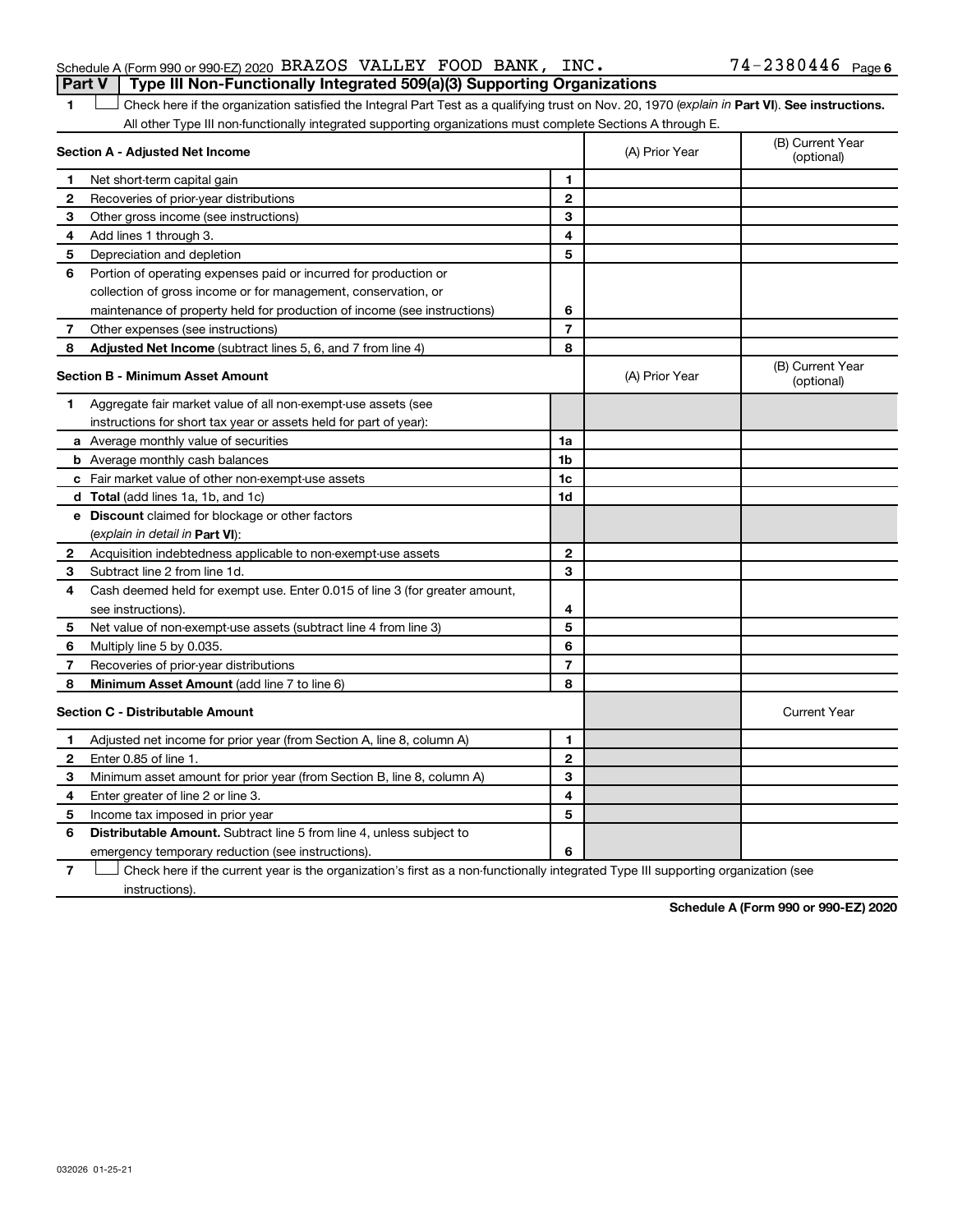#### Schedule A (Form 990 or 990-EZ) 2020 BRAZOS VALLEY FOOD BANK, INC。 /4-2380446 Page BRAZOS VALLEY FOOD BANK, INC. 74-2380446

|    | Type III Non-Functionally Integrated 509(a)(3) Supporting Organizations (continued)<br><b>Part V</b> |                             |                                       |    |                                         |
|----|------------------------------------------------------------------------------------------------------|-----------------------------|---------------------------------------|----|-----------------------------------------|
|    | <b>Section D - Distributions</b>                                                                     |                             |                                       |    | <b>Current Year</b>                     |
| 1  | Amounts paid to supported organizations to accomplish exempt purposes                                | 1                           |                                       |    |                                         |
| 2  | Amounts paid to perform activity that directly furthers exempt purposes of supported                 |                             |                                       |    |                                         |
|    | organizations, in excess of income from activity                                                     | 2                           |                                       |    |                                         |
| 3  | Administrative expenses paid to accomplish exempt purposes of supported organizations                |                             |                                       | 3  |                                         |
| 4  | Amounts paid to acquire exempt-use assets                                                            |                             |                                       | 4  |                                         |
| 5  | Qualified set-aside amounts (prior IRS approval required - provide details in Part VI)               |                             |                                       | 5  |                                         |
| 6  | Other distributions ( <i>describe in Part VI</i> ). See instructions.                                |                             |                                       | 6  |                                         |
| 7  | Total annual distributions. Add lines 1 through 6.                                                   |                             |                                       | 7  |                                         |
| 8  | Distributions to attentive supported organizations to which the organization is responsive           |                             |                                       |    |                                         |
|    | (provide details in Part VI). See instructions.                                                      |                             |                                       | 8  |                                         |
| 9  | Distributable amount for 2020 from Section C, line 6                                                 |                             |                                       | 9  |                                         |
| 10 | Line 8 amount divided by line 9 amount                                                               |                             |                                       | 10 |                                         |
|    |                                                                                                      | (i)                         | (ii)                                  |    | (iii)                                   |
|    | <b>Section E - Distribution Allocations (see instructions)</b>                                       | <b>Excess Distributions</b> | <b>Underdistributions</b><br>Pre-2020 |    | <b>Distributable</b><br>Amount for 2020 |
| 1  | Distributable amount for 2020 from Section C, line 6                                                 |                             |                                       |    |                                         |
| 2  | Underdistributions, if any, for years prior to 2020 (reason-                                         |                             |                                       |    |                                         |
|    | able cause required - explain in Part VI). See instructions.                                         |                             |                                       |    |                                         |
| 3  | Excess distributions carryover, if any, to 2020                                                      |                             |                                       |    |                                         |
|    | a From 2015                                                                                          |                             |                                       |    |                                         |
|    | <b>b</b> From 2016                                                                                   |                             |                                       |    |                                         |
|    | c From 2017                                                                                          |                             |                                       |    |                                         |
|    | d From 2018                                                                                          |                             |                                       |    |                                         |
|    | e From 2019                                                                                          |                             |                                       |    |                                         |
|    | f Total of lines 3a through 3e                                                                       |                             |                                       |    |                                         |
|    | g Applied to underdistributions of prior years                                                       |                             |                                       |    |                                         |
|    | <b>h</b> Applied to 2020 distributable amount                                                        |                             |                                       |    |                                         |
| Ť. | Carryover from 2015 not applied (see instructions)                                                   |                             |                                       |    |                                         |
|    | Remainder. Subtract lines 3g, 3h, and 3i from line 3f.                                               |                             |                                       |    |                                         |
| 4  | Distributions for 2020 from Section D,                                                               |                             |                                       |    |                                         |
|    | line $7:$                                                                                            |                             |                                       |    |                                         |
|    | a Applied to underdistributions of prior years                                                       |                             |                                       |    |                                         |
|    | <b>b</b> Applied to 2020 distributable amount                                                        |                             |                                       |    |                                         |
|    | c Remainder. Subtract lines 4a and 4b from line 4.                                                   |                             |                                       |    |                                         |
| 5  | Remaining underdistributions for years prior to 2020, if                                             |                             |                                       |    |                                         |
|    | any. Subtract lines 3g and 4a from line 2. For result greater                                        |                             |                                       |    |                                         |
|    | than zero, explain in Part VI. See instructions.                                                     |                             |                                       |    |                                         |
| 6  | Remaining underdistributions for 2020. Subtract lines 3h                                             |                             |                                       |    |                                         |
|    | and 4b from line 1. For result greater than zero, explain in                                         |                             |                                       |    |                                         |
|    | <b>Part VI.</b> See instructions.                                                                    |                             |                                       |    |                                         |
| 7  | Excess distributions carryover to 2021. Add lines 3j                                                 |                             |                                       |    |                                         |
|    | and 4c.                                                                                              |                             |                                       |    |                                         |
| 8  | Breakdown of line 7:                                                                                 |                             |                                       |    |                                         |
|    | a Excess from 2016                                                                                   |                             |                                       |    |                                         |
|    | <b>b</b> Excess from 2017                                                                            |                             |                                       |    |                                         |
|    | c Excess from 2018                                                                                   |                             |                                       |    |                                         |
|    | d Excess from 2019                                                                                   |                             |                                       |    |                                         |
|    | e Excess from 2020                                                                                   |                             |                                       |    |                                         |

**Schedule A (Form 990 or 990-EZ) 2020**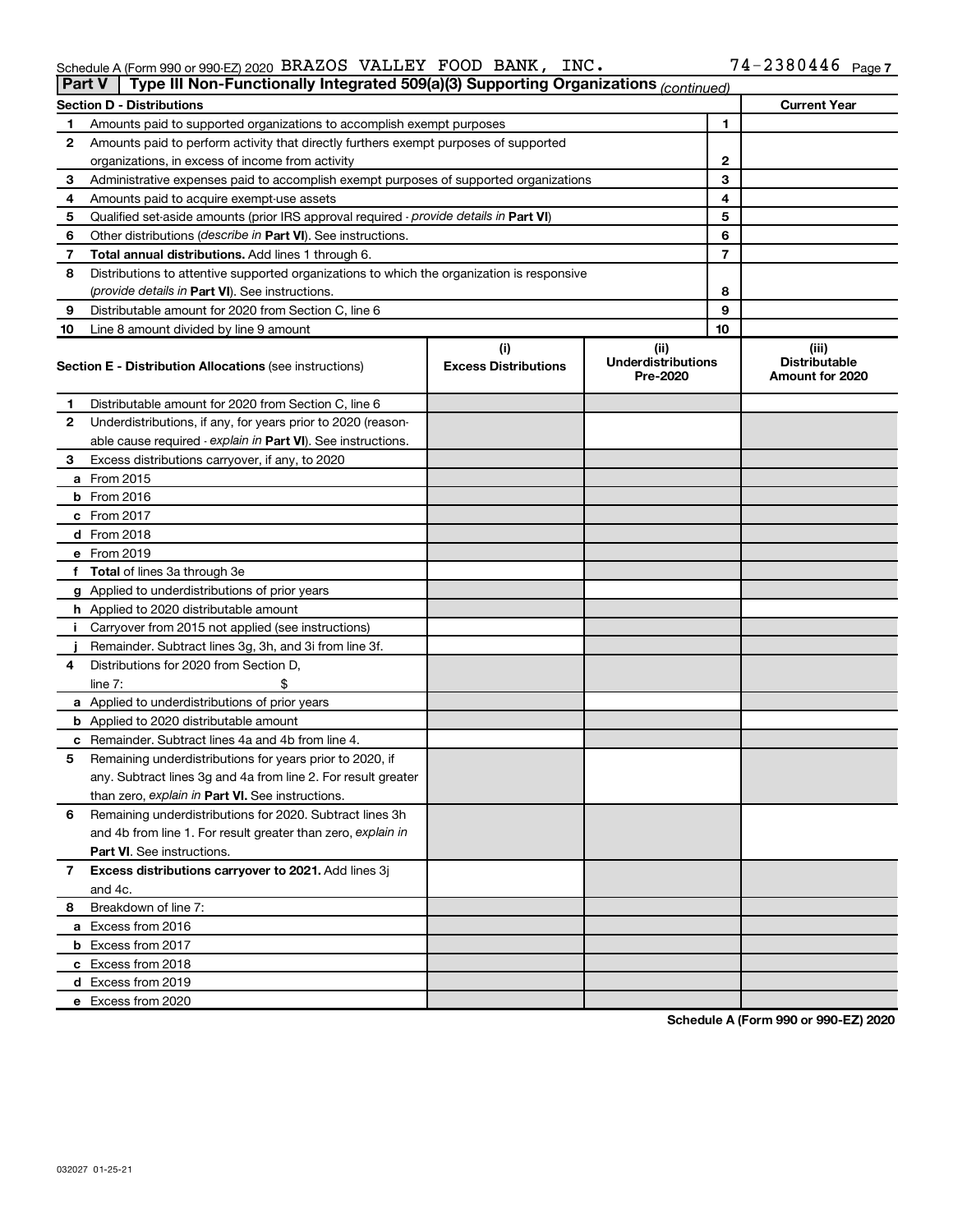|                | Schedule A (Form 990 or 990-EZ) 2020 BRAZOS VALLEY FOOD BANK, INC.                                                                                                                                                                                                                                                                                                                                                                                                                                                                                                                          |  | 74-2380446 Page 8 |
|----------------|---------------------------------------------------------------------------------------------------------------------------------------------------------------------------------------------------------------------------------------------------------------------------------------------------------------------------------------------------------------------------------------------------------------------------------------------------------------------------------------------------------------------------------------------------------------------------------------------|--|-------------------|
| <b>Part VI</b> | Supplemental Information. Provide the explanations required by Part II, line 10; Part II, line 17a or 17b; Part III, line 12;<br>Part IV, Section A, lines 1, 2, 3b, 3c, 4b, 4c, 5a, 6, 9a, 9b, 9c, 11a, 11b, and 11c; Part IV, Section B, lines 1 and 2; Part IV, Section C,<br>line 1; Part IV, Section D, lines 2 and 3; Part IV, Section E, lines 1c, 2a, 2b, 3a, and 3b; Part V, line 1; Part V, Section B, line 1e; Part V,<br>Section D, lines 5, 6, and 8; and Part V, Section E, lines 2, 5, and 6. Also complete this part for any additional information.<br>(See instructions.) |  |                   |
|                |                                                                                                                                                                                                                                                                                                                                                                                                                                                                                                                                                                                             |  |                   |
|                |                                                                                                                                                                                                                                                                                                                                                                                                                                                                                                                                                                                             |  |                   |
|                |                                                                                                                                                                                                                                                                                                                                                                                                                                                                                                                                                                                             |  |                   |
|                |                                                                                                                                                                                                                                                                                                                                                                                                                                                                                                                                                                                             |  |                   |
|                |                                                                                                                                                                                                                                                                                                                                                                                                                                                                                                                                                                                             |  |                   |
|                |                                                                                                                                                                                                                                                                                                                                                                                                                                                                                                                                                                                             |  |                   |
|                |                                                                                                                                                                                                                                                                                                                                                                                                                                                                                                                                                                                             |  |                   |
|                |                                                                                                                                                                                                                                                                                                                                                                                                                                                                                                                                                                                             |  |                   |
|                |                                                                                                                                                                                                                                                                                                                                                                                                                                                                                                                                                                                             |  |                   |
|                |                                                                                                                                                                                                                                                                                                                                                                                                                                                                                                                                                                                             |  |                   |
|                |                                                                                                                                                                                                                                                                                                                                                                                                                                                                                                                                                                                             |  |                   |
|                |                                                                                                                                                                                                                                                                                                                                                                                                                                                                                                                                                                                             |  |                   |
|                |                                                                                                                                                                                                                                                                                                                                                                                                                                                                                                                                                                                             |  |                   |
|                |                                                                                                                                                                                                                                                                                                                                                                                                                                                                                                                                                                                             |  |                   |
|                |                                                                                                                                                                                                                                                                                                                                                                                                                                                                                                                                                                                             |  |                   |
|                |                                                                                                                                                                                                                                                                                                                                                                                                                                                                                                                                                                                             |  |                   |
|                |                                                                                                                                                                                                                                                                                                                                                                                                                                                                                                                                                                                             |  |                   |
|                |                                                                                                                                                                                                                                                                                                                                                                                                                                                                                                                                                                                             |  |                   |
|                |                                                                                                                                                                                                                                                                                                                                                                                                                                                                                                                                                                                             |  |                   |
|                |                                                                                                                                                                                                                                                                                                                                                                                                                                                                                                                                                                                             |  |                   |
|                |                                                                                                                                                                                                                                                                                                                                                                                                                                                                                                                                                                                             |  |                   |
|                |                                                                                                                                                                                                                                                                                                                                                                                                                                                                                                                                                                                             |  |                   |
|                |                                                                                                                                                                                                                                                                                                                                                                                                                                                                                                                                                                                             |  |                   |
|                |                                                                                                                                                                                                                                                                                                                                                                                                                                                                                                                                                                                             |  |                   |
|                |                                                                                                                                                                                                                                                                                                                                                                                                                                                                                                                                                                                             |  |                   |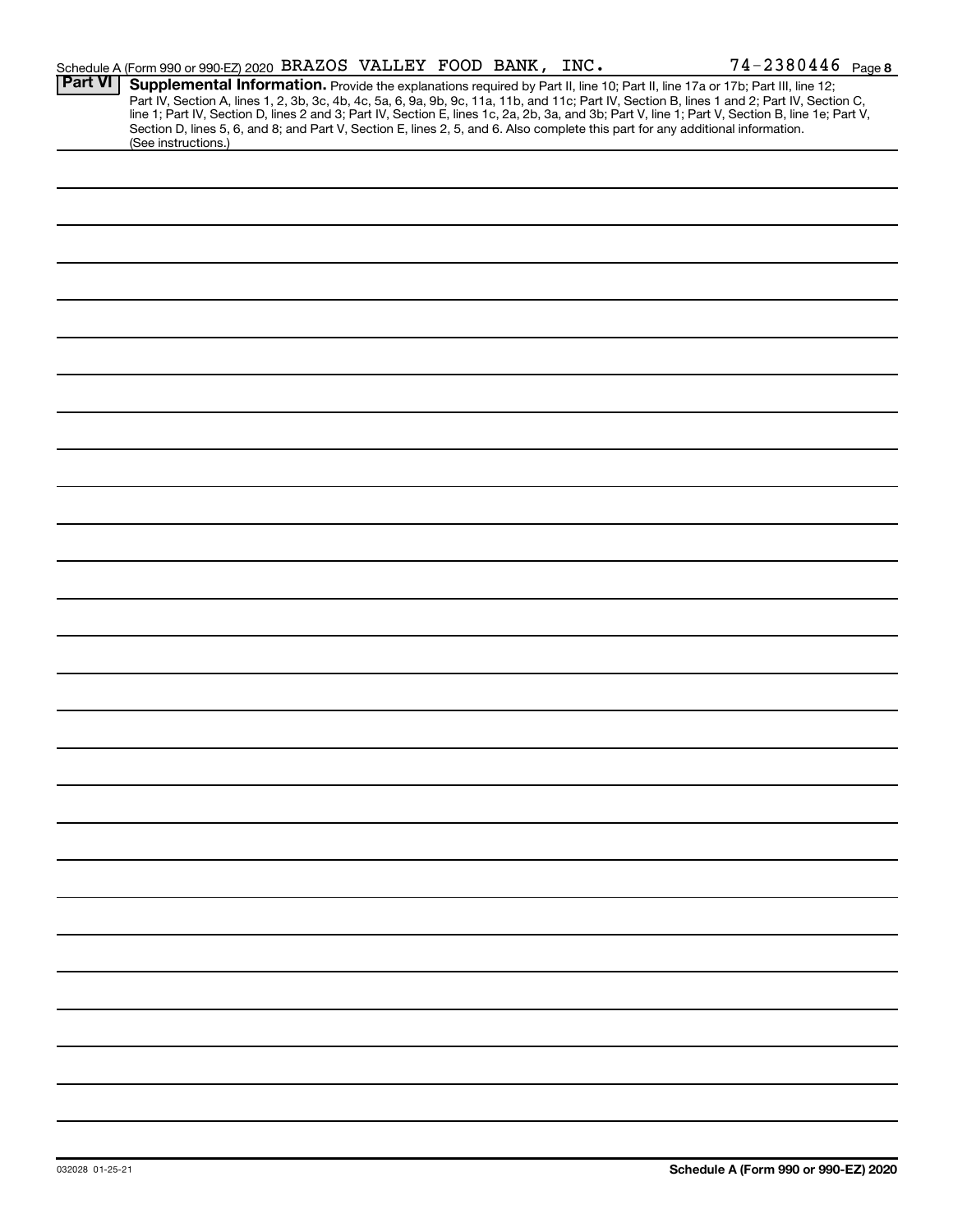| (Form 990) |  |
|------------|--|
|------------|--|

# **SCHEDULE D Supplemental Financial Statements**<br> **Form 990 2020**<br> **Part IV** line 6.7.8.9.10, 11a, 11b, 11d, 11d, 11d, 11d, 11d, 12a, 0r, 12b

**(Form 990) | Complete if the organization answered "Yes" on Form 990, Part IV, line 6, 7, 8, 9, 10, 11a, 11b, 11c, 11d, 11e, 11f, 12a, or 12b.**



Department of the Treasury Internal Revenue Service

**| Attach to Form 990. |Go to www.irs.gov/Form990 for instructions and the latest information. Name of the organization Employer identification number**

|              | BRAZOS VALLEY FOOD BANK, INC.                                                                                                                  | 74-2380446                                         |
|--------------|------------------------------------------------------------------------------------------------------------------------------------------------|----------------------------------------------------|
| Part I       | Organizations Maintaining Donor Advised Funds or Other Similar Funds or Accounts. Complete if the                                              |                                                    |
|              | organization answered "Yes" on Form 990, Part IV, line 6.                                                                                      |                                                    |
|              | (a) Donor advised funds                                                                                                                        | (b) Funds and other accounts                       |
| 1            |                                                                                                                                                |                                                    |
| $\mathbf{2}$ | Aggregate value of contributions to (during year)                                                                                              |                                                    |
| з            | Aggregate value of grants from (during year)                                                                                                   |                                                    |
| 4            |                                                                                                                                                |                                                    |
| 5            | Did the organization inform all donors and donor advisors in writing that the assets held in donor advised funds                               |                                                    |
|              |                                                                                                                                                | Yes<br>No                                          |
| 6            | Did the organization inform all grantees, donors, and donor advisors in writing that grant funds can be used only                              |                                                    |
|              | for charitable purposes and not for the benefit of the donor or donor advisor, or for any other purpose conferring                             |                                                    |
|              | impermissible private benefit?                                                                                                                 | Yes<br>No                                          |
|              | Part II<br><b>Conservation Easements.</b> Complete if the organization answered "Yes" on Form 990, Part IV, line 7.                            |                                                    |
| 1            | Purpose(s) of conservation easements held by the organization (check all that apply).                                                          |                                                    |
|              | Preservation of land for public use (for example, recreation or education)                                                                     | Preservation of a historically important land area |
|              | Protection of natural habitat                                                                                                                  | Preservation of a certified historic structure     |
|              | Preservation of open space                                                                                                                     |                                                    |
| 2            | Complete lines 2a through 2d if the organization held a qualified conservation contribution in the form of a conservation easement on the last |                                                    |
|              | day of the tax year.                                                                                                                           | Held at the End of the Tax Year                    |
|              |                                                                                                                                                | 2a                                                 |
|              | <b>b</b> Total acreage restricted by conservation easements                                                                                    | 2 <sub>b</sub>                                     |
| c            | Number of conservation easements on a certified historic structure included in (a) manuminolective manuminolec                                 | 2c                                                 |
|              | d Number of conservation easements included in (c) acquired after 7/25/06, and not on a historic structure                                     |                                                    |
|              |                                                                                                                                                | 2d                                                 |
| з            | Number of conservation easements modified, transferred, released, extinguished, or terminated by the organization during the tax               |                                                    |
|              | year                                                                                                                                           |                                                    |
| 4            | Number of states where property subject to conservation easement is located >                                                                  |                                                    |
| 5            | Does the organization have a written policy regarding the periodic monitoring, inspection, handling of                                         |                                                    |
|              | violations, and enforcement of the conservation easements it holds?                                                                            | <b>No</b><br>Yes                                   |
| 6            | Staff and volunteer hours devoted to monitoring, inspecting, handling of violations, and enforcing conservation easements during the year      |                                                    |
|              |                                                                                                                                                |                                                    |
| 7            | Amount of expenses incurred in monitoring, inspecting, handling of violations, and enforcing conservation easements during the year            |                                                    |
|              | ▶ \$                                                                                                                                           |                                                    |
| 8            | Does each conservation easement reported on line 2(d) above satisfy the requirements of section 170(h)(4)(B)(i)                                |                                                    |
|              |                                                                                                                                                | Yes<br><b>No</b>                                   |
| 9            | In Part XIII, describe how the organization reports conservation easements in its revenue and expense statement and                            |                                                    |
|              | balance sheet, and include, if applicable, the text of the footnote to the organization's financial statements that describes the              |                                                    |
|              | organization's accounting for conservation easements.                                                                                          |                                                    |
|              | Organizations Maintaining Collections of Art, Historical Treasures, or Other Similar Assets.<br>Part III                                       |                                                    |
|              | Complete if the organization answered "Yes" on Form 990, Part IV, line 8.                                                                      |                                                    |
|              | 1a If the organization elected, as permitted under FASB ASC 958, not to report in its revenue statement and balance sheet works                |                                                    |
|              | of art, historical treasures, or other similar assets held for public exhibition, education, or research in furtherance of public              |                                                    |
|              | service, provide in Part XIII the text of the footnote to its financial statements that describes these items.                                 |                                                    |
|              | b If the organization elected, as permitted under FASB ASC 958, to report in its revenue statement and balance sheet works of                  |                                                    |
|              | art, historical treasures, or other similar assets held for public exhibition, education, or research in furtherance of public service,        |                                                    |
|              | provide the following amounts relating to these items:                                                                                         |                                                    |
|              |                                                                                                                                                |                                                    |
|              | (ii) Assets included in Form 990, Part X                                                                                                       | $\blacktriangleright$ s                            |
| 2            | If the organization received or held works of art, historical treasures, or other similar assets for financial gain, provide                   |                                                    |
|              | the following amounts required to be reported under FASB ASC 958 relating to these items:                                                      |                                                    |

| Schedule D (Form 990) 2020 |  |  |
|----------------------------|--|--|
|                            |  |  |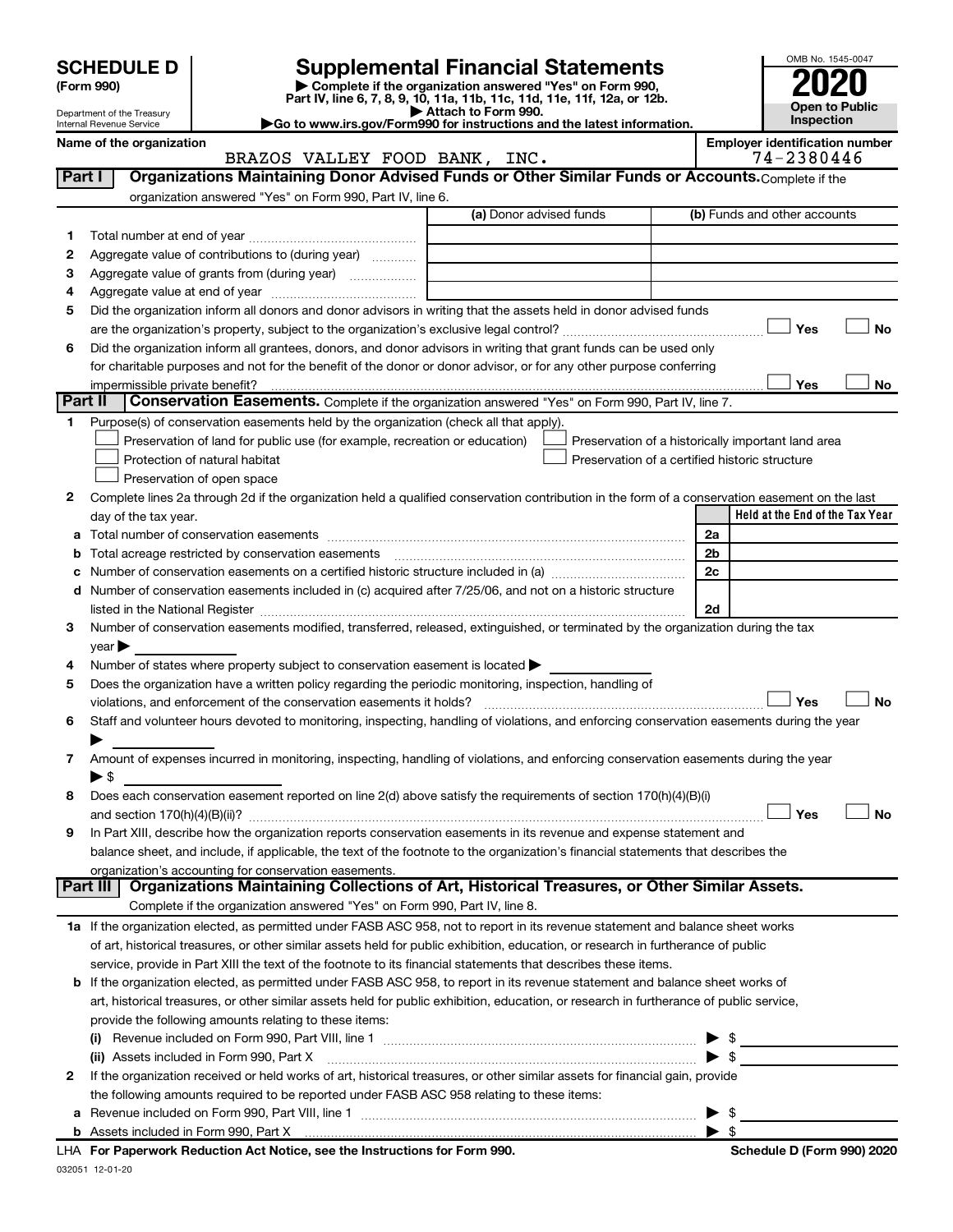|        | Schedule D (Form 990) 2020                                                                                                                                                                                                     | BRAZOS VALLEY FOOD BANK, INC.           |                |                                                                                                                                                                                                                               |                                 |         | $74 - 2380446$ Page 2   |  |  |  |  |
|--------|--------------------------------------------------------------------------------------------------------------------------------------------------------------------------------------------------------------------------------|-----------------------------------------|----------------|-------------------------------------------------------------------------------------------------------------------------------------------------------------------------------------------------------------------------------|---------------------------------|---------|-------------------------|--|--|--|--|
|        | Organizations Maintaining Collections of Art, Historical Treasures, or Other Similar Assets (continued)<br>Part III                                                                                                            |                                         |                |                                                                                                                                                                                                                               |                                 |         |                         |  |  |  |  |
| 3      | Using the organization's acquisition, accession, and other records, check any of the following that make significant use of its                                                                                                |                                         |                |                                                                                                                                                                                                                               |                                 |         |                         |  |  |  |  |
|        | collection items (check all that apply):                                                                                                                                                                                       |                                         |                |                                                                                                                                                                                                                               |                                 |         |                         |  |  |  |  |
| a      | Public exhibition                                                                                                                                                                                                              |                                         |                | Loan or exchange program                                                                                                                                                                                                      |                                 |         |                         |  |  |  |  |
| b      | Scholarly research                                                                                                                                                                                                             | e                                       |                | Other and the contract of the contract of the contract of the contract of the contract of the contract of the contract of the contract of the contract of the contract of the contract of the contract of the contract of the |                                 |         |                         |  |  |  |  |
| c      | Preservation for future generations                                                                                                                                                                                            |                                         |                |                                                                                                                                                                                                                               |                                 |         |                         |  |  |  |  |
| 4      | Provide a description of the organization's collections and explain how they further the organization's exempt purpose in Part XIII.                                                                                           |                                         |                |                                                                                                                                                                                                                               |                                 |         |                         |  |  |  |  |
| 5      | During the year, did the organization solicit or receive donations of art, historical treasures, or other similar assets                                                                                                       |                                         |                |                                                                                                                                                                                                                               |                                 |         |                         |  |  |  |  |
|        | Yes<br>No                                                                                                                                                                                                                      |                                         |                |                                                                                                                                                                                                                               |                                 |         |                         |  |  |  |  |
|        | Part IV<br><b>Escrow and Custodial Arrangements.</b> Complete if the organization answered "Yes" on Form 990, Part IV, line 9, or<br>reported an amount on Form 990, Part X, line 21.                                          |                                         |                |                                                                                                                                                                                                                               |                                 |         |                         |  |  |  |  |
|        | 1a Is the organization an agent, trustee, custodian or other intermediary for contributions or other assets not included                                                                                                       |                                         |                |                                                                                                                                                                                                                               |                                 |         |                         |  |  |  |  |
|        |                                                                                                                                                                                                                                |                                         |                |                                                                                                                                                                                                                               |                                 | Yes     | $\overline{X}$ No       |  |  |  |  |
|        | b If "Yes," explain the arrangement in Part XIII and complete the following table:                                                                                                                                             |                                         |                |                                                                                                                                                                                                                               |                                 |         |                         |  |  |  |  |
|        |                                                                                                                                                                                                                                |                                         |                |                                                                                                                                                                                                                               |                                 |         | Amount                  |  |  |  |  |
|        | c Beginning balance measurements and the contract of the contract of the contract of the contract of the contract of the contract of the contract of the contract of the contract of the contract of the contract of the contr |                                         |                |                                                                                                                                                                                                                               | 1c                              |         |                         |  |  |  |  |
|        |                                                                                                                                                                                                                                |                                         |                |                                                                                                                                                                                                                               | 1d                              |         |                         |  |  |  |  |
|        | e Distributions during the year manufactured and continuum and contract the year manufactured and contract the                                                                                                                 |                                         |                |                                                                                                                                                                                                                               | 1e                              |         |                         |  |  |  |  |
| f.     |                                                                                                                                                                                                                                |                                         |                |                                                                                                                                                                                                                               | 1f                              |         |                         |  |  |  |  |
|        | 2a Did the organization include an amount on Form 990, Part X, line 21, for escrow or custodial account liability?                                                                                                             |                                         |                |                                                                                                                                                                                                                               |                                 | Yes     | No                      |  |  |  |  |
|        | <b>b</b> If "Yes," explain the arrangement in Part XIII. Check here if the explanation has been provided on Part XIII                                                                                                          |                                         |                |                                                                                                                                                                                                                               |                                 |         |                         |  |  |  |  |
| Part V | Endowment Funds. Complete if the organization answered "Yes" on Form 990, Part IV, line 10.                                                                                                                                    |                                         |                |                                                                                                                                                                                                                               |                                 |         |                         |  |  |  |  |
|        |                                                                                                                                                                                                                                | (a) Current year                        | (b) Prior year | (c) Two years back $\vert$ (d) Three years back $\vert$                                                                                                                                                                       |                                 |         | (e) Four years back     |  |  |  |  |
|        | 1a Beginning of year balance                                                                                                                                                                                                   | 91,289.                                 | 94,108.        | 90,657.                                                                                                                                                                                                                       |                                 | 85,238. | 82,932.                 |  |  |  |  |
| b      |                                                                                                                                                                                                                                | 250.                                    |                |                                                                                                                                                                                                                               |                                 |         |                         |  |  |  |  |
| с      | Net investment earnings, gains, and losses                                                                                                                                                                                     | 24,727.                                 | $-2,819.$      | 3,451.                                                                                                                                                                                                                        |                                 | 5,419.  | 10,862.                 |  |  |  |  |
| d      | Grants or scholarships                                                                                                                                                                                                         |                                         |                |                                                                                                                                                                                                                               |                                 |         |                         |  |  |  |  |
|        | e Other expenditures for facilities                                                                                                                                                                                            |                                         |                |                                                                                                                                                                                                                               |                                 |         |                         |  |  |  |  |
|        | and programs                                                                                                                                                                                                                   |                                         |                |                                                                                                                                                                                                                               |                                 |         |                         |  |  |  |  |
|        | f Administrative expenses                                                                                                                                                                                                      |                                         |                |                                                                                                                                                                                                                               |                                 |         | 1,430.                  |  |  |  |  |
| g      |                                                                                                                                                                                                                                | 116,266.                                | 91,289.        | 94, 108.                                                                                                                                                                                                                      |                                 | 90,657. | 85,238.                 |  |  |  |  |
| 2      | Provide the estimated percentage of the current year end balance (line 1g, column (a)) held as:                                                                                                                                |                                         |                |                                                                                                                                                                                                                               |                                 |         |                         |  |  |  |  |
| а      | Board designated or quasi-endowment                                                                                                                                                                                            |                                         | %              |                                                                                                                                                                                                                               |                                 |         |                         |  |  |  |  |
| b      | Permanent endowment                                                                                                                                                                                                            | %<br>%                                  |                |                                                                                                                                                                                                                               |                                 |         |                         |  |  |  |  |
|        | $\mathbf c$ Term endowment $\blacktriangleright$<br>The percentages on lines 2a, 2b, and 2c should equal 100%.                                                                                                                 |                                         |                |                                                                                                                                                                                                                               |                                 |         |                         |  |  |  |  |
|        | 3a Are there endowment funds not in the possession of the organization that are held and administered for the organization                                                                                                     |                                         |                |                                                                                                                                                                                                                               |                                 |         |                         |  |  |  |  |
|        | by:                                                                                                                                                                                                                            |                                         |                |                                                                                                                                                                                                                               |                                 |         | Yes<br>No               |  |  |  |  |
|        | (i)                                                                                                                                                                                                                            |                                         |                |                                                                                                                                                                                                                               |                                 |         | х<br>3a(i)              |  |  |  |  |
|        |                                                                                                                                                                                                                                |                                         |                |                                                                                                                                                                                                                               |                                 | 3a(ii)  | $\overline{\textbf{X}}$ |  |  |  |  |
|        |                                                                                                                                                                                                                                |                                         |                |                                                                                                                                                                                                                               |                                 |         | 3b                      |  |  |  |  |
| 4      | Describe in Part XIII the intended uses of the organization's endowment funds.                                                                                                                                                 |                                         |                |                                                                                                                                                                                                                               |                                 |         |                         |  |  |  |  |
|        | Land, Buildings, and Equipment.<br>Part VI                                                                                                                                                                                     |                                         |                |                                                                                                                                                                                                                               |                                 |         |                         |  |  |  |  |
|        | Complete if the organization answered "Yes" on Form 990, Part IV, line 11a. See Form 990, Part X, line 10.                                                                                                                     |                                         |                |                                                                                                                                                                                                                               |                                 |         |                         |  |  |  |  |
|        | Description of property                                                                                                                                                                                                        | (a) Cost or other<br>basis (investment) |                | (b) Cost or other<br>basis (other)                                                                                                                                                                                            | (c) Accumulated<br>depreciation |         | (d) Book value          |  |  |  |  |
|        |                                                                                                                                                                                                                                |                                         |                |                                                                                                                                                                                                                               |                                 |         |                         |  |  |  |  |
| b      |                                                                                                                                                                                                                                |                                         |                | 4,860,304.                                                                                                                                                                                                                    | 385,508.                        |         | 4,474,796.              |  |  |  |  |
|        |                                                                                                                                                                                                                                |                                         |                |                                                                                                                                                                                                                               |                                 |         |                         |  |  |  |  |
| d      |                                                                                                                                                                                                                                |                                         |                |                                                                                                                                                                                                                               |                                 |         |                         |  |  |  |  |
|        |                                                                                                                                                                                                                                |                                         |                | 1,381,021.                                                                                                                                                                                                                    | 913,844.                        |         | 467,177.                |  |  |  |  |
|        | Total. Add lines 1a through 1e. (Column (d) must equal Form 990, Part X, column (B), line 10c.)                                                                                                                                |                                         |                |                                                                                                                                                                                                                               |                                 |         | 4,941,973.              |  |  |  |  |

**Schedule D (Form 990) 2020**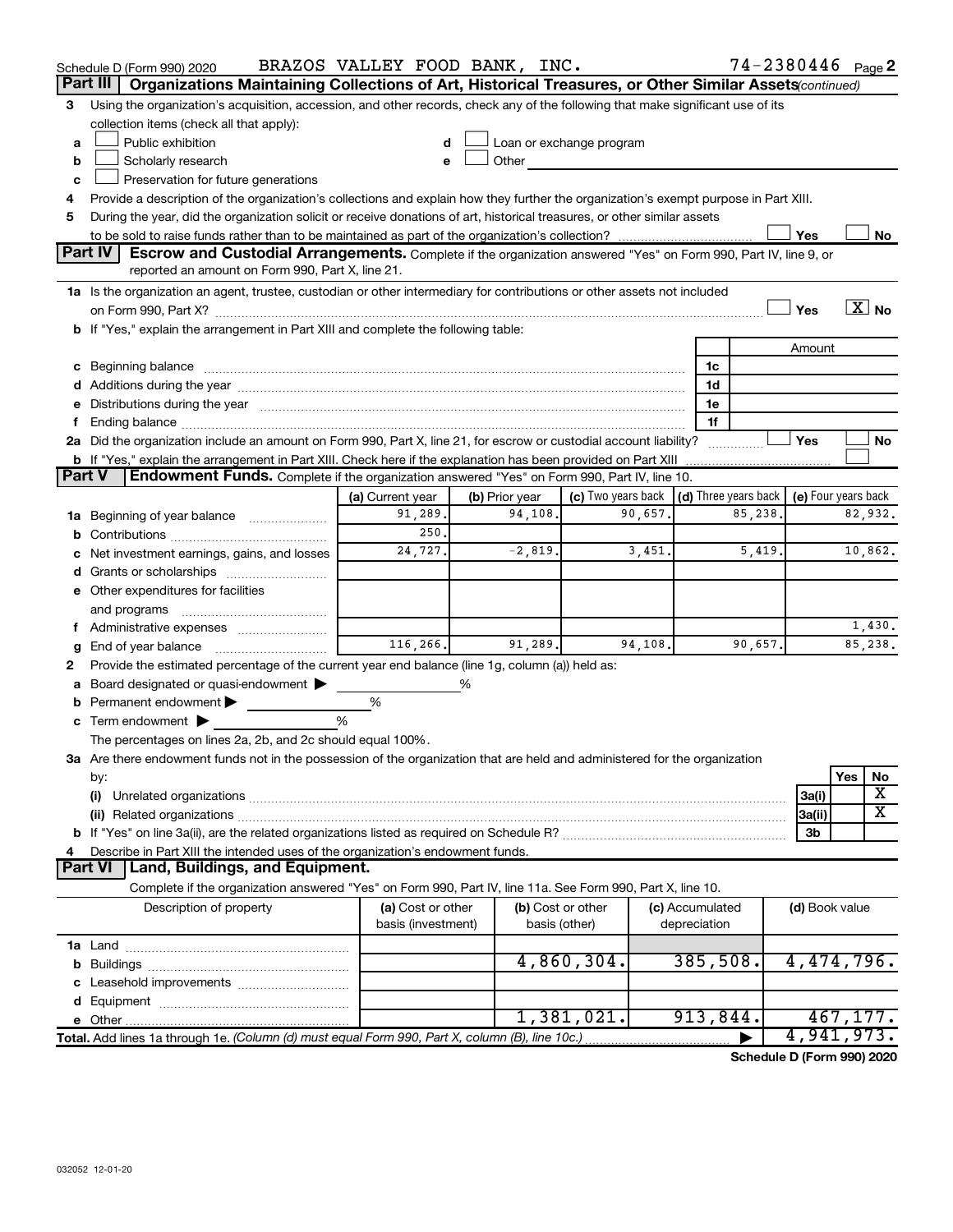| Schedule D (Form 990) 2020                      | BRAZOS VALLEY FOOD BANK, INC. |  |  |  |  | $74 - 2380446$ Page 3 |  |  |
|-------------------------------------------------|-------------------------------|--|--|--|--|-----------------------|--|--|
| <b>Part VII</b> Investments - Other Securities. |                               |  |  |  |  |                       |  |  |

| Complete if the organization answered "Yes" on Form 990, Part IV, line 11b. See Form 990, Part X, line 12.<br>(a) Description of security or category (including name of security) |                 | (c) Method of valuation: Cost or end-of-year market value |                |
|------------------------------------------------------------------------------------------------------------------------------------------------------------------------------------|-----------------|-----------------------------------------------------------|----------------|
|                                                                                                                                                                                    | (b) Book value  |                                                           |                |
|                                                                                                                                                                                    |                 |                                                           |                |
|                                                                                                                                                                                    |                 |                                                           |                |
| (3) Other                                                                                                                                                                          |                 |                                                           |                |
| (A)                                                                                                                                                                                |                 |                                                           |                |
| (B)                                                                                                                                                                                |                 |                                                           |                |
| (C)                                                                                                                                                                                |                 |                                                           |                |
| (D)                                                                                                                                                                                |                 |                                                           |                |
| (E)                                                                                                                                                                                |                 |                                                           |                |
| (F)                                                                                                                                                                                |                 |                                                           |                |
| (G)                                                                                                                                                                                |                 |                                                           |                |
| (H)                                                                                                                                                                                |                 |                                                           |                |
| Total. (Col. (b) must equal Form 990, Part X, col. (B) line 12.) $\blacktriangleright$                                                                                             |                 |                                                           |                |
| Part VIII Investments - Program Related.                                                                                                                                           |                 |                                                           |                |
| Complete if the organization answered "Yes" on Form 990, Part IV, line 11c. See Form 990, Part X, line 13.                                                                         |                 |                                                           |                |
| (a) Description of investment                                                                                                                                                      | (b) Book value  | (c) Method of valuation: Cost or end-of-year market value |                |
| (1)                                                                                                                                                                                |                 |                                                           |                |
| (2)                                                                                                                                                                                |                 |                                                           |                |
| (3)                                                                                                                                                                                |                 |                                                           |                |
| (4)                                                                                                                                                                                |                 |                                                           |                |
| (5)                                                                                                                                                                                |                 |                                                           |                |
| (6)                                                                                                                                                                                |                 |                                                           |                |
| (7)                                                                                                                                                                                |                 |                                                           |                |
| (8)                                                                                                                                                                                |                 |                                                           |                |
| (9)                                                                                                                                                                                |                 |                                                           |                |
| Total. (Col. (b) must equal Form 990, Part X, col. (B) line 13.) $\blacktriangleright$                                                                                             |                 |                                                           |                |
| <b>Other Assets.</b><br>Part IX                                                                                                                                                    |                 |                                                           |                |
|                                                                                                                                                                                    |                 |                                                           |                |
| Complete if the organization answered "Yes" on Form 990, Part IV, line 11d. See Form 990, Part X, line 15.                                                                         |                 |                                                           |                |
|                                                                                                                                                                                    | (a) Description |                                                           | (b) Book value |
| (1)                                                                                                                                                                                |                 |                                                           |                |
| (2)                                                                                                                                                                                |                 |                                                           |                |
| (3)                                                                                                                                                                                |                 |                                                           |                |
| (4)                                                                                                                                                                                |                 |                                                           |                |
| (5)                                                                                                                                                                                |                 |                                                           |                |
| (6)                                                                                                                                                                                |                 |                                                           |                |
| (7)                                                                                                                                                                                |                 |                                                           |                |
| (8)                                                                                                                                                                                |                 |                                                           |                |
| (9)                                                                                                                                                                                |                 |                                                           |                |
|                                                                                                                                                                                    |                 |                                                           |                |
| Total. (Column (b) must equal Form 990, Part X, col. (B) line 15.)<br>Part X<br><b>Other Liabilities.</b>                                                                          |                 |                                                           |                |
| Complete if the organization answered "Yes" on Form 990, Part IV, line 11e or 11f. See Form 990, Part X, line 25.                                                                  |                 |                                                           |                |
| (a) Description of liability                                                                                                                                                       |                 |                                                           | (b) Book value |
| (1)<br>Federal income taxes                                                                                                                                                        |                 |                                                           |                |
| (2)                                                                                                                                                                                |                 |                                                           |                |
| (3)                                                                                                                                                                                |                 |                                                           |                |
| (4)                                                                                                                                                                                |                 |                                                           |                |
| (5)                                                                                                                                                                                |                 |                                                           |                |
| (6)                                                                                                                                                                                |                 |                                                           |                |
| (7)                                                                                                                                                                                |                 |                                                           |                |
| (8)                                                                                                                                                                                |                 |                                                           |                |
| 1.<br>(9)                                                                                                                                                                          |                 |                                                           |                |

**2.** Liability for uncertain tax positions. In Part XIII, provide the text of the footnote to the organization's financial statements that reports the organization's liability for uncertain tax positions under FASB ASC 740. Check here if the text of the footnote has been provided in Part XIII ...  $\fbox{\bf X}$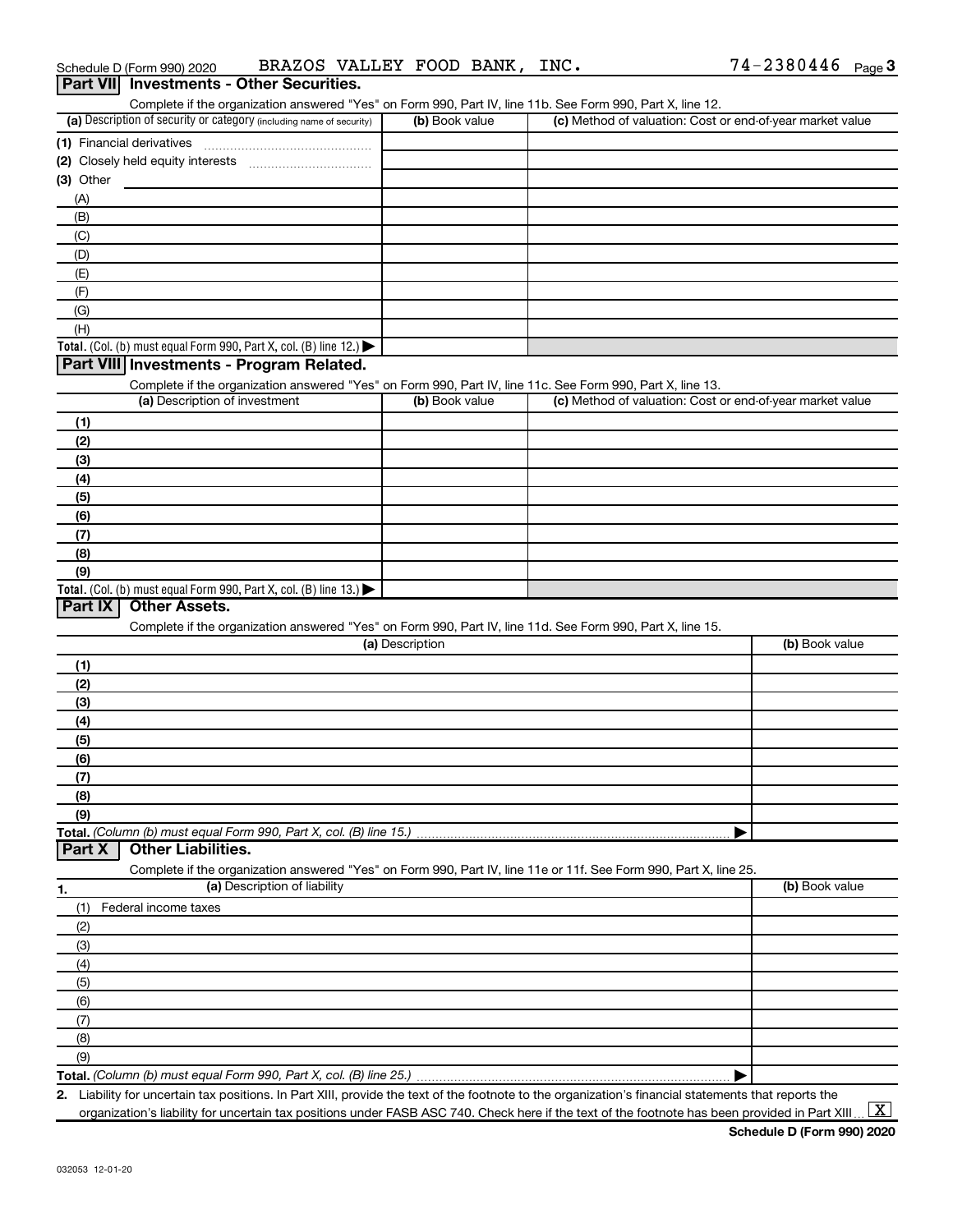|    |                                                                                                                                                                | 2 <sub>b</sub> | 94, 232.    |                |              |
|----|----------------------------------------------------------------------------------------------------------------------------------------------------------------|----------------|-------------|----------------|--------------|
|    |                                                                                                                                                                | 2 <sub>c</sub> |             |                |              |
|    |                                                                                                                                                                | 2d             |             |                |              |
|    | e Add lines 2a through 2d                                                                                                                                      |                |             | 2e             | 94,232       |
| 3  |                                                                                                                                                                |                |             | 3              | 14,207,962   |
| 4  | Amounts included on Form 990, Part VIII, line 12, but not on line 1:                                                                                           |                |             |                |              |
|    |                                                                                                                                                                | 4a             |             |                |              |
|    |                                                                                                                                                                | 4b             | $-11, 232.$ |                |              |
|    | c Add lines 4a and 4b                                                                                                                                          |                |             | 4с             | $-11, 232$   |
| 5. |                                                                                                                                                                |                |             | 5              | 14, 196, 730 |
|    | Part XII Reconciliation of Expenses per Audited Financial Statements With Expenses per Return.                                                                 |                |             |                |              |
|    | Complete if the organization answered "Yes" on Form 990, Part IV, line 12a.                                                                                    |                |             |                |              |
| 1  |                                                                                                                                                                |                |             | $\blacksquare$ | 11,748,096   |
| 2  | Amounts included on line 1 but not on Form 990, Part IX, line 25:                                                                                              |                |             |                |              |
|    |                                                                                                                                                                | 2a             | 94,232.     |                |              |
|    |                                                                                                                                                                | 2 <sub>b</sub> |             |                |              |
|    |                                                                                                                                                                | 2c             |             |                |              |
|    |                                                                                                                                                                | 2d             | 11, 232.    |                |              |
|    |                                                                                                                                                                |                |             | 2e             | 105,464      |
| з  |                                                                                                                                                                |                |             | $\mathbf{a}$   | 11,642,632   |
| 4  | Amounts included on Form 990, Part IX, line 25, but not on line 1:                                                                                             |                |             |                |              |
|    | a lnvestment expenses not included on Form 990, Part VIII, line 7b                                                                                             | 4a             |             |                |              |
|    |                                                                                                                                                                | 4b             |             |                |              |
|    | c Add lines 4a and 4b                                                                                                                                          |                |             | 4с             |              |
| 5. |                                                                                                                                                                |                |             | 5              | 11,642,632   |
|    | Part XIII Supplemental Information.                                                                                                                            |                |             |                |              |
|    | Provide the descriptions required for Part II, lines 3, 5, and 9; Part III, lines 1a and 4; Part IV, lines 1b and 2b; Part V, line 4; Part X, line 2; Part XI, |                |             |                |              |
|    | lines 2d and 4b; and Part XII, lines 2d and 4b. Also complete this part to provide any additional information.                                                 |                |             |                |              |
|    |                                                                                                                                                                |                |             |                |              |
|    |                                                                                                                                                                |                |             |                |              |
|    | PART X, LINE 2:                                                                                                                                                |                |             |                |              |
|    |                                                                                                                                                                |                |             |                |              |
|    | THE FOOD BANK HAS ADOPTED THE UNCERTAIN TAX PROVISIONS OF ASC 740.                                                                                             |                |             |                | THE          |
|    | FOOD BANK EVALUATES ITS UNCERTAIN TAX POSITIONS USING THE PROVISIONS OF                                                                                        |                |             |                |              |
|    | ASC 450, CONTINGENCIES. ACCORDINGLY, A LOSS CONTINGENCY IS RECOGNIZED                                                                                          |                |             |                |              |
|    | WHEN IT IS PROBABLE THAT A LIABILITY HAS BEEN INCURRED AS OF THE DATE OF                                                                                       |                |             |                |              |
|    |                                                                                                                                                                |                |             |                |              |

THE FINANCIAL STATEMENTS AND THE AMOUNT OF THE LOSS CAN BE REASONABLY

ESTIMATED. THE AMOUNT RECOGNIZED IS SUBJECT TO ESTIMATE AND MANAGEMENT

JUDGMENT WITH RESPECT TO THE LIKELY OUTCOME OF EACH UNCERTAIN TAX

POSITION. THE AMOUNT THAT IS ULTIMATELY SUSTAINED FOR AN INDIVIDUAL

UNCERTAIN TAX PROVISION OR FOR ALL UNCERTAIN TAX POSITIONS IN THE

AGGREGATE COULD DIFFER FROM THE AMOUNT RECOGNIZED.

Schedule D (Form 990) 2020 BRAZOS VALLEY FOOD BANK, INC.  $74-2380446$  Page

| Part XI   Reconciliation of Revenue per Audited Financial Statements With Revenue per Return. |
|-----------------------------------------------------------------------------------------------|
| Complete if the organization answered "Yes" on Form 990, Part IV. line 12a.                   |

| 1            | Total revenue, gains, and other support per audited financial statements                                                                                                                                                            |                |               | $\blacksquare$ | 14,302,194.   |
|--------------|-------------------------------------------------------------------------------------------------------------------------------------------------------------------------------------------------------------------------------------|----------------|---------------|----------------|---------------|
| $\mathbf{2}$ | Amounts included on line 1 but not on Form 990, Part VIII, line 12:                                                                                                                                                                 |                |               |                |               |
|              |                                                                                                                                                                                                                                     | 2a             |               |                |               |
| b            |                                                                                                                                                                                                                                     | 2 <sub>b</sub> | 94,232.       |                |               |
| c            |                                                                                                                                                                                                                                     | 2 <sub>c</sub> |               |                |               |
|              |                                                                                                                                                                                                                                     | 2d             |               |                |               |
|              | e Add lines 2a through 2d                                                                                                                                                                                                           |                |               | 2e             | 94,232.       |
| 3            | Subtract line 2e from line 1 <b>manufacture contract and contract line 2e</b> from line 1                                                                                                                                           |                |               | 3              | 14, 207, 962. |
| 4            | Amounts included on Form 990, Part VIII, line 12, but not on line 1:                                                                                                                                                                |                |               |                |               |
| a            | Investment expenses not included on Form 990, Part VIII, line 7b [                                                                                                                                                                  | 4a             |               |                |               |
|              | Other (Describe in Part XIII.) <b>Construction Contract Construction</b> Chemical Construction Chemical Chemical Chemical Chemical Chemical Chemical Chemical Chemical Chemical Chemical Chemical Chemical Chemical Chemical Chemic | 4 <b>h</b>     | $-11, 232.$   |                |               |
|              | c Add lines 4a and 4b                                                                                                                                                                                                               |                |               | 4c             | $-11, 232.$   |
|              |                                                                                                                                                                                                                                     | 5              | 14, 196, 730. |                |               |
|              | Part XII   Reconciliation of Expenses per Audited Financial Statements With Expenses per Return.                                                                                                                                    |                |               |                |               |
|              | Complete if the organization answered "Yes" on Form 990, Part IV, line 12a.                                                                                                                                                         |                |               |                |               |
| 1            |                                                                                                                                                                                                                                     |                |               | $\blacksquare$ | 11,748,096.   |
| $\mathbf{2}$ | Amounts included on line 1 but not on Form 990, Part IX, line 25:                                                                                                                                                                   |                |               |                |               |
| a            |                                                                                                                                                                                                                                     | 2a             | 94,232.       |                |               |
|              |                                                                                                                                                                                                                                     | 2 <sub>b</sub> |               |                |               |
|              | Other losses                                                                                                                                                                                                                        | 2c             |               |                |               |
| d            |                                                                                                                                                                                                                                     | 2d             | 11, 232.      |                |               |
|              |                                                                                                                                                                                                                                     |                |               | 2e             | 105,464.      |
| 3            |                                                                                                                                                                                                                                     |                |               | $\mathbf{a}$   | 11,642,632.   |
| 4            | Amounts included on Form 990, Part IX, line 25, but not on line 1:                                                                                                                                                                  |                |               |                |               |
| а            |                                                                                                                                                                                                                                     | 4a             |               |                |               |
|              |                                                                                                                                                                                                                                     | 4 <sub>b</sub> |               |                |               |
|              | c Add lines 4a and 4b                                                                                                                                                                                                               |                |               | 4c             | $0$ .         |
|              |                                                                                                                                                                                                                                     |                | 5             | 11,642,632.    |               |
|              | Part XIII Supplemental Information.                                                                                                                                                                                                 |                |               |                |               |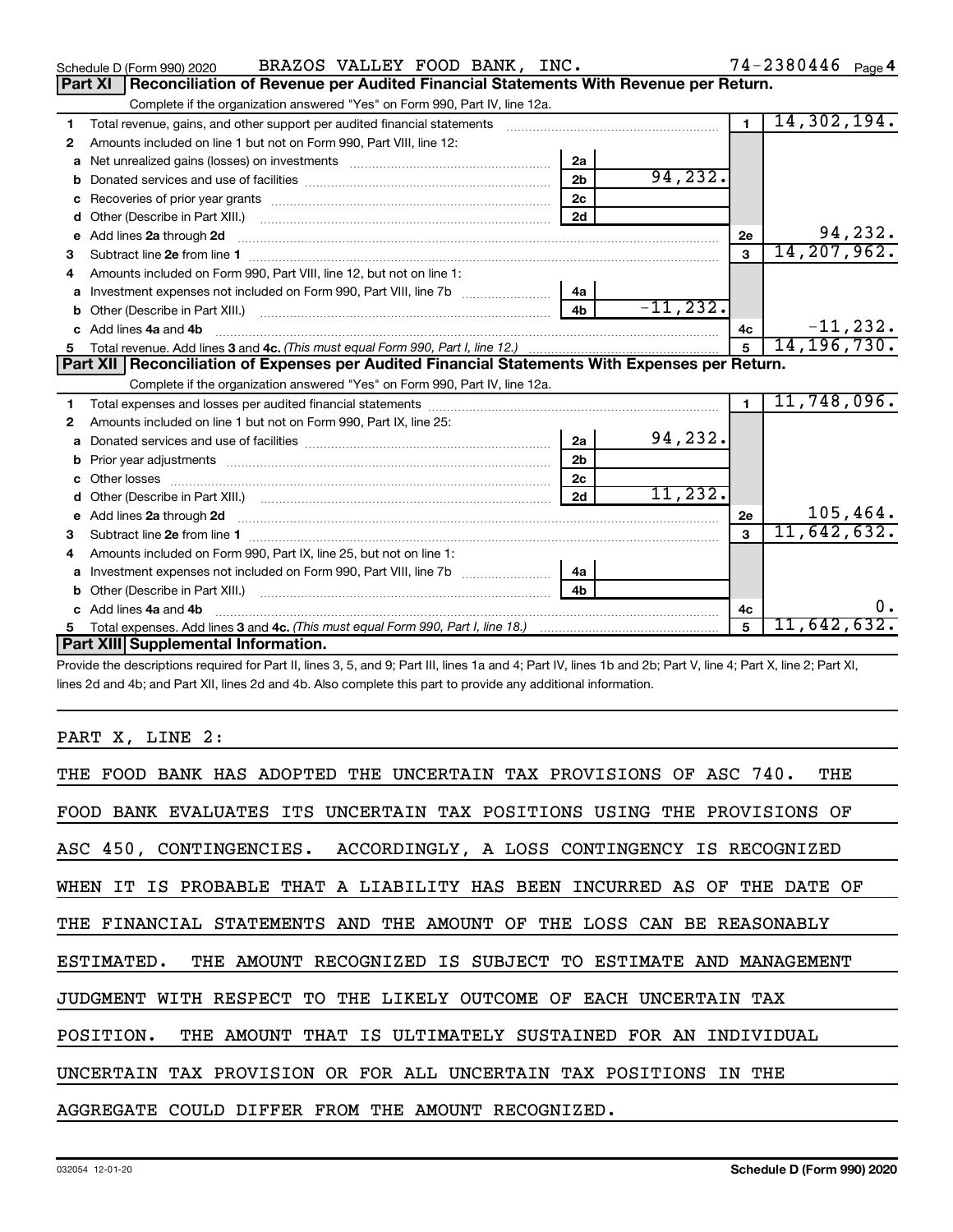| $74 - 2380446$ Page 5<br>BRAZOS VALLEY FOOD BANK, INC.<br>Schedule D (Form 990) 2020<br><b>Part XIII   Supplemental Information (continued)</b> |
|-------------------------------------------------------------------------------------------------------------------------------------------------|
|                                                                                                                                                 |
| INTEREST AND PENALTIES ASSOCIATED WITH UNCERTAIN TAX POSITIONS ARE                                                                              |
| RECOGNIZED AS COMPONENTS OF FEDERAL INCOME TAX EXPENSE.<br>THE FOOD BANK DID                                                                    |
| NOT HAVE ANY INTEREST OR PENALTIES WITH REGARD TO UNCERTAIN TAX POSITIONS                                                                       |
| DURING THE YEAR ENDED JUNE 30, 2021. AS NOTED ABOVE, THE FOOD BANK IS A                                                                         |
| TAX-EXEMPT NON-PROFIT ORGANIZATION; THEREFORE, NO PROVISION OR LIABILITY                                                                        |
| FOR FEDERAL INCOME TAXES HAS BEEN INCLUDED IN THE FINANCIAL STATEMENTS.                                                                         |
|                                                                                                                                                 |
| THE FOOD BANK BELIEVES THAT ITS TAX POSITION REGARDING ITS STATUS AS A                                                                          |
| TAX-EXEMPT ORGANIZATION WILL REMAIN SIGNIFICANTLY UNCHANGED WITHIN THE                                                                          |
|                                                                                                                                                 |
| NEXT TWELVE MONTHS.                                                                                                                             |
|                                                                                                                                                 |
| PART XI, LINE 4B - OTHER ADJUSTMENTS:                                                                                                           |
| $-11, 232.$<br>DIRECT FUNDRAISING EXPENSES                                                                                                      |
|                                                                                                                                                 |
| PART XII, LINE 2D - OTHER ADJUSTMENTS:                                                                                                          |
| 11,232.<br>DIRECT FUNDRAISING EXPENSES                                                                                                          |
|                                                                                                                                                 |
|                                                                                                                                                 |
|                                                                                                                                                 |
|                                                                                                                                                 |
|                                                                                                                                                 |
|                                                                                                                                                 |
|                                                                                                                                                 |
|                                                                                                                                                 |
|                                                                                                                                                 |
|                                                                                                                                                 |
|                                                                                                                                                 |
|                                                                                                                                                 |
|                                                                                                                                                 |
|                                                                                                                                                 |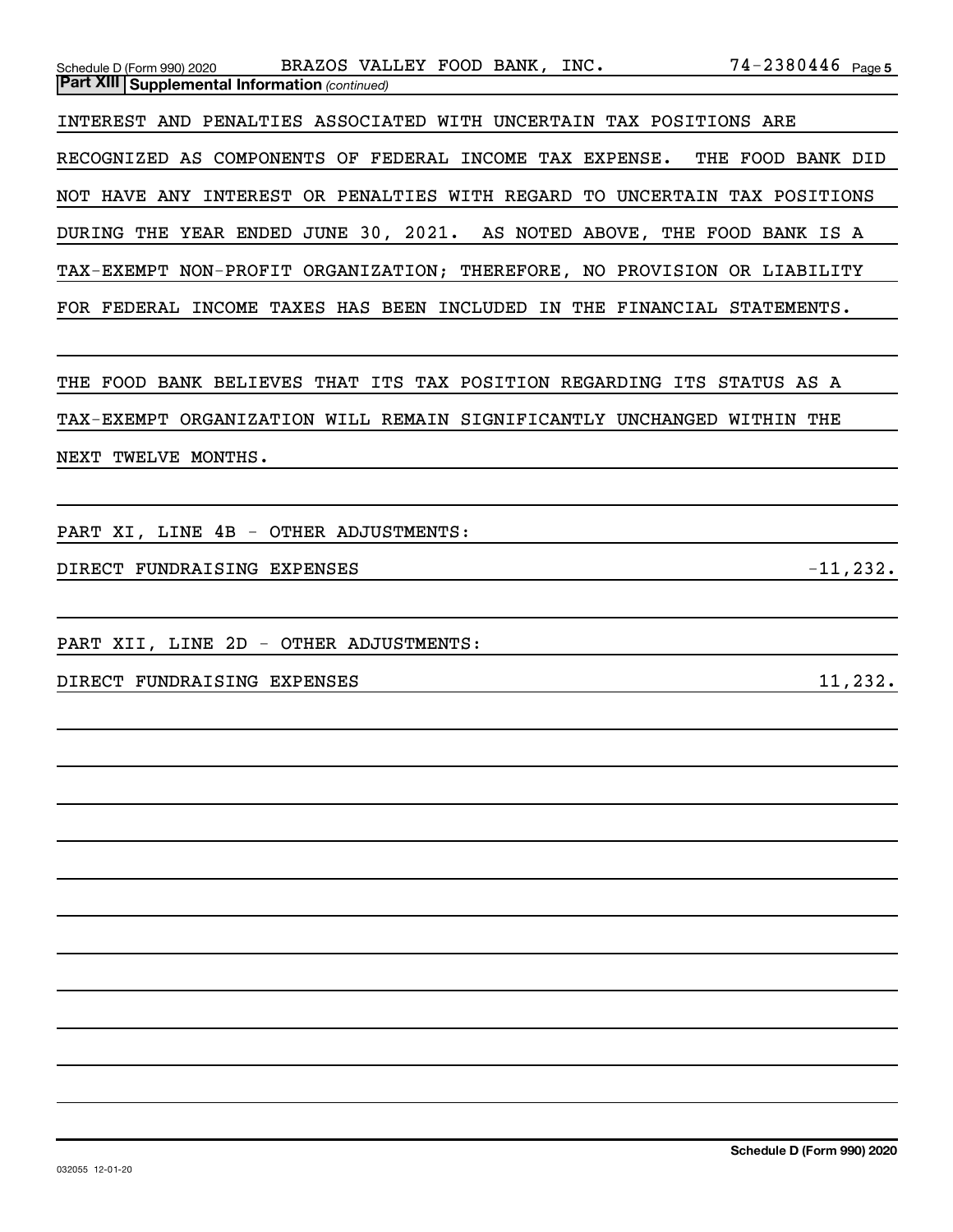| <b>SCHEDULE G</b>                                                                                                                                            |                                  | <b>Supplemental Information Regarding Fundraising or Gaming Activities</b>                                                                                                                                                                                                                                                                                                                                                                                                                            |                                      |                                                          |                |                                                                                                                                          |  |                                                                            | OMB No. 1545-0047                                       |
|--------------------------------------------------------------------------------------------------------------------------------------------------------------|----------------------------------|-------------------------------------------------------------------------------------------------------------------------------------------------------------------------------------------------------------------------------------------------------------------------------------------------------------------------------------------------------------------------------------------------------------------------------------------------------------------------------------------------------|--------------------------------------|----------------------------------------------------------|----------------|------------------------------------------------------------------------------------------------------------------------------------------|--|----------------------------------------------------------------------------|---------------------------------------------------------|
| (Form 990 or 990-EZ)                                                                                                                                         |                                  | Complete if the organization answered "Yes" on Form 990, Part IV, line 17, 18, or 19, or if the<br>organization entered more than \$15,000 on Form 990-EZ, line 6a.                                                                                                                                                                                                                                                                                                                                   |                                      |                                                          |                |                                                                                                                                          |  |                                                                            |                                                         |
| Department of the Treasury                                                                                                                                   |                                  | Attach to Form 990 or Form 990-EZ.                                                                                                                                                                                                                                                                                                                                                                                                                                                                    |                                      |                                                          |                |                                                                                                                                          |  |                                                                            | <b>Open to Public</b><br>Inspection                     |
| Internal Revenue Service<br>Name of the organization                                                                                                         |                                  | Go to www.irs.gov/Form990 for instructions and the latest information.                                                                                                                                                                                                                                                                                                                                                                                                                                |                                      |                                                          |                |                                                                                                                                          |  |                                                                            | <b>Employer identification number</b>                   |
|                                                                                                                                                              |                                  | BRAZOS VALLEY FOOD BANK, INC.                                                                                                                                                                                                                                                                                                                                                                                                                                                                         |                                      |                                                          |                |                                                                                                                                          |  | 74-2380446                                                                 |                                                         |
| Part I                                                                                                                                                       | required to complete this part.  | Fundraising Activities. Complete if the organization answered "Yes" on Form 990, Part IV, line 17. Form 990-EZ filers are not                                                                                                                                                                                                                                                                                                                                                                         |                                      |                                                          |                |                                                                                                                                          |  |                                                                            |                                                         |
| $\lfloor x \rfloor$ Mail solicitations<br>b<br>Phone solicitations<br>c<br>In-person solicitations<br>d<br>compensated at least \$5,000 by the organization. | Internet and email solicitations | 1 Indicate whether the organization raised funds through any of the following activities. Check all that apply.<br>2 a Did the organization have a written or oral agreement with any individual (including officers, directors, trustees, or<br>key employees listed in Form 990, Part VII) or entity in connection with professional fundraising services?<br>b If "Yes," list the 10 highest paid individuals or entities (fundraisers) pursuant to agreements under which the fundraiser is to be | $g\mid X$ Special fundraising events |                                                          |                | $\mathbf{e}$ $\boxed{\mathbf{X}}$ Solicitation of non-government grants<br>$f\left[\frac{X}{X}\right]$ Solicitation of government grants |  | $X$ Yes                                                                    | <b>No</b>                                               |
| (i) Name and address of individual<br>or entity (fundraiser)                                                                                                 |                                  | (ii) Activity                                                                                                                                                                                                                                                                                                                                                                                                                                                                                         |                                      | (iii) Did<br>fundraiser<br>have custody<br>or control of | contributions? | (iv) Gross receipts<br>from activity                                                                                                     |  | (v) Amount paid<br>to (or retained by)<br>fundraiser<br>listed in col. (i) | (vi) Amount paid<br>to (or retained by)<br>organization |
| BRAD CECIL & ASSOCIATES -                                                                                                                                    |                                  |                                                                                                                                                                                                                                                                                                                                                                                                                                                                                                       |                                      | Yes                                                      | No             |                                                                                                                                          |  |                                                                            |                                                         |
| 2115 ARLINGTON DOWNS ROAD,                                                                                                                                   |                                  | CONSULTING                                                                                                                                                                                                                                                                                                                                                                                                                                                                                            |                                      |                                                          | x              | 555,231                                                                                                                                  |  | 122,349                                                                    | 432,882.                                                |
|                                                                                                                                                              |                                  |                                                                                                                                                                                                                                                                                                                                                                                                                                                                                                       |                                      |                                                          |                |                                                                                                                                          |  |                                                                            |                                                         |
|                                                                                                                                                              |                                  |                                                                                                                                                                                                                                                                                                                                                                                                                                                                                                       |                                      |                                                          |                |                                                                                                                                          |  |                                                                            |                                                         |
|                                                                                                                                                              |                                  |                                                                                                                                                                                                                                                                                                                                                                                                                                                                                                       |                                      |                                                          |                |                                                                                                                                          |  |                                                                            |                                                         |
|                                                                                                                                                              |                                  |                                                                                                                                                                                                                                                                                                                                                                                                                                                                                                       |                                      |                                                          |                |                                                                                                                                          |  |                                                                            |                                                         |
|                                                                                                                                                              |                                  |                                                                                                                                                                                                                                                                                                                                                                                                                                                                                                       |                                      |                                                          |                |                                                                                                                                          |  |                                                                            |                                                         |
|                                                                                                                                                              |                                  |                                                                                                                                                                                                                                                                                                                                                                                                                                                                                                       |                                      |                                                          |                |                                                                                                                                          |  |                                                                            |                                                         |
|                                                                                                                                                              |                                  |                                                                                                                                                                                                                                                                                                                                                                                                                                                                                                       |                                      |                                                          |                |                                                                                                                                          |  |                                                                            |                                                         |
|                                                                                                                                                              |                                  |                                                                                                                                                                                                                                                                                                                                                                                                                                                                                                       |                                      |                                                          |                |                                                                                                                                          |  |                                                                            |                                                         |
|                                                                                                                                                              |                                  |                                                                                                                                                                                                                                                                                                                                                                                                                                                                                                       |                                      |                                                          |                |                                                                                                                                          |  |                                                                            |                                                         |
| Total                                                                                                                                                        |                                  |                                                                                                                                                                                                                                                                                                                                                                                                                                                                                                       |                                      |                                                          |                | 555,231                                                                                                                                  |  | 122,349                                                                    | 432,882.                                                |
| or licensing.                                                                                                                                                |                                  | 3 List all states in which the organization is registered or licensed to solicit contributions or has been notified it is exempt from registration                                                                                                                                                                                                                                                                                                                                                    |                                      |                                                          |                |                                                                                                                                          |  |                                                                            |                                                         |

TX,KS,ND,MN,WI,CA,FL,TN,MO,AR,NY,PA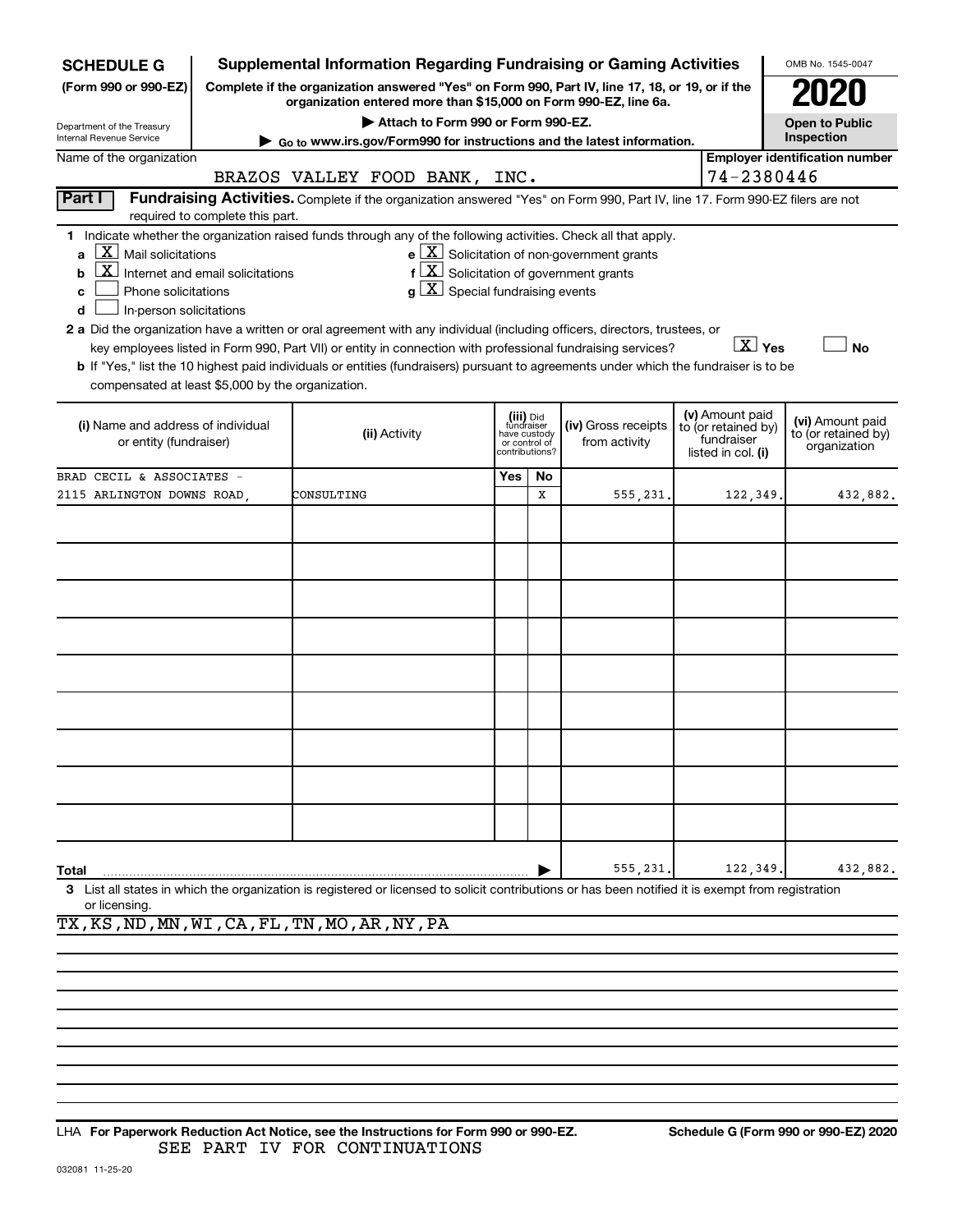Part II | Fundraising Events. Complete if the organization answered "Yes" on Form 990, Part IV, line 18, or reported more than \$15,000 of fundraising event contributions and gross income on Form 990-EZ, lines 1 and 6b. List events with gross receipts greater than \$5,000.

|                 |              |                                                                                                                         | (a) Event $#1$                                                | $(b)$ Event #2                                   | (c) Other events | (d) Total events                                    |
|-----------------|--------------|-------------------------------------------------------------------------------------------------------------------------|---------------------------------------------------------------|--------------------------------------------------|------------------|-----------------------------------------------------|
|                 |              |                                                                                                                         | MINGLE FOR                                                    | FEAST OF                                         |                  | (add col. (a) through                               |
|                 |              |                                                                                                                         | MEALS                                                         | CARING                                           | 9                | col. (c)                                            |
|                 |              |                                                                                                                         | (event type)                                                  | (event type)                                     | (total number)   |                                                     |
| Revenue         |              |                                                                                                                         | 49,106.                                                       | 13,030.                                          | 308,524.         | 370,660.                                            |
|                 |              |                                                                                                                         |                                                               |                                                  | 308,524.         | 308,524.                                            |
|                 |              | 3 Gross income (line 1 minus line 2)                                                                                    | 49,106.                                                       | 13,030.                                          |                  | 62,136.                                             |
|                 |              |                                                                                                                         |                                                               |                                                  |                  |                                                     |
|                 | 5.           |                                                                                                                         |                                                               |                                                  |                  |                                                     |
|                 | 6            |                                                                                                                         |                                                               |                                                  |                  |                                                     |
| Direct Expenses | $\mathbf{7}$ | Food and beverages                                                                                                      |                                                               |                                                  |                  |                                                     |
|                 | 8            |                                                                                                                         |                                                               |                                                  |                  |                                                     |
|                 | 9            |                                                                                                                         | 10, 369.                                                      | 863.                                             |                  | 11,232.                                             |
|                 | 10           | Direct expense summary. Add lines 4 through 9 in column (d)                                                             |                                                               |                                                  |                  | 11,232.                                             |
|                 |              |                                                                                                                         |                                                               |                                                  |                  | 50,904.                                             |
| Part III        |              | Gaming. Complete if the organization answered "Yes" on Form 990, Part IV, line 19, or reported more than                |                                                               |                                                  |                  |                                                     |
|                 |              | \$15,000 on Form 990-EZ, line 6a.                                                                                       |                                                               |                                                  |                  |                                                     |
| Revenue         |              |                                                                                                                         | (a) Bingo                                                     | (b) Pull tabs/instant<br>bingo/progressive bingo | (c) Other gaming | (d) Total gaming (add<br>col. (a) through col. (c)) |
|                 |              |                                                                                                                         |                                                               |                                                  |                  |                                                     |
|                 |              |                                                                                                                         |                                                               |                                                  |                  |                                                     |
|                 |              |                                                                                                                         |                                                               |                                                  |                  |                                                     |
| Direct Expenses | 3            |                                                                                                                         |                                                               |                                                  |                  |                                                     |
|                 | 4            |                                                                                                                         |                                                               |                                                  |                  |                                                     |
|                 |              |                                                                                                                         |                                                               |                                                  |                  |                                                     |
|                 |              |                                                                                                                         | <b>Yes</b><br>%                                               | Yes<br>%                                         | Yes<br>%         |                                                     |
|                 | 6.           | Volunteer labor                                                                                                         | No                                                            | No                                               | No               |                                                     |
|                 | 7            | Direct expense summary. Add lines 2 through 5 in column (d)                                                             |                                                               |                                                  |                  |                                                     |
|                 | 8            |                                                                                                                         |                                                               |                                                  |                  |                                                     |
| 9               |              | Enter the state(s) in which the organization conducts gaming activities:                                                |                                                               |                                                  |                  |                                                     |
|                 |              |                                                                                                                         |                                                               |                                                  |                  | Yes<br>No                                           |
|                 |              | <b>b</b> If "No," explain:<br>the control of the control of the control of the control of the control of the control of |                                                               |                                                  |                  |                                                     |
|                 |              |                                                                                                                         |                                                               |                                                  |                  |                                                     |
|                 |              |                                                                                                                         |                                                               |                                                  |                  |                                                     |
|                 |              |                                                                                                                         |                                                               |                                                  |                  | Yes<br>No                                           |
|                 |              | <b>b</b> If "Yes," explain:                                                                                             | <u> 1989 - Johann Stein, mars an deutscher Stein († 1989)</u> |                                                  |                  |                                                     |
|                 |              |                                                                                                                         |                                                               |                                                  |                  |                                                     |

032082 11-25-20

**Schedule G (Form 990 or 990-EZ) 2020**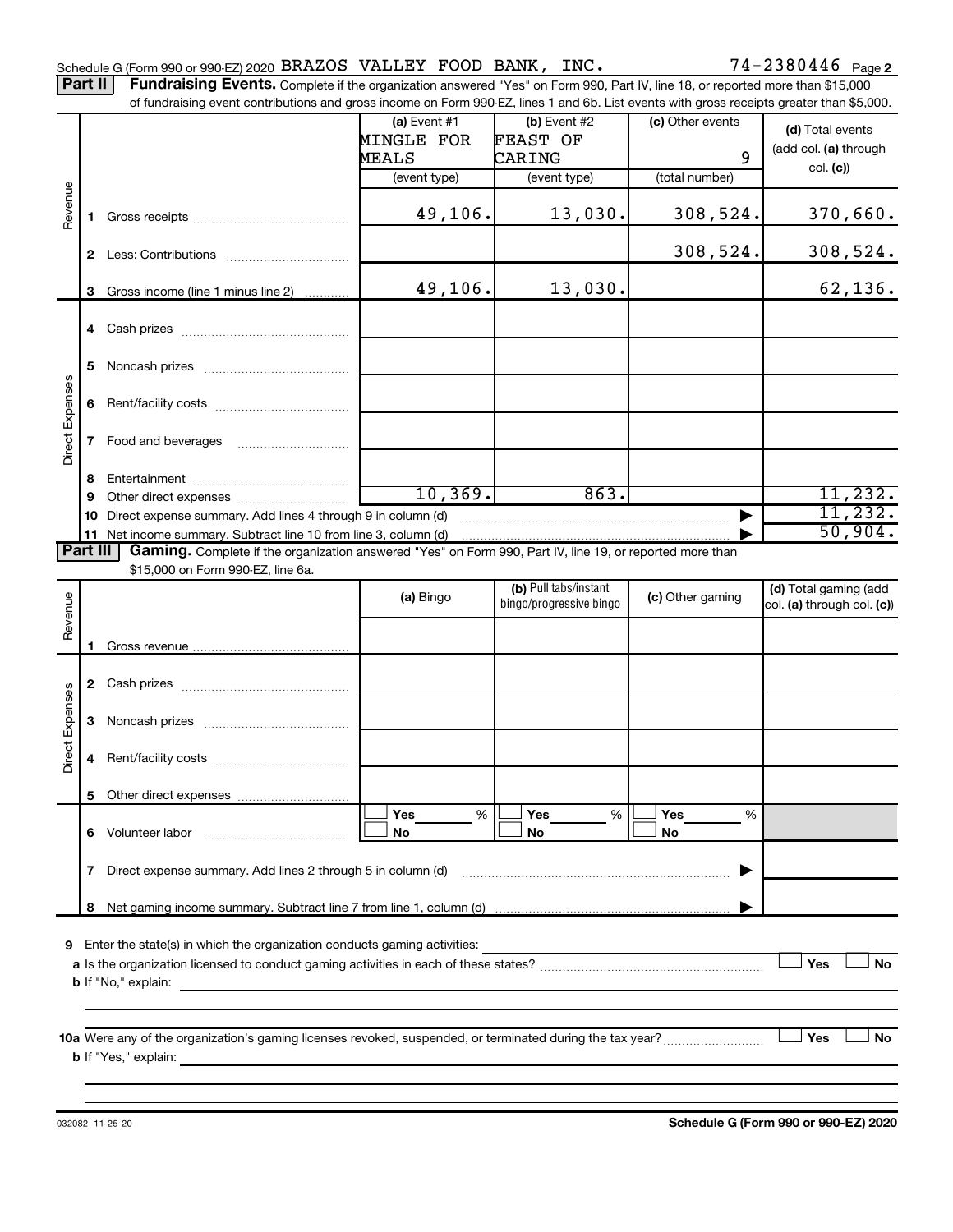|       | Schedule G (Form 990 or 990-EZ) 2020 BRAZOS VALLEY FOOD BANK, INC.                                                                                                                                                                             |     | 74-2380446 Page 3 |
|-------|------------------------------------------------------------------------------------------------------------------------------------------------------------------------------------------------------------------------------------------------|-----|-------------------|
|       |                                                                                                                                                                                                                                                | Yes | No                |
|       | 12 Is the organization a grantor, beneficiary or trustee of a trust, or a member of a partnership or other entity formed                                                                                                                       | Yes | No                |
|       | 13 Indicate the percentage of gaming activity conducted in:                                                                                                                                                                                    |     |                   |
|       |                                                                                                                                                                                                                                                | 1За | %                 |
|       | <b>b</b> An outside facility <i>[11]</i> [20] <b>https://www.frace.com/internal contracts/internal contracts/internal contracts/internal contracts/internal contracts/internal contracts/internal contracts/internal contracts/internal co</b> | 13b | %                 |
|       | 14 Enter the name and address of the person who prepares the organization's gaming/special events books and records:                                                                                                                           |     |                   |
|       | Name $\blacktriangleright$<br><u> 1989 - Johann Barbara, martxa eta batarra (h. 1989).</u>                                                                                                                                                     |     |                   |
|       | Address $\blacktriangleright$                                                                                                                                                                                                                  |     |                   |
|       | 15a Does the organization have a contract with a third party from whom the organization receives gaming revenue?                                                                                                                               | Yes | <b>No</b>         |
|       |                                                                                                                                                                                                                                                |     |                   |
|       | of gaming revenue retained by the third party $\triangleright$ \$                                                                                                                                                                              |     |                   |
|       | c If "Yes," enter name and address of the third party:                                                                                                                                                                                         |     |                   |
|       | Name $\blacktriangleright$<br><u> 1989 - Andrea State Barbara, amerikan personal di sebagai personal di sebagai personal di sebagai personal d</u>                                                                                             |     |                   |
|       | Address $\blacktriangleright$<br><u> 1989 - Johann Harry Harry Barbara, mars and deus and deus and deus and deus and deus and deus and deus and d</u>                                                                                          |     |                   |
| 16    | Gaming manager information:                                                                                                                                                                                                                    |     |                   |
|       | Name $\blacktriangleright$<br><u> 1980 - Johann Barn, mars an t-Amerikaansk politiker (* 1918)</u>                                                                                                                                             |     |                   |
|       |                                                                                                                                                                                                                                                |     |                   |
|       | Description of services provided > example and the contract of the contract of the contract of the contract of                                                                                                                                 |     |                   |
|       |                                                                                                                                                                                                                                                |     |                   |
|       | Director/officer<br>Employee<br>Independent contractor                                                                                                                                                                                         |     |                   |
|       | <b>17</b> Mandatory distributions:                                                                                                                                                                                                             |     |                   |
|       | <b>a</b> Is the organization required under state law to make charitable distributions from the gaming proceeds to                                                                                                                             |     |                   |
|       | retain the state gaming license? $\Box$ No                                                                                                                                                                                                     |     |                   |
|       | <b>b</b> Enter the amount of distributions required under state law to be distributed to other exempt organizations or spent in the                                                                                                            |     |                   |
|       | organization's own exempt activities during the tax year $\triangleright$ \$                                                                                                                                                                   |     |                   |
|       | Supplemental Information. Provide the explanations required by Part I, line 2b, columns (iii) and (v); and Part III, lines 9, 9b, 10b,<br><b>Part IV</b>                                                                                       |     |                   |
|       | 15b, 15c, 16, and 17b, as applicable. Also provide any additional information. See instructions.                                                                                                                                               |     |                   |
|       | SCHEDULE G, PART I, LINE 2B, LIST OF TEN HIGHEST PAID FUNDRAISERS:                                                                                                                                                                             |     |                   |
|       |                                                                                                                                                                                                                                                |     |                   |
| ( I ) | NAME OF FUNDRAISER: BRAD CECIL & ASSOCIATES                                                                                                                                                                                                    |     |                   |
| ( I ) | ADDRESS OF FUNDRAISER: 2115 ARLINGTON DOWNS ROAD, ARLINGTON, TX                                                                                                                                                                                |     | 76011             |
|       | PART I, LINE 2B, COLUMN (V):                                                                                                                                                                                                                   |     |                   |
|       | THE BRAZOS VALLEY FOOD BANK CONTRACTED WITH BRAD CECIL & ASSOCIATES, INC.                                                                                                                                                                      |     |                   |
|       | FOR FUND RASING CONSULTING, MARKETING AND DIRECT-RESPONSE SERVICES.                                                                                                                                                                            |     |                   |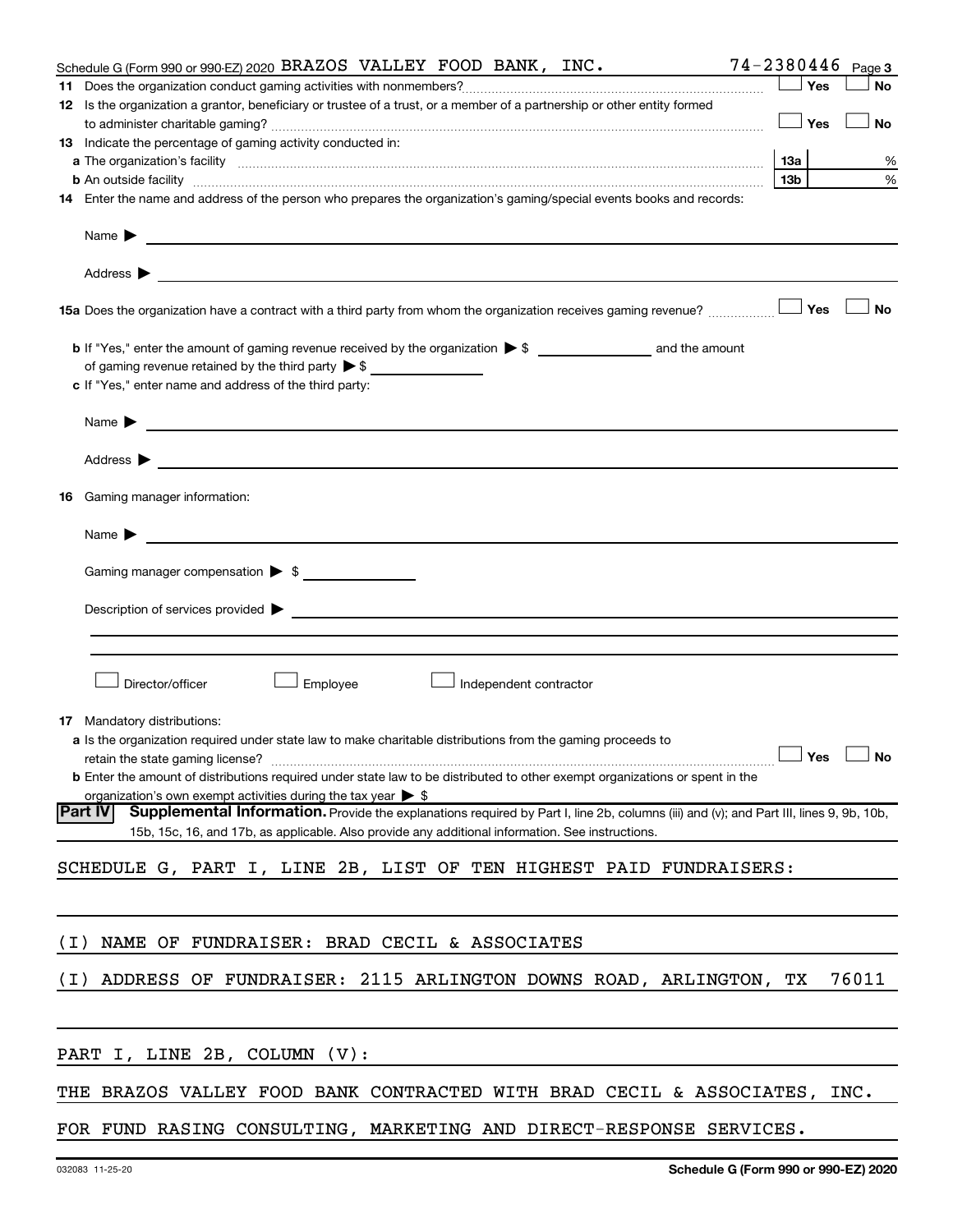| Schedule G (Form 990 or 990-EZ)                       | BRAZOS VALLEY FOOD BANK, |  | INC. | $74 - 2380446$ Page 4 |  |
|-------------------------------------------------------|--------------------------|--|------|-----------------------|--|
| <b>Part IV   Supplemental Information (continued)</b> |                          |  |      |                       |  |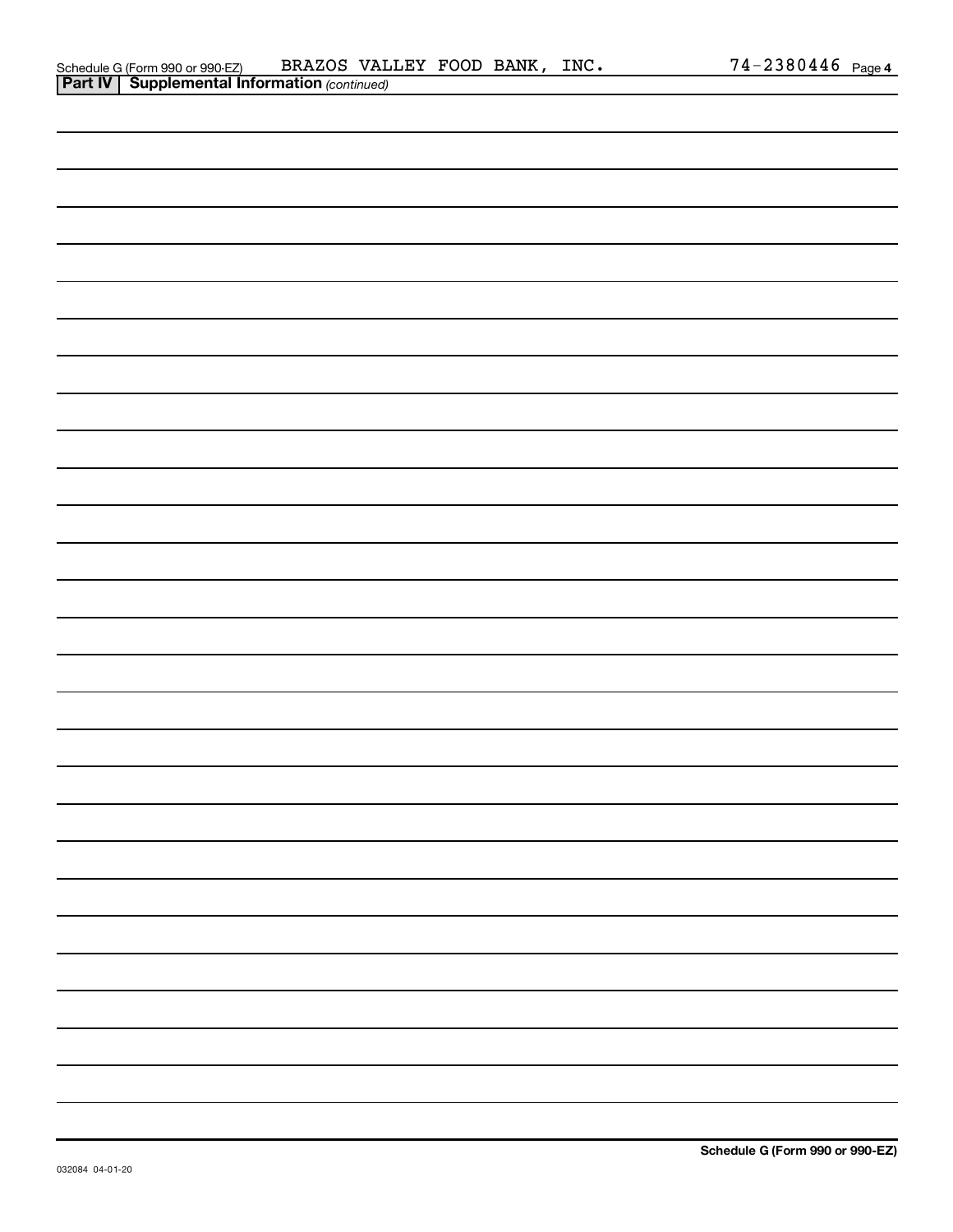#### **SCHEDULE M (Form 990)**

## **Noncash Contributions**

OMB No. 1545-0047

**Employer identification number**

| Department of the Treasury |  |
|----------------------------|--|
| Internal Revenue Service   |  |

◆ Complete if the organizations answered "Yes" on Form 990, Part IV, lines 29 or 30.<br>● Complete if the organizations answered "Yes" on Form 990, Part IV, lines 29 or 30. **Attach to Form 990.** J

**Open to Public Inspection**

 **Go to www.irs.gov/Form990 for instructions and the latest information.**  $\blacktriangleright$ 

### BRAZOS VALLEY FOOD BANK, INC. | 74-2380446

| Part I | <b>Types of Property</b>                                                                                                       |                        |                               |                                                |                                                       |  |     |    |
|--------|--------------------------------------------------------------------------------------------------------------------------------|------------------------|-------------------------------|------------------------------------------------|-------------------------------------------------------|--|-----|----|
|        |                                                                                                                                | (a)                    | (b)                           | (c)                                            | (d)                                                   |  |     |    |
|        |                                                                                                                                | Check if<br>applicable | Number of<br>contributions or | Noncash contribution<br>amounts reported on    | Method of determining<br>noncash contribution amounts |  |     |    |
|        |                                                                                                                                |                        |                               | items contributed Form 990, Part VIII, line 1g |                                                       |  |     |    |
| 1.     |                                                                                                                                |                        |                               |                                                |                                                       |  |     |    |
| 2      |                                                                                                                                |                        |                               |                                                |                                                       |  |     |    |
| З      | Art - Fractional interests                                                                                                     |                        |                               |                                                |                                                       |  |     |    |
| 4      | Books and publications                                                                                                         |                        |                               |                                                |                                                       |  |     |    |
| 5      | Clothing and household goods                                                                                                   |                        |                               |                                                |                                                       |  |     |    |
| 6      |                                                                                                                                |                        |                               |                                                |                                                       |  |     |    |
| 7      |                                                                                                                                |                        |                               |                                                |                                                       |  |     |    |
| 8      |                                                                                                                                |                        |                               |                                                |                                                       |  |     |    |
| 9      | Securities - Publicly traded                                                                                                   |                        |                               |                                                |                                                       |  |     |    |
| 10     | Securities - Closely held stock                                                                                                |                        |                               |                                                |                                                       |  |     |    |
| 11     | Securities - Partnership, LLC, or                                                                                              |                        |                               |                                                |                                                       |  |     |    |
|        | trust interests                                                                                                                |                        |                               |                                                |                                                       |  |     |    |
| 12     | Securities - Miscellaneous                                                                                                     |                        |                               |                                                |                                                       |  |     |    |
| 13     | Qualified conservation contribution -                                                                                          |                        |                               |                                                |                                                       |  |     |    |
|        |                                                                                                                                |                        |                               |                                                |                                                       |  |     |    |
| 14     | Qualified conservation contribution - Other                                                                                    |                        |                               |                                                |                                                       |  |     |    |
| 15     | Real estate - Residential                                                                                                      |                        |                               |                                                |                                                       |  |     |    |
| 16     | Real estate - Commercial                                                                                                       |                        |                               |                                                |                                                       |  |     |    |
| 17     |                                                                                                                                |                        |                               |                                                |                                                       |  |     |    |
| 18     |                                                                                                                                |                        |                               |                                                |                                                       |  |     |    |
| 19     |                                                                                                                                | $\overline{\text{x}}$  | 1                             |                                                | 9,161,194.FEEDING AMERICA RATE                        |  |     |    |
| 20     | Drugs and medical supplies                                                                                                     |                        |                               |                                                |                                                       |  |     |    |
| 21     | Taxidermy                                                                                                                      |                        |                               |                                                |                                                       |  |     |    |
| 22     |                                                                                                                                |                        |                               |                                                |                                                       |  |     |    |
| 23     |                                                                                                                                |                        |                               |                                                |                                                       |  |     |    |
| 24     |                                                                                                                                |                        |                               |                                                |                                                       |  |     |    |
| 25     | Other $\blacktriangleright$                                                                                                    |                        |                               |                                                |                                                       |  |     |    |
| 26     | Other                                                                                                                          |                        |                               |                                                |                                                       |  |     |    |
| 27     | Other $\blacktriangleright$                                                                                                    |                        |                               |                                                |                                                       |  |     |    |
| 28     | Other $\blacktriangleright$                                                                                                    |                        |                               |                                                |                                                       |  |     |    |
| 29     | Number of Forms 8283 received by the organization during the tax year for contributions                                        |                        |                               |                                                |                                                       |  |     |    |
|        | for which the organization completed Form 8283, Part V, Donee Acknowledgement<br>29                                            |                        |                               |                                                |                                                       |  |     |    |
|        |                                                                                                                                |                        |                               |                                                |                                                       |  | Yes | No |
|        | 30a During the year, did the organization receive by contribution any property reported in Part I, lines 1 through 28, that it |                        |                               |                                                |                                                       |  |     |    |
|        | must hold for at least three years from the date of the initial contribution, and which isn't required to be used for          |                        |                               |                                                |                                                       |  |     |    |
|        | exempt purposes for the entire holding period?                                                                                 |                        |                               |                                                |                                                       |  |     | x  |
| b      | If "Yes," describe the arrangement in Part II.                                                                                 |                        |                               |                                                |                                                       |  |     |    |
| 31     | Does the organization have a gift acceptance policy that requires the review of any nonstandard contributions?                 |                        |                               |                                                |                                                       |  |     | x  |

**33** If the organization didn't report an amount in column (c) for a type of property for which column (a) is checked, **b** If "Yes," describe in Part II.

 $\text{contributions?}$   $\ldots$   $\ldots$   $\ldots$   $\ldots$   $\ldots$   $\ldots$   $\ldots$   $\ldots$   $\ldots$   $\ldots$   $\ldots$   $\ldots$   $\ldots$   $\ldots$   $\ldots$   $\ldots$   $\ldots$   $\ldots$   $\ldots$   $\ldots$   $\ldots$   $\ldots$   $\ldots$   $\ldots$   $\ldots$   $\ldots$   $\ldots$   $\ldots$   $\ldots$   $\ldots$   $\ldots$   $\ldots$   $\ldots$   $\ldots$   $\ldots$ 

**32 a** Does the organization hire or use third parties or related organizations to solicit, process, or sell noncash

describe in Part II.

**For Paperwork Reduction Act Notice, see the Instructions for Form 990. Schedule M (Form 990) 2020** LHA

**32a**

X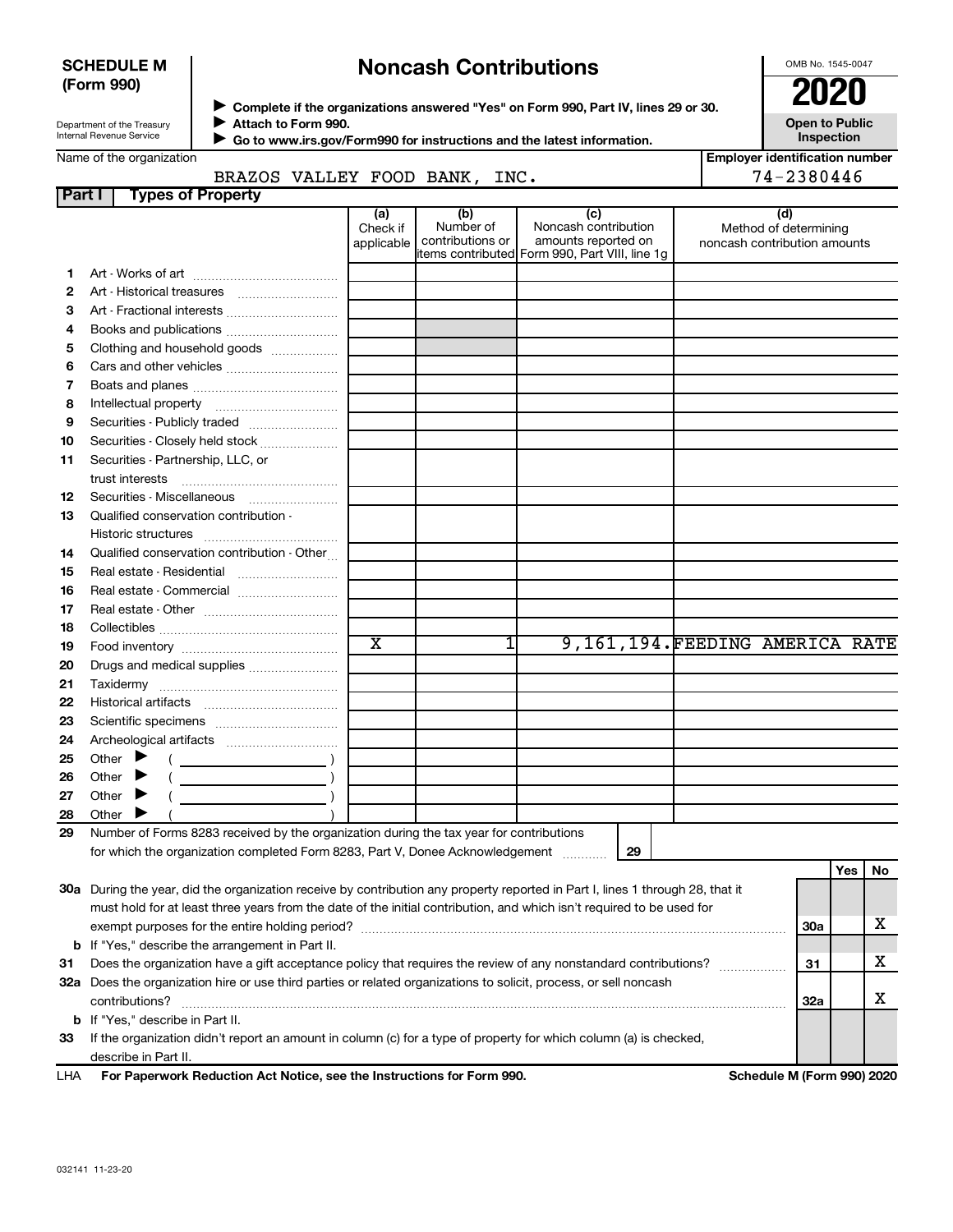Provide the information required by Part I, lines 30b, 32b, and 33, and whether the organization is reporting in Part I, column (b), the number of contributions, the number of items received, or a combination of both. Also complete this part for any additional information. **Part II Supplemental Information.**